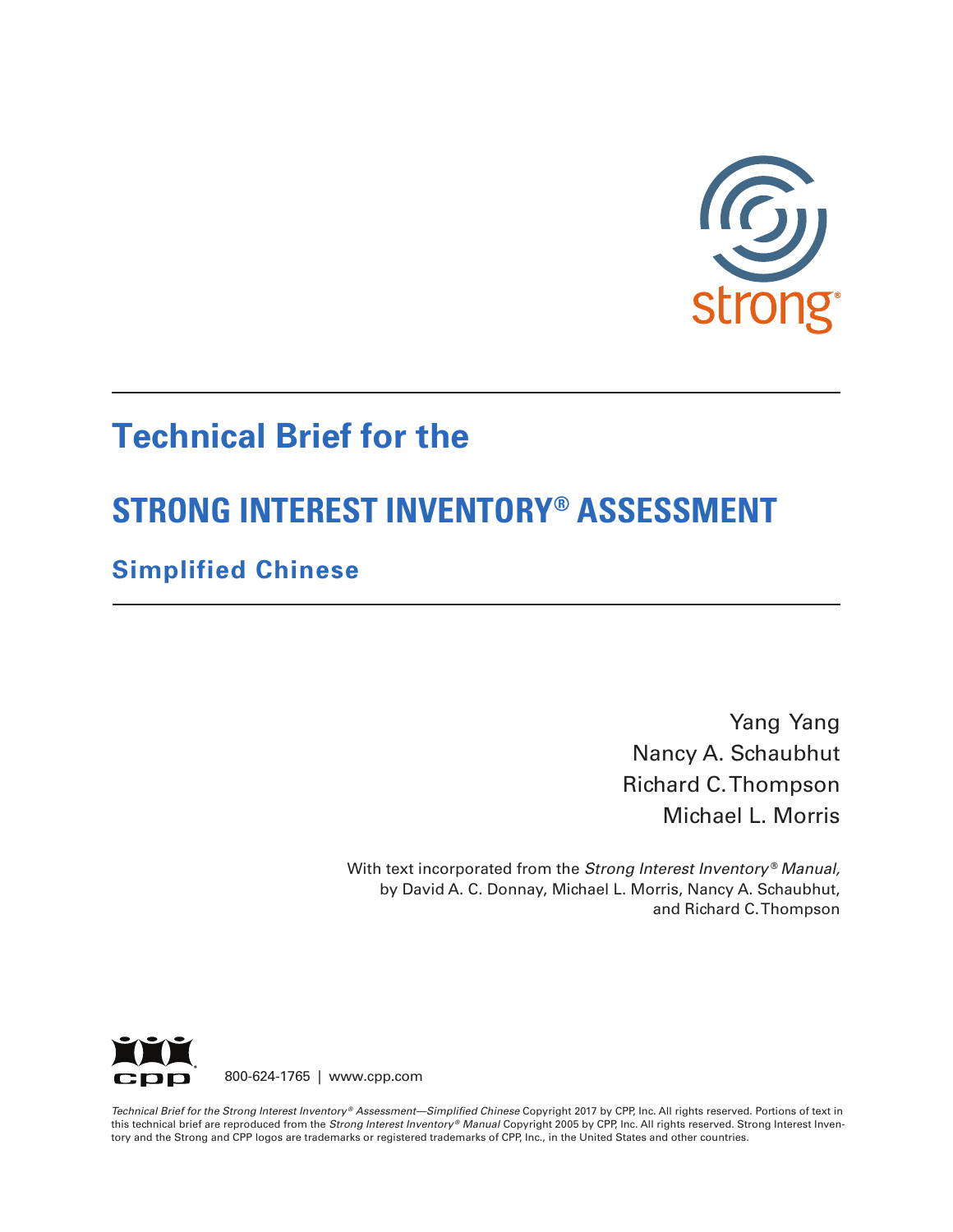# **CONTENTS**

Introduction 1 Simplified Chinese Sample Description 1 International Research on the Strong Assessment 1 General Occupational Themes 3 Interpretation of the GOTs 3 Reliability of the GOT Scales 4 Validity of the GOT Scales 4 Basic Interest Scales 9 Interpretation of the BISs 9 Reliability of the BISs 13 Validity of the BISs 14

Occupational Scales 36 Validity of the OSs 36 Personal Style Scales 37 Interpretation of the PSSs 37 Reliability of the PSSs 38 Validity of the PSSs 38 Administrative Indexes 41 Typicality Index 41 Conclusion 41 Appendix: RIASEC Model Fit Summary 42 References 43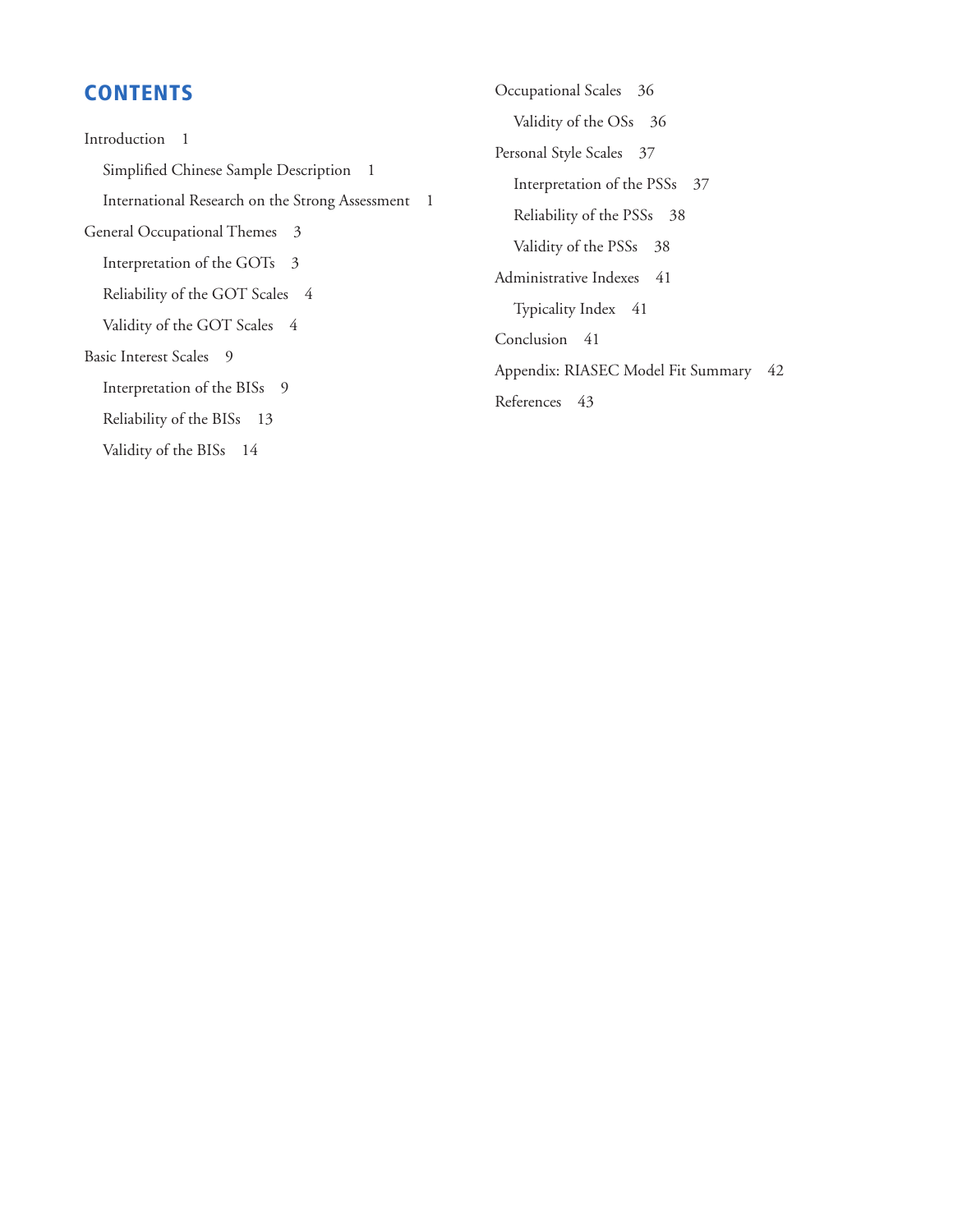# INTRODUCTION

The *Strong Interest Inventory*® (Strong) assessment is one of the most widely used career planning tools, helping high school and college students, as well as people in transition, make fulfilling career choices. Because the instrument is so widely used, the publisher, CPP, Inc., continues to develop translations for use in specific regions as well as to evaluate the use of North American English versions in countries or cultures where such use may be successful. This technical brief summarizes the measurement properties of a Simplified Chinese translation of the Strong assessment with a Chinese sample. (See Yang 2017 for a detailed elucidation of the translation-adaptation procedure.) The properties studied include reliability coefficients for key measures and correlations among Strong scales. Comparisons to the US general representative sample (GRS) used in the *Strong Interest Inventory*® *Manual* (Donnay, Morris, Schaubhut, & Thompson, 2005) are made and similarities and differences between samples are examined. Readers are encouraged to use this document in conjunction with the Strong manual, the *Strong Interest Inventory*® *Manual Supplement: Occupational Scales Update 2012* (Herk & Thompson, 2012), and the *International Technical Brief for the Strong Interest Inventory*® *Assessment* (Herk & Thompson, 2011).

The Strong assessment helps individuals match their interests with different occupational, educational, and leisure pursuits. It compares clients' level of interest on a wide range of familiar items with the interests of people who are successfully employed in different occupations. The information provided by the Strong can be used to help clients make sound educational and career decisions.

The five main types of information provided by the Strong assessment are

- General Occupational Theme (GOT) scores
- Basic Interest Scale (BIS) scores
- Occupational Scale (OS) scores
- Personal Style Scale (PSS) scores
- Administrative indexes

# SIMPLIFIED CHINESE SAMPLE **DESCRIPTION**

The Simplified Chinese sample is composed of 475 individuals—333 women and 142 men—who completed the Strong assessment in Simplified Chinese. Respondents' ages ranged from 17 to 49 years (*M* = 23.8, *SD* = 6.3). In the sample, 59.2% were students, 37.3% were employed fulltime or part-time, 2.9% were seeking employment, 0.2% were not working for income, and 0.4% responded "none of the above." All respondents reported their country of origin and residence as mainland China. The sample was obtained through CPP's Shanghai distributor and several universities in mainland China. Participants received the standard Strong Profile report for their participation.

# INTERNATIONAL RESEARCH ON THE STRONG ASSESSMENT

A number of studies have examined the applicability of the 2004 version of the Strong assessment to individuals outside the United States. Much of this research has focused primarily on Holland's theoretical framework (1973, 1985, 1997), as operationalized by the General Occupational Themes (GOTs).

Herk and Thompson (2011) examined the measurement properties of Strong translations in samples whose native languages included European English, French, German, Latin American Spanish, and European Spanish. They evaluated normative data, internal consistency reliability, and correlations between Strong scales. Results suggested that the assessment functioned well in translated languages with results similar to those in the US GRS (*N* = 2,250). The consistency of results shows that the Strong can be used as an interest measure in many cultures.

Other research examined the measurement properties of the Strong assessment for a sample of English speakers born and residing in Australia (Johnson, Weber, & Thompson, 2013a) and Singapore (Johnson, Weber, & Thompson,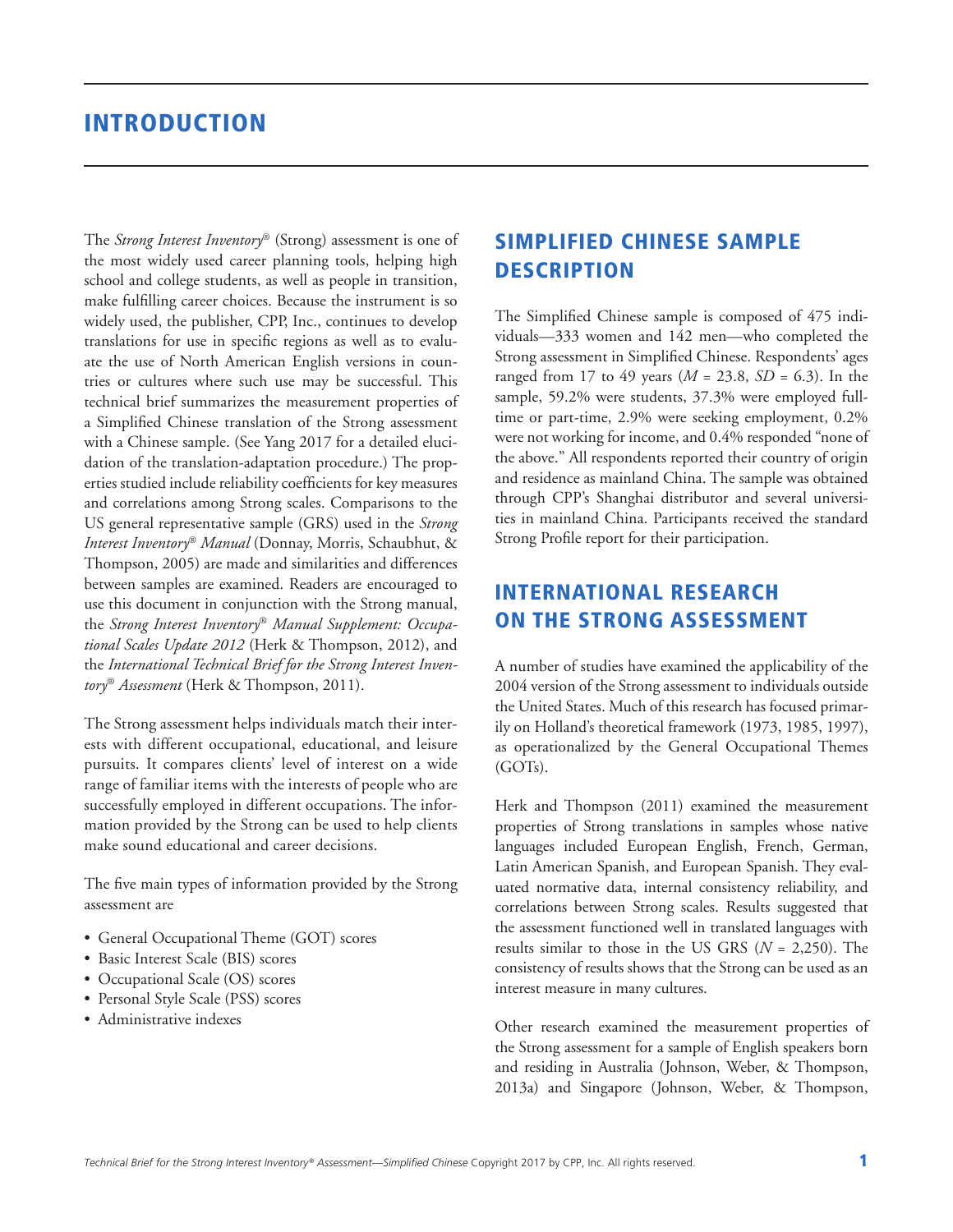2013b), respectively. Data collected from these two countries were analyzed for norms, internal consistency reliability, and intercorrelations between Strong scales. Analyses yielded results comparable to those found in US GRS results and demonstrated the consistency of the Strong in measuring interest in these two countries.

A more recent study conducted by Morgan and de Bruin (2017) examined the construct (structural) validity of Holland's circular order and circumplex models on individuals from 28 African countries. They used the randomization test for hypothesized relations and circumplex covariance structure modeling to examine the fit of Holland's models across East Africa, West Africa, and southern Africa. Preliminary evidence was found for the generalizability of Holland's model in the African context using the Strong assessment.

Interested readers can also refer to Einarsdóttir & Rounds (2009); Einarsdóttir, Rounds, Egisdóttir, & Gerstein (2002); Goh & Yu (2001); Goh, Lee, & Yu (2004); Tang (2001); and Tak (2004) for the cross-cultural research on the 1994 version of the Strong assessment.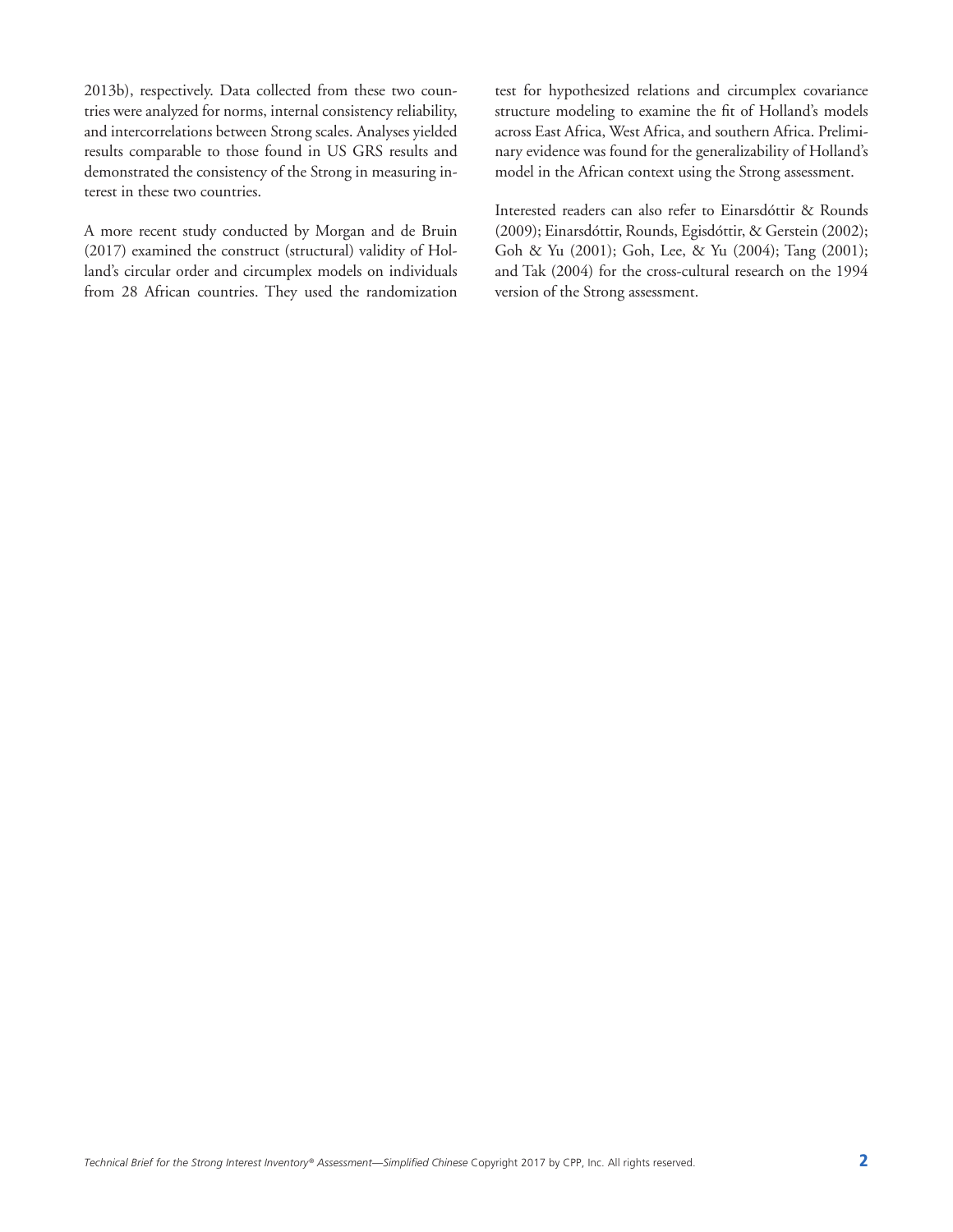The General Occupational Themes (GOTs)—developed from the work of the Strong assessment author, E. K. Strong, Jr., and vocational theorist John L. Holland—are scales that reflect an individual's overall orientation to work. Using Holland's classification system, the GOTs describe an individual's interests, work activities, potential skills, and personal values in six broad areas: Realistic (R), Investigative (I), Artistic (A), Social (S), Enterprising (E), and Conventional (C). Generally speaking, a person's interests are reflected by two or three of these Themes, combined to form a cluster of interests.

# INTERPRETATION OF THE GOTs

The definitions of the GOTs, presented below, were derived in part from the work of several authors, including Holland (1973), Hansen & Campbell (1985), Gottfredson & Holland (1989), and Hansen (1992). Please refer to the *Strong Interest Inventory*® *Manual* (Donnay et al., 2005) for more detail on the theoretical foundation of the GOTs.

# Realistic (R) Theme: Building, Repairing, Working Outdoors

People who score high on the Realistic Theme like activities, jobs, and co-workers who represent interest areas such as mechanical, construction, and repair activities; nature and the outdoors; and adventurous, physical activities. They enjoy working with tools, machines, and equipment, including computers and computer networks. They are interested in action rather than thought and prefer concrete problems to ambiguous, abstract problems. On the five Strong Personal Style Scales (PSSs), they tend to score toward the "Takes chances" pole of the Risk Taking scale and toward the "Works with ideas/data/things" pole of the Work Style scale (see the *Strong Interest Inventory*® *Manual* for descriptions of these and the other PSSs).

# Investigative (I) Theme: Researching, Analyzing, Inquiring

People who score high on the Investigative Theme have a strong scientific, inquiring orientation. They enjoy gathering information, uncovering new facts or theories, and analyzing and interpreting data. They tend to be most comfortable in academic or research environments and often pursue advanced degrees. They dislike selling and repetitive activities. They tend to score toward the "Works with ideas/ data/things" pole of the Work Style scale and toward the "Academic" pole of the Learning Environment scale. The I Theme is weakly related to the "Directs others" pole of the Leadership Style scale and toward the "Accomplishes tasks as a team" pole of the Team Orientation scale, indicating that Investigative people will work with others on group projects.

# Artistic (A) Theme: Creating or Enjoying Art, Drama, Music, Writing

People who score high on the Artistic Theme value aesthetic qualities and have a need for self-expression. This Theme can be expressed by those who enjoy creating art or engaging in or viewing the arts. Artistic types frequently express their artistic interests in leisure or recreational activities as well as in vocational activities or environments. With their typical verbal-linguistic bent, they tend to be comfortable in academic or intellectual environments, as reflected in their Learning Environment scores. The spectrum of the A Theme spans the visual arts, the performing arts (e.g., music and drama), the culinary arts, and writing.

# Social (S) Theme: Helping, Instructing, Caregiving

People who score high on the Social Theme, unlike the first three Themes in the RIASEC hexagon, like to work with people: they enjoy working in groups, sharing responsibilities, and being the center of attention. Central characteristics are helping, nurturing, and caring for others, plus teaching and instructing, especially of young people. Social types like to solve problems through discussions of feelings and interactions with others. They may also enjoy working with people through leading, directing, and persuading. People with high Social Theme scores tend to score toward the "Works with people" pole of the Work Style scale, the "Directs others" pole of the Leadership Style scale, and the "Accomplishes tasks as a team" pole of the Team Orientation scale.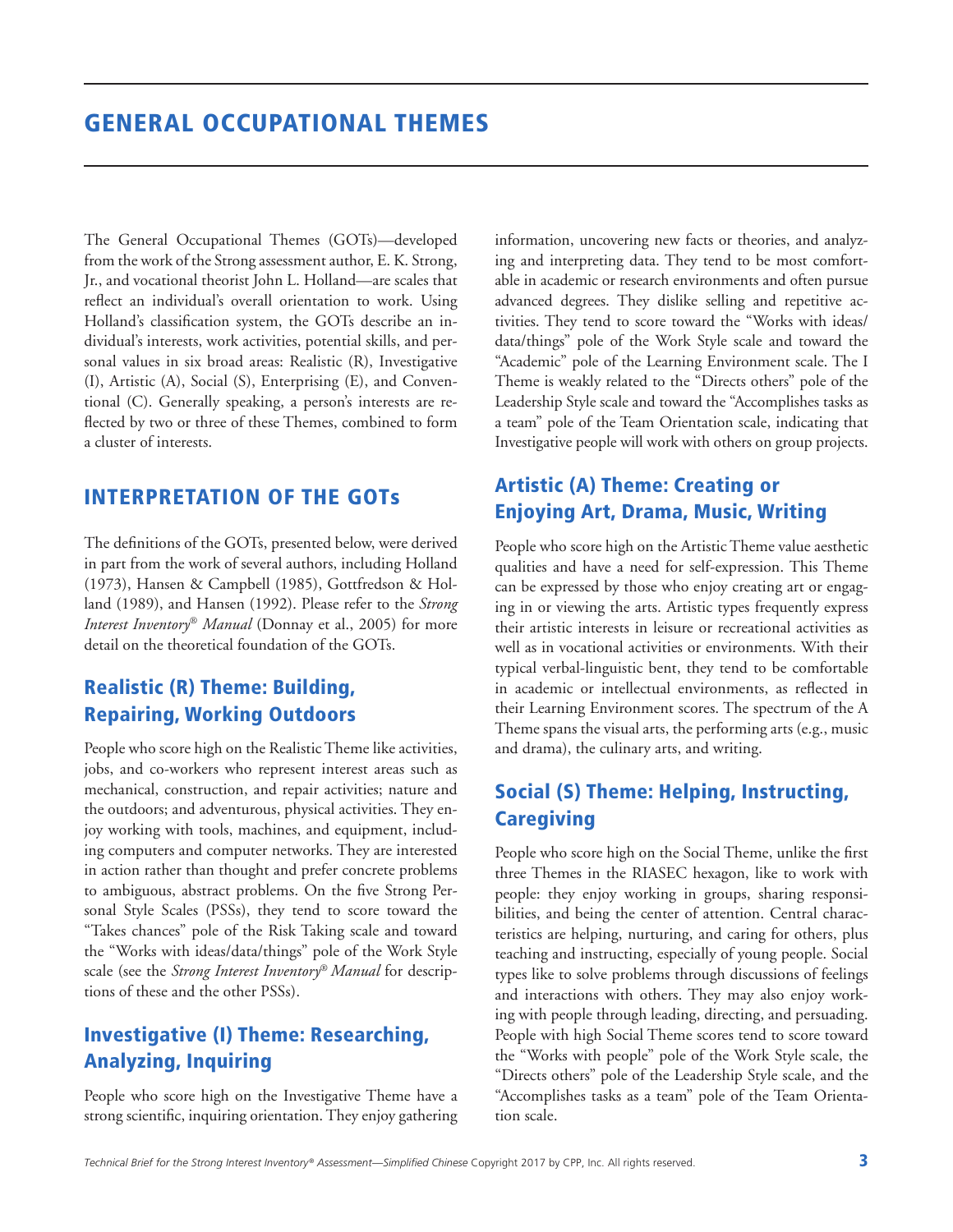# Enterprising (E) Theme: Selling, Managing, Persuading

People who score high on the Enterprising Theme are verbally facile in selling and leading. They seek positions of leadership, power, and status. They enjoy working with other people and leading them toward organizational goals and economic success. The E Theme is clearly linked with a Work Style of working with people, a Team Orientation of preferring team-based activities, and a Leadership Style of directing others. Enterprising people like to take financial and interpersonal risks and to participate in competitive activities. They are quite different from I types (opposite on the RIASEC hexagon) and tend to dislike scientific activities and long periods of intellectual effort. Investment managers, life insurance agents, and realtors tend to score high on the E Theme, reflecting that they have a strong interest in selling, leading, or working with people.

# Conventional (C) Theme: Accounting, Organizing, Processing Data

People who score high on the Conventional Theme especially like activities that require attention to organization, data systems, detail, and accuracy. They often enjoy mathematics and data management activities, such as accounting and investment management. Like those who score high on Enterprising, they work well in large organizations, but unlike Enterprising people they do not show a distinct preference for working with people over working with ideas or data.

# RELIABILITY OF THE GOT SCALES

Cronbach's alpha was used to examine the internal consistency reliability of the GOTs. Results are presented in

| <b>TABLE 1. GOT RELIABILITY STATISTICS</b><br>IN THE SIMPLIFIED CHINESE SAMPLE                                                                        |     |  |  |  |  |  |  |  |
|-------------------------------------------------------------------------------------------------------------------------------------------------------|-----|--|--|--|--|--|--|--|
| <b>Theme</b><br>Cronbach's Alpha<br><b>Realistic</b><br>.90<br>Investigative<br>.91<br>Artistic<br>.93<br>Social<br>.90<br><b>Enterprising</b><br>.90 |     |  |  |  |  |  |  |  |
|                                                                                                                                                       |     |  |  |  |  |  |  |  |
|                                                                                                                                                       |     |  |  |  |  |  |  |  |
|                                                                                                                                                       |     |  |  |  |  |  |  |  |
|                                                                                                                                                       |     |  |  |  |  |  |  |  |
|                                                                                                                                                       |     |  |  |  |  |  |  |  |
| Conventional                                                                                                                                          | .89 |  |  |  |  |  |  |  |

*Note: N* = 475.

Table 1. GOT alphas ranged from .89 (Conventional) to .93 (Artistic), with a median of .90. This is similar to the median GOT alpha of .92 reported in the Strong manual.

# VALIDITY OF THE GOT SCALES

The convergent validity of the GOTs was examined by assessing the relationships between the GOT scales (i.e., the intercorrelations between the six scales), as well as the relationships between the GOT scales and the other scales of the Strong assessment (e.g., the correlations between the GOTs and the OSs). The following sections present these findings.

### Intercorrelations Between the GOTs

Table 2 shows the intercorrelations between each of the six GOT separated by gender. An additional analysis, summarized in appendix A, indicated that the structure of the RIASEC model in the Simplified Chinese sample is similar to that found in the United States.

| TABLE 2. INTERCORRELATIONS BETWEEN THE GOTs IN THE SIMPLIFIED CHINESE SAMPLE |                  |               |                 |               |                     |              |  |  |  |  |  |  |
|------------------------------------------------------------------------------|------------------|---------------|-----------------|---------------|---------------------|--------------|--|--|--|--|--|--|
| <b>Theme</b>                                                                 | <b>Realistic</b> | Investigative | <b>Artistic</b> | <b>Social</b> | <b>Enterprising</b> | Conventional |  |  |  |  |  |  |
| Realistic                                                                    |                  | .67           | .41             | .48           | .39                 | .57          |  |  |  |  |  |  |
| Investigative                                                                | .53              |               | .46             | .48           | .35                 | .51          |  |  |  |  |  |  |
| <b>Artistic</b>                                                              | .43              | .35           |                 | .49           | .26                 | .18          |  |  |  |  |  |  |
| Social                                                                       | .33              | .28           | .48             |               | .56                 | .45          |  |  |  |  |  |  |
| Enterprising                                                                 | .45              | .12           | .40             | .61           |                     | .51          |  |  |  |  |  |  |
| Conventional                                                                 | .52              | .35           | .25             | .53           | .66                 |              |  |  |  |  |  |  |

*Note: N* = 475. For correlations above the diagonal, women *n* = 333; below the diagonal, men *n* = 142.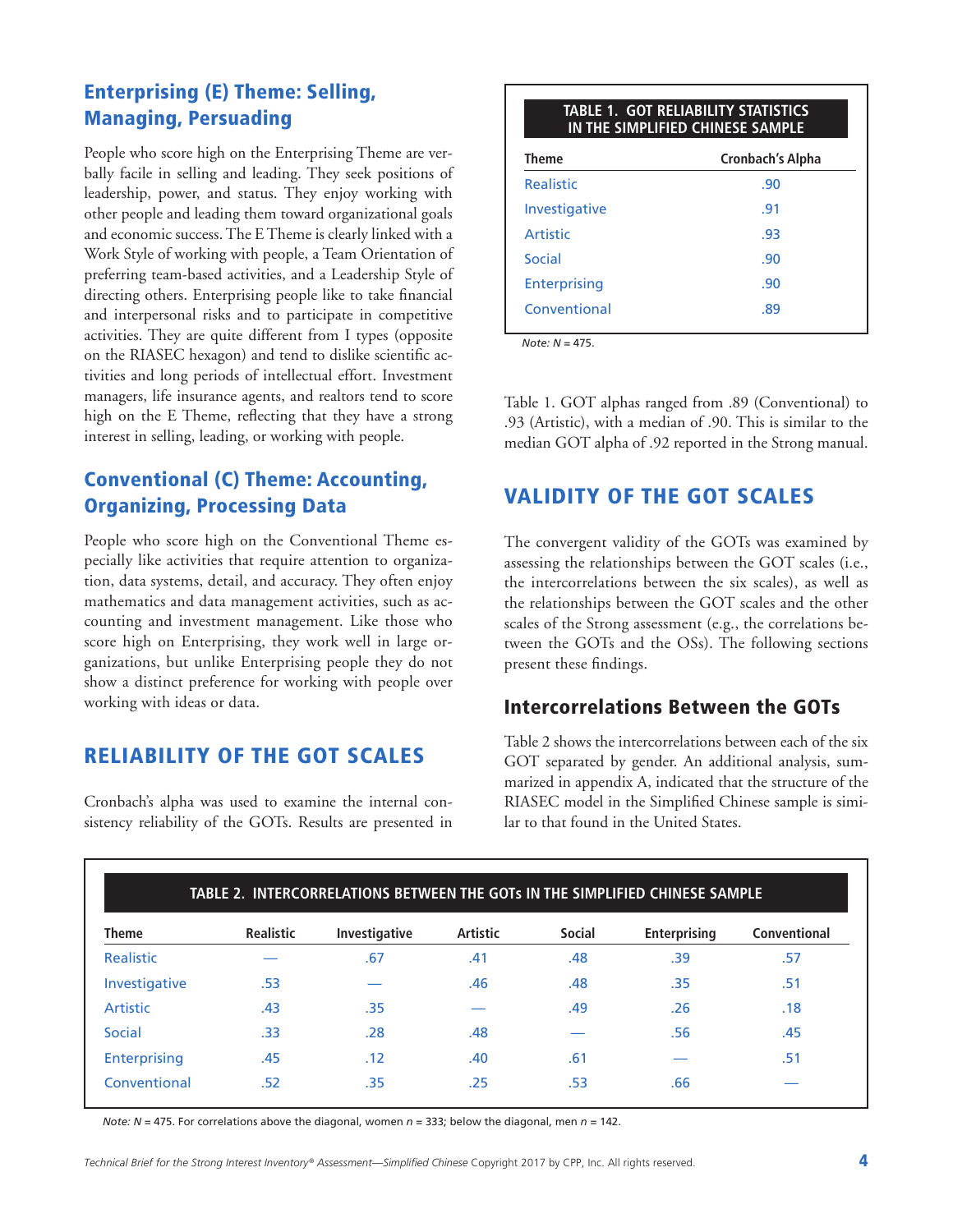While intercorrelations between the GOTs tended to be larger for women and men in the Simplified Chinese sample than in the US GRS, the pattern of relationships and trends are similar. For example, the strongest relationship for women in both samples was between the Realistic and Investigative scales. The largest difference between the Simplified Chinese sample and the US GRS for women was the relationship between the Realistic and Social scales, and for men it was between the Realistic and Artistic scales.

### Relationship Between the GOTs and the OSs

The GOTs can provide a global view of an individual's occupational orientation. It is expected that people with common interests and preferences for similar work environments might subsequently choose similar jobs. Thus, when correlating the GOTs with the Occupational Scales (OSs), certain relationships are expected. Tables 3–8 illustrate the relationship between the GOTs and the OSs for each of the six Themes. The 10 OSs with the strongest relationship, as well as the 10 OSs with the weakest relationship, are presented for women and men.

Results indicate that the patterns of relationships commonly found between the GOTs and OSs were found in the Simplified Chinese sample as well. For example, women in both the Simplified Chinese sample and US GRS who scored high on the Realistic Theme scored high on the Firefighter OS (*r* = .87 for the Simplified Chinese sample). This was also true for men (*r* = .74 for the Simplified Chinese sample).

| TABLE 3. TEN HIGHEST AND LOWEST CORRELATIONS BETWEEN REALISTIC THEME<br>AND OS SCORES FOR WOMEN AND MEN IN THE SIMPLIFIED CHINESE SAMPLE |         |                                     |         |  |  |  |  |  |  |
|------------------------------------------------------------------------------------------------------------------------------------------|---------|-------------------------------------|---------|--|--|--|--|--|--|
| <b>Female Occupational Scale</b>                                                                                                         | Women r | <b>Male Occupational Scale</b>      | Men $r$ |  |  |  |  |  |  |
| Firefighter                                                                                                                              | .87     | Firefighter                         | .74     |  |  |  |  |  |  |
| <b>Engineering Technician</b>                                                                                                            | .84     | <b>Engineer</b>                     | .70     |  |  |  |  |  |  |
| Chiropractor                                                                                                                             | .77     | <b>Computer &amp; IS Manager</b>    | .70     |  |  |  |  |  |  |
| <b>Technical Support Specialist</b>                                                                                                      | .74     | <b>Production Worker</b>            | .67     |  |  |  |  |  |  |
| <b>Network Administrator</b>                                                                                                             | .70     | <b>Software Developer</b>           | .66     |  |  |  |  |  |  |
| <b>Recreation Therapist</b>                                                                                                              | .70     | <b>Computer Mathematics Manager</b> | .66     |  |  |  |  |  |  |
| <b>Engineer</b>                                                                                                                          | .70     | Network Administrator               | .65     |  |  |  |  |  |  |
| <b>Automobile Mechanic</b>                                                                                                               | .68     | <b>Technical Support Specialist</b> | .64     |  |  |  |  |  |  |
| <b>Dentist</b>                                                                                                                           | .68     | <b>Military Officer</b>             | .63     |  |  |  |  |  |  |
| <b>Urban &amp; Regional Planner</b>                                                                                                      | .67     | <b>Physical Therapist</b>           | .61     |  |  |  |  |  |  |
| <b>Broadcast Journalist</b>                                                                                                              | $-.21$  | <b>Social Worker</b>                | $-.20$  |  |  |  |  |  |  |
| <b>Florist</b>                                                                                                                           | $-.22$  | <b>ESL Instructor</b>               | $-.20$  |  |  |  |  |  |  |
| <b>Production Worker</b>                                                                                                                 | $-.22$  | <b>Biologist</b>                    | $-.22$  |  |  |  |  |  |  |
| <b>Mental Health Counselor</b>                                                                                                           | $-.24$  | Artist                              | $-.24$  |  |  |  |  |  |  |
| Photographer                                                                                                                             | $-.24$  | <b>Mental Health Counselor</b>      | $-.24$  |  |  |  |  |  |  |
| Farmer/Rancher                                                                                                                           | $-.25$  | <b>Musician</b>                     | $-.24$  |  |  |  |  |  |  |
| <b>Financial Analyst</b>                                                                                                                 | $-.26$  | Librarian                           | $-.25$  |  |  |  |  |  |  |
| <b>Advertising Account Manager</b>                                                                                                       | $-.40$  | <b>Advertising Account Manager</b>  | $-.25$  |  |  |  |  |  |  |
| Artist                                                                                                                                   | $-.48$  | <b>Interior Designer</b>            | $-.30$  |  |  |  |  |  |  |
| <b>Buyer</b>                                                                                                                             | $-.51$  | <b>Translator</b>                   | $-.37$  |  |  |  |  |  |  |
|                                                                                                                                          |         |                                     |         |  |  |  |  |  |  |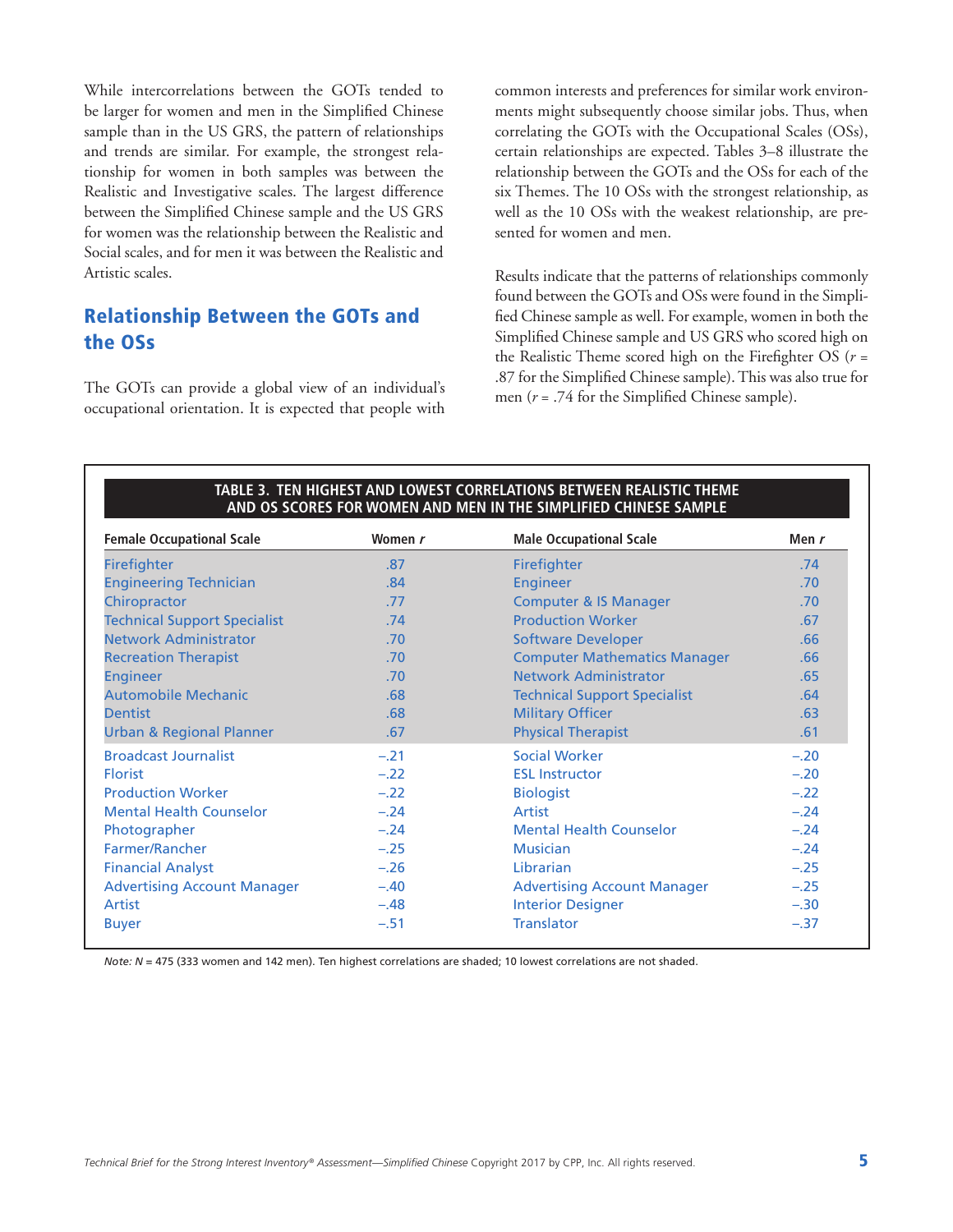#### **TABLE 4. TEN HIGHEST AND LOWEST CORRELATIONS BETWEEN INVESTIGATIVE THEME AND OS SCORES FOR WOMEN AND MEN IN THE SIMPLIFIED CHINESE SAMPLE**

| <b>Female Occupational Scale</b>   | Women r | <b>Male Occupational Scale</b>        | Men $r$ |
|------------------------------------|---------|---------------------------------------|---------|
| <b>Engineer</b>                    | .88     | <b>Engineer</b>                       | .81     |
| <b>Engineering Technician</b>      | .86     | <b>R&amp;D Manager</b>                | .80     |
| <b>Science Teacher</b>             | .86     | <b>Science Teacher</b>                | .80     |
| <b>Network Administrator</b>       | .85     | <b>Medical Technologist</b>           | .80     |
| <b>Optometrist</b>                 | .84     | <b>Software Developer</b>             | .77     |
| <b>Computer Scientist</b>          | .84     | <b>Computer Programmer</b>            | .76     |
| Chiropractor                       | .83     | <b>Physicist</b>                      | .76     |
| <b>Software Developer</b>          | .83     | <b>Optometrist</b>                    | .75     |
| <b>Computer Programmer</b>         | .82     | <b>Chemist</b>                        | .74     |
| <b>Physicist</b>                   | .78     | <b>Network Administrator</b>          | .73     |
| <b>Speech Pathologist</b>          | $-.27$  | <b>Mental Health Counselor</b>        | $-.25$  |
| <b>Business Education Teacher</b>  | $-.30$  | <b>Parks &amp; Recreation Manager</b> | $-.31$  |
| Paralegal                          | $-.30$  | <b>Law Enforcement Officer</b>        | $-.33$  |
| <b>Broadcast Journalist</b>        | $-.33$  | Life Insurance Agent                  | $-.35$  |
| Artist                             | $-.40$  | <b>Business Education Teacher</b>     | $-.35$  |
| <b>Production Worker</b>           | $-.45$  | <b>Advertising Account Manager</b>    | $-.41$  |
| <b>Florist</b>                     | $-.47$  | <b>Interior Designer</b>              | $-.49$  |
| Farmer/Rancher                     | $-.54$  | <b>Restaurant Manager</b>             | $-.50$  |
| <b>Advertising Account Manager</b> | $-.57$  | <b>Florist</b>                        | $-.50$  |
| <b>Buyer</b>                       | $-.69$  | <b>Buyer</b>                          | $-.57$  |

*Note: N* = 475 (333 women and 142 men). Ten highest correlations are shaded; 10 lowest correlations are not shaded.

#### **TABLE 5. TEN HIGHEST AND LOWEST CORRELATIONS BETWEEN ARTISTIC THEME AND OS SCORES FOR WOMEN AND MEN IN THE SIMPLIFIED CHINESE SAMPLE**

| <b>Female Occupational Scale</b>     | Women r          | <b>Male Occupational Scale</b>        | Men r  |
|--------------------------------------|------------------|---------------------------------------|--------|
| <b>Editor</b>                        | .90 <sub>1</sub> | <b>Arts/Entertainment Manager</b>     | .90    |
| <b>ESL Instructor</b>                | .85              | Editor                                | .89    |
| <b>Arts/Entertainment Manager</b>    | .84              | <b>English Teacher</b>                | .81    |
| <b>Technical Writer</b>              | .81              | <b>Urban &amp; Regional Planner</b>   | .74    |
| <b>English Teacher</b>               | .79              | <b>Art Teacher</b>                    | .73    |
| <b>Graphic Designer</b>              | .79              | <b>Technical Writer</b>               | .72    |
| <b>Art Teacher</b>                   | .68              | Reporter                              | .71    |
| <b>Urban &amp; Regional Planner</b>  | .67              | <b>Instructional Coordinator</b>      | .68    |
| <b>Translator</b>                    | .67              | <b>Bartender</b>                      | .68    |
| <b>Instructional Coordinator</b>     | .62              | <b>Medical Illustrator</b>            | .64    |
| <b>Food Service Manager</b>          | $-.11$           | Optician                              | $-.34$ |
| <b>Health Information Specialist</b> | $-.13$           | Electrician                           | $-.41$ |
| <b>Computer &amp; IS Manager</b>     | $-.15$           | <b>Law Enforcement Officer</b>        | $-.42$ |
| Radiologic Technologist              | $-.16$           | <b>Athletic Trainer</b>               | $-.43$ |
| <b>Medical Technician</b>            | $-.24$           | <b>Vocational Agriculture Teacher</b> | $-.49$ |
| <b>Business Education Teacher</b>    | $-.24$           | <b>Radiologic Technologist</b>        | $-.50$ |
| <b>Buyer</b>                         | $-.24$           | <b>Military Enlisted</b>              | $-.52$ |
| <b>Financial Analyst</b>             | $-.67$           | <b>Emergency Medical Technician</b>   | $-.60$ |
| Farmer/Rancher                       | $-.68$           | <b>Automobile Mechanic</b>            | $-.61$ |
| <b>Production Worker</b>             | $-.81$           | Farmer/Rancher                        | $-.84$ |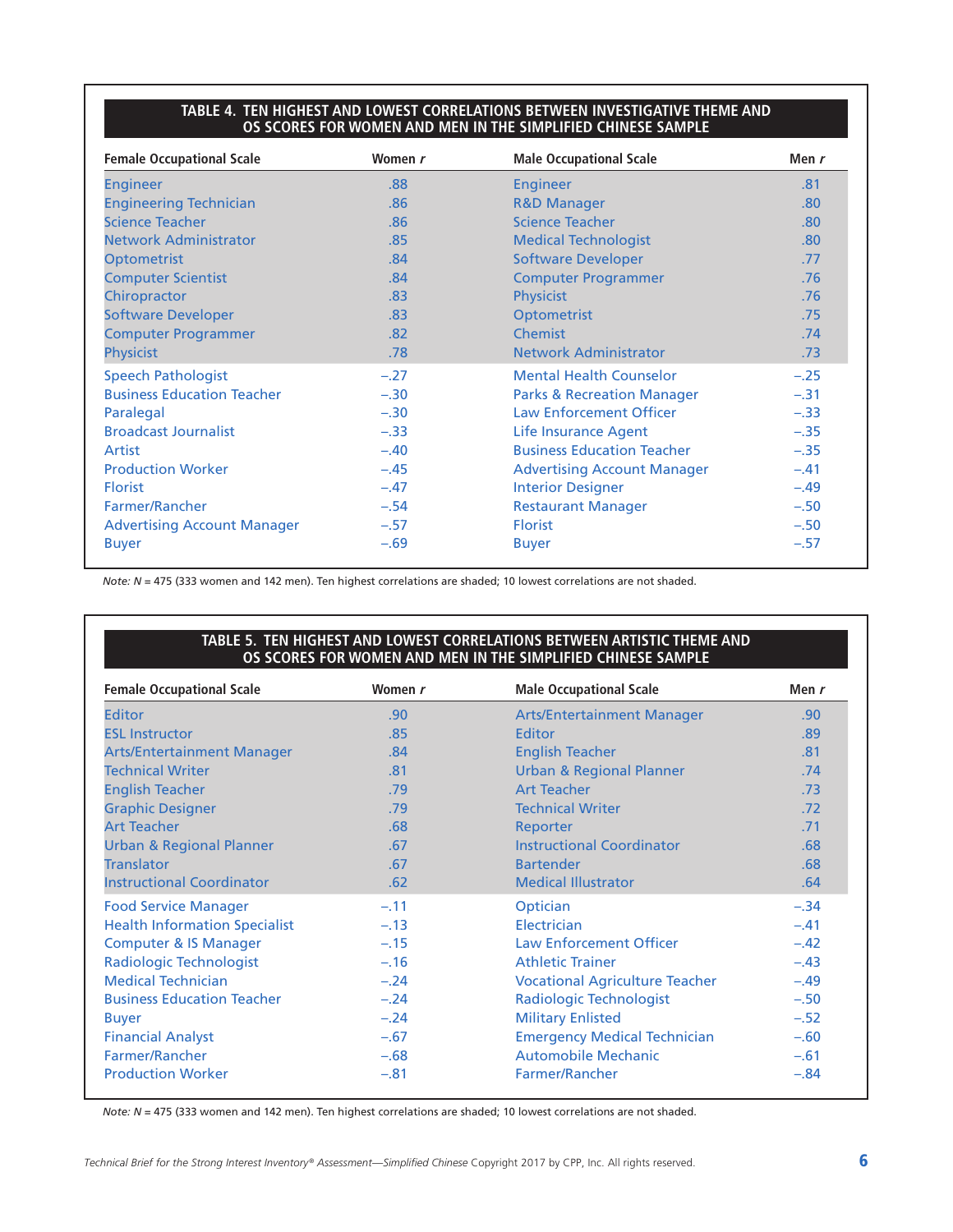#### **TABLE 6. TEN HIGHEST AND LOWEST CORRELATIONS BETWEEN SOCIAL THEME AND OS SCORES FOR WOMEN AND MEN IN THE SIMPLIFIED CHINESE SAMPLE**

| <b>Female Occupational Scale</b>   | Women r | <b>Male Occupational Scale</b>         | Men $r$ |
|------------------------------------|---------|----------------------------------------|---------|
| <b>Rehabilitation Counselor</b>    | .88     | <b>Elementary School Teacher</b>       | .87     |
| <b>Elementary School Teacher</b>   | .87     | <b>Rehabilitation Counselor</b>        | .86     |
| <b>Secondary School Teacher</b>    | .85     | <b>Community Service Director</b>      | .86     |
| <b>School Counselor</b>            | .84     | <b>Secondary School Teacher</b>        | .85     |
| <b>Religious/Spiritual Leader</b>  | .82     | <b>Middle School Teacher</b>           | .85     |
| <b>Social Worker</b>               | .82     | <b>Religious/Spiritual Leader</b>      | .82     |
| <b>Special Education Teacher</b>   | .80     | <b>Instructional Coordinator</b>       | .82     |
| <b>Recreation Therapist</b>        | .79     | <b>School Counselor</b>                | .80     |
| <b>Instructional Coordinator</b>   | .79     | <b>Customer Service Representative</b> | .80     |
| <b>University Administrator</b>    | .78     | <b>University Administrator</b>        | .78     |
| <b>R&amp;D Manager</b>             | $-.13$  | <b>Military Enlisted</b>               | $-.25$  |
| <b>Advertising Account Manager</b> | $-.16$  | Mathematician                          | $-.30$  |
| <b>Buyer</b>                       | $-.20$  | Electrician                            | $-.31$  |
| <b>Medical Technician</b>          | $-.20$  | Radiologic Technologist                | $-.33$  |
| Photographer                       | $-.21$  | <b>Biologist</b>                       | $-.39$  |
| <b>Financial Analyst</b>           | $-.23$  | Carpenter                              | $-.39$  |
| <b>Production Worker</b>           | $-.25$  | Artist                                 | $-.43$  |
| Farmer/Rancher                     | $-.31$  | Farmer/Rancher                         | $-.44$  |
| <b>Medical Illustrator</b>         | $-.37$  | <b>Automobile Mechanic</b>             | $-.45$  |
| Artist                             | $-.59$  | Geologist                              | $-.45$  |

*Note: N* = 475 (333 women and 142 men). Ten highest correlations are shaded; 10 lowest correlations are not shaded.

#### **TABLE 7. TEN HIGHEST AND LOWEST CORRELATIONS BETWEEN ENTERPRISING THEME AND OS SCORES FOR WOMEN AND MEN IN THE SIMPLIFIED CHINESE SAMPLE**

| <b>Female Occupational Scale</b>       | Women r | <b>Male Occupational Scale</b>         | Men $r$ |
|----------------------------------------|---------|----------------------------------------|---------|
| <b>Accountant</b>                      | .83     | Accountant                             | .78     |
| <b>Auditor</b>                         | .79     | <b>Financial Manager</b>               | .75     |
| <b>Financial Manager</b>               | .74     | <b>Auditor</b>                         | .75     |
| <b>Technical Support Specialist</b>    | .74     | <b>Business/Finance Supervisor</b>     | .74     |
| <b>Credit Manager</b>                  | .73     | <b>Customer Service Representative</b> | .72     |
| <b>Administrative Assistant</b>        | .72     | <b>Financial Analyst</b>               | .71     |
| <b>Customer Service Representative</b> | .71     | <b>Health Information Specialist</b>   | .71     |
| <b>Software Developer</b>              | .70     | <b>Credit Manager</b>                  | .71     |
| <b>Business/Finance Supervisor</b>     | .68     | <b>Computer Mathematics Manager</b>    | .69     |
| <b>Computer Programmer</b>             | .68     | <b>Securities Sales Agent</b>          | .68     |
| <b>Interior Designer</b>               | $-.22$  | <b>Advertising Account Manager</b>     | $-.18$  |
| <b>Broadcast Journalist</b>            | $-.23$  | Photographer                           | $-.19$  |
| <b>Speech Pathologist</b>              | $-.23$  | <b>Mental Health Counselor</b>         | $-.21$  |
| <b>Art Teacher</b>                     | $-.29$  | <b>Social Worker</b>                   | $-.23$  |
| <b>Musician</b>                        | $-.37$  | Mathematician                          | $-.24$  |
| <b>Medical Illustrator</b>             | $-.45$  | Geologist                              | $-.33$  |
| <b>Mental Health Counselor</b>         | $-.52$  | <b>Musician</b>                        | $-.36$  |
| <b>Advertising Account Manager</b>     | $-.53$  | <b>Biologist</b>                       | $-.45$  |
| Photographer                           | $-.58$  | <b>Graphic Designer</b>                | $-.46$  |
| Artist                                 | $-.77$  | Artist                                 | $-.61$  |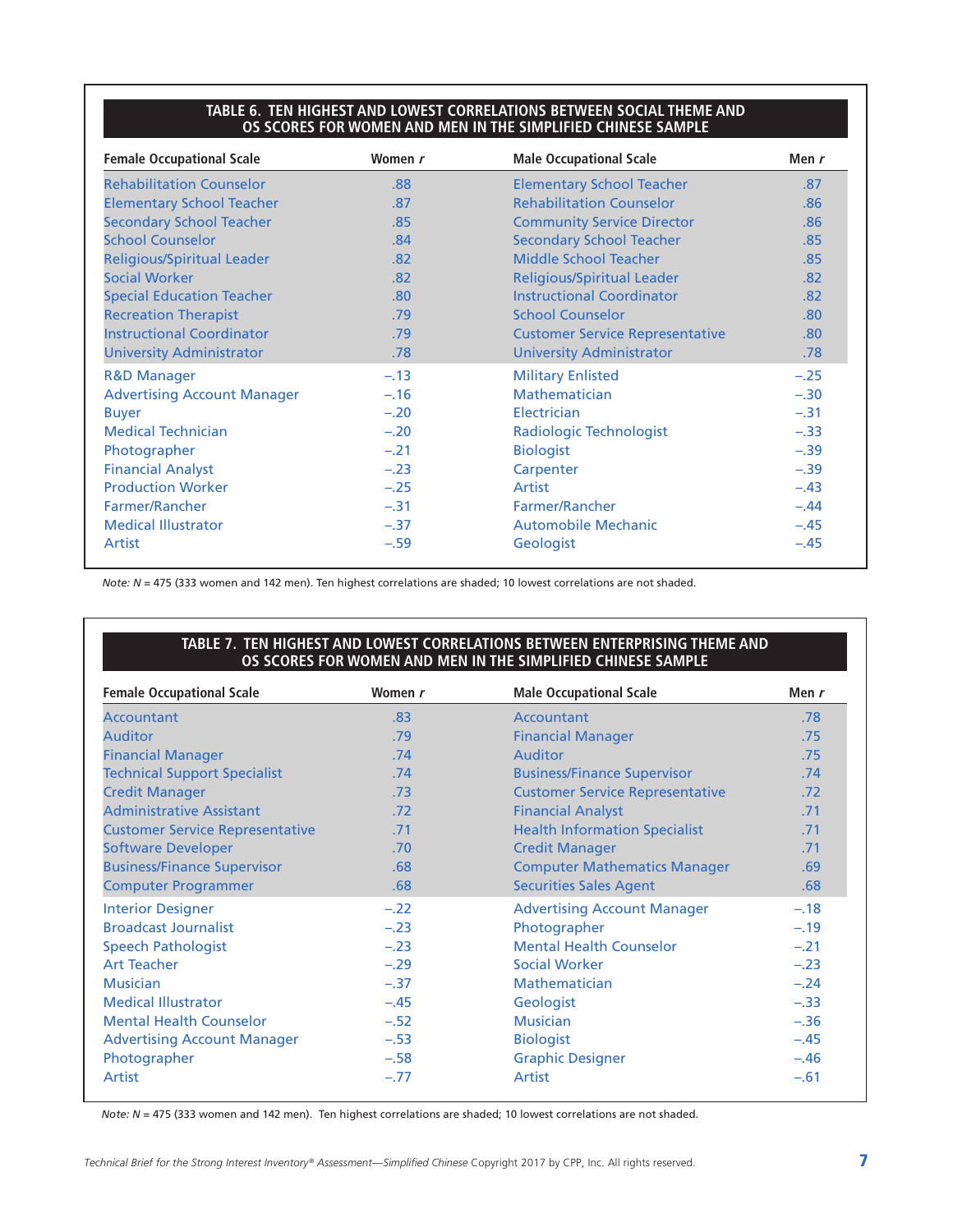#### **TABLE 8. TEN HIGHEST AND LOWEST CORRELATIONS BETWEEN CONVENTIONAL THEME AND OS SCORES FOR WOMEN AND MEN IN THE SIMPLIFIED CHINESE SAMPLE**

| <b>Female Occupational Scale</b>  | Women r | <b>Male Occupational Scale</b>    | Men $r$ |
|-----------------------------------|---------|-----------------------------------|---------|
| <b>Elementary School Teacher</b>  | .89     | <b>Community Service Director</b> | .91     |
| <b>Secondary School Teacher</b>   | .88     | <b>Elementary School Teacher</b>  | .91     |
| <b>Rehabilitation Counselor</b>   | .87     | Middle School Teacher             | .90     |
| <b>Religious/Spiritual Leader</b> | .85     | <b>Rehabilitation Counselor</b>   | .90     |
| <b>School Counselor</b>           | .85     | <b>Secondary School Teacher</b>   | .89     |
| <b>Social Worker</b>              | .84     | <b>Instructional Coordinator</b>  | .89     |
| <b>Special Education Teacher</b>  | .83     | <b>Religious/Spiritual Leader</b> | .88     |
| Middle School Teacher             | .82     | <b>School Counselor</b>           | .86     |
| <b>Recreation Therapist</b>       | .80     | <b>Recreation Therapist</b>       | .83     |
| <b>Instructional Coordinator</b>  | .79     | <b>Special Education Teacher</b>  | .82     |
| <b>Buyer</b>                      | $-.16$  | Landscape/Grounds Manager         | $-.25$  |
| <b>Computer Systems Analyst</b>   | $-.17$  | <b>Biologist</b>                  | $-.28$  |
| <b>Medical Technician</b>         | $-.18$  | <b>Radiologic Technologist</b>    | $-.29$  |
| Farmer/Rancher                    | $-.23$  | <b>Restaurant Manager</b>         | $-.30$  |
| <b>R&amp;D Manager</b>            | $-.26$  | Electrician                       | $-.32$  |
| <b>Computer &amp; IS Manager</b>  | $-.28$  | Artist                            | $-.32$  |
| <b>Production Worker</b>          | $-.29$  | Optician                          | $-.34$  |
| <b>Medical Illustrator</b>        | $-.31$  | Geologist                         | $-.39$  |
| <b>Financial Analyst</b>          | $-.41$  | <b>Automobile Mechanic</b>        | $-.50$  |
| Artist                            | $-.55$  | Farmer/Rancher                    | $-.62$  |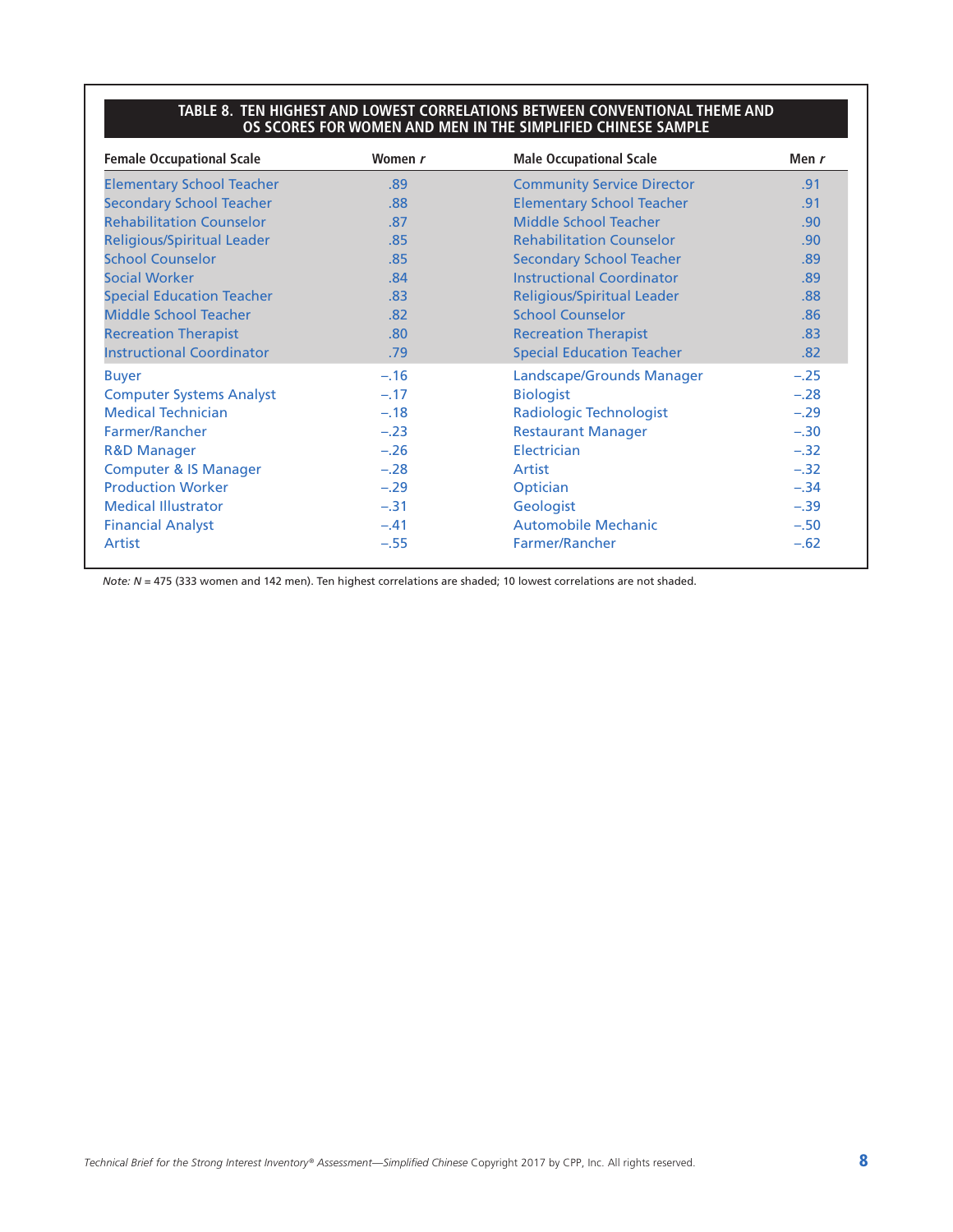# BASIC INTEREST SCALES

The Basic Interest Scales (BISs) measure interest in 30 specific areas, such as performing arts, science, sales, and athletics. Scores on Basic Interest Scales indicate interests and activities individuals find personally motivating and rewarding. The BISs are often referred to as subthemes of the GOTs, as they focus on specific interest domains grouped under the broader, more diverse General Occupational Themes. The 30 BISs, listed in order of the six GOT scales, are described below.

### INTERPRETATION OF THE BISs

#### Realistic BISs

The six BISs in the Realistic Theme are Mechanics & Construction, Computer Hardware & Electronics, Military, Protective Services, Nature & Agriculture, and Athletics.

**Mechanics & Construction.** The Mechanics & Construction scale measures interest in activities that require working with large equipment and machinery as well as small precision instruments. High scorers like designing, building, repairing, tinkering, and generally using a wide range of tools and materials. The scale represents a preference for working with things rather than people and thus is associated with scores toward the "Works with ideas/data/things" pole of the Work Style scale, one of the Strong Personal Style Scales (PSSs; see chapter 4 of the *Strong Interest Inventory*® *Manual* (Donnay et al., 2005) for a discussion of these and other PSSs).

**Computer Hardware & Electronics.** The Computer Hardware & Electronics scale measures interest in activities such as installing and repairing computer and peripheral hardware and network systems. People with scores of "High Interest" or "Very High Interest" on this scale typically include engineering technicians, computer scientists, technical support specialists, network administrators, engineers, and computer and information systems managers. Usually, they score toward the "Works with ideas/data/ things" pole of the Work Style scale and the "Accomplishes tasks independently" pole of the Team Orientation PSS. This interest in tangibly repairing and building is also often associated with high scores on the Mechanics & Construction scale.

**Military.** Interest in a structured environment that has a well-ordered, clearly defined chain of command is characteristic of people with high scores on the Military scale. Such people also like to be in a position of authority, having power or control over others. People with scores of "High Interest" or "Very High Interest" on the Military scale are likely to include military officers, military enlisted, engineers, firefighters, law enforcement officers, and others in law enforcement and protection occupations. High scores on this scale sometimes correspond with scoring toward the "Takes chances" pole of the Risk Taking PSS and the "Works with ideas/data/things" pole of the Work Style scale.

**Protective Services.** The Protective Services scale measures interest in non-military-related aspects of providing public safety and policing. People with high scores on this BIS typically include law enforcement officers, firefighters, military officers, physical therapists, and registered nurses. Often high scores are associated with a preference for risk taking. These people enjoy protecting and aiding the public, responding to emergencies, and participating in activities related to criminal justice. High scores on this scale and the Law BIS may indicate a specific interest in law enforcement professions. There appears to be a relationship between the Military and Protective Services BISs, suggesting interest in well-structured environments and physical activities.

Nature & Agriculture. The core content of the Nature & Agriculture scale is typified by working in farm or ranch settings, as well as an appreciation for the beauty of nature. Also measured is an interest in physically active work or recreational activities outdoors. People with scores of "High" Interest" or "Very High Interest" on the Nature & Agriculture scale are likely to include vocational agriculture teachers, horticulturists, foresters, landscape/grounds managers, science teachers, firefighters, and veterinarians. Reflecting the outdoor and physical activity bent of the scale, athletic trainers may also have high scores on the Nature & Agriculture scale. People with high scores often prefer to live in rural areas or small communities; they may choose to stay at a weekend retreat beside a lake, in the mountains, or on a river. Interest in more vigorous and dangerous activities, such as skydiving, might be expected as scores on the Athletics BIS move higher and scores on the Risk Taking scale move toward the "Takes chances" pole.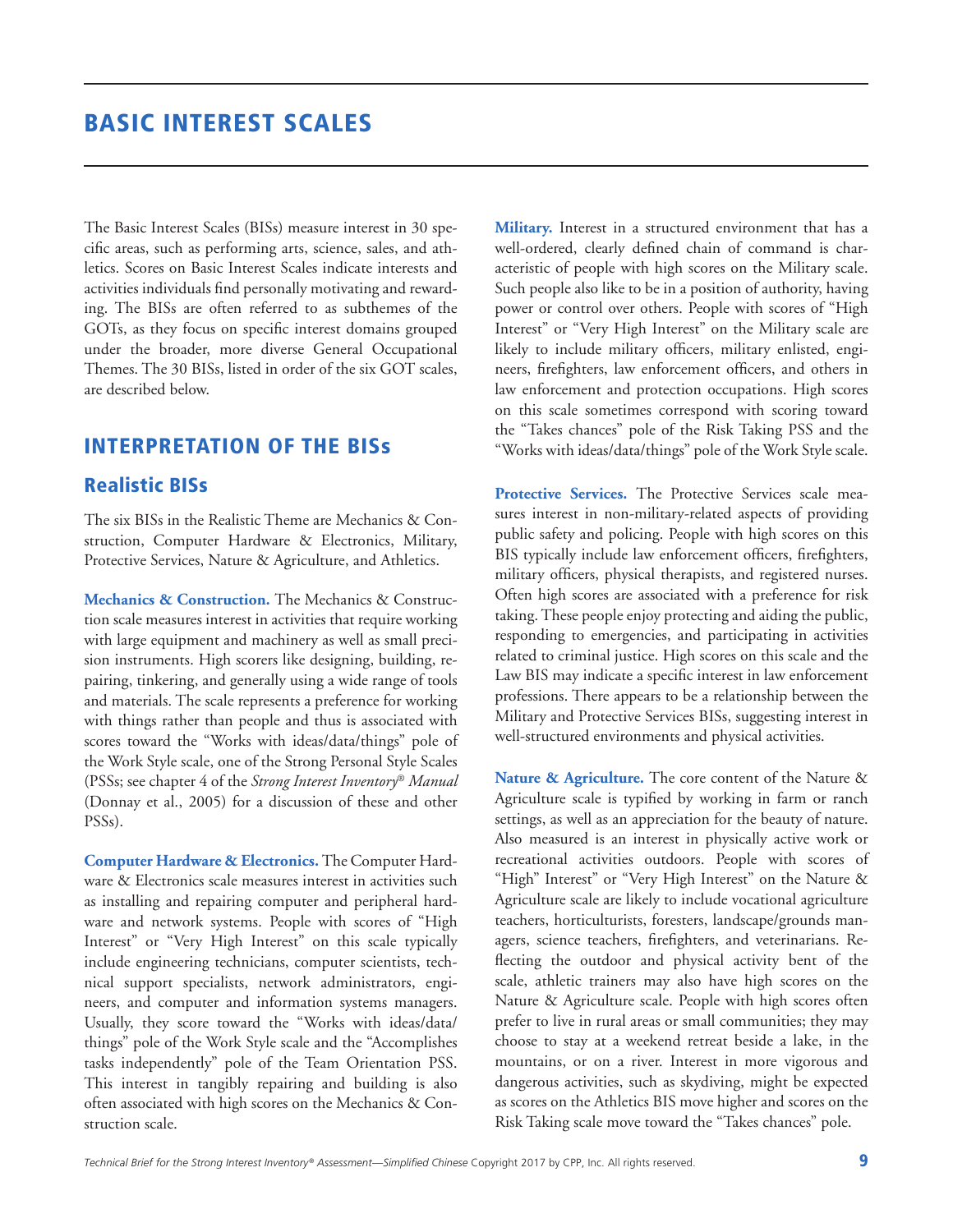**Athletics.** This scale measures an interest in sports. People who score high on the Athletics scale are often avid fans who may not even participate in sports, although they probably have some past athletic experience, especially in team sports. They tend to enjoy attending a variety of sporting events such as boxing matches, football games, golf tournaments, gymnastics meets, and wrestling tournaments—as spectators. People who participate only in solitary sports, such as running, or who are interested in only one sport to the exclusion of all others probably will not score high on this scale. People who score high on this scale are likely to include athletic trainers, parks and recreation managers, recreation therapists, and community service managers.

#### Investigative BISs

The four BISs in the Investigative Theme are Science, Research, Medical Science, and Mathematics.

**Science.** The Science scale is a measure of interest in the natural sciences, especially the physical sciences. People likely to have scores of "High Interest" or "Very High Interest" on this scale, such as chemists and physicists, emphasize scientific theory, the search for basic truths, and an experimental approach to solving problems and understanding the universe. Other groups that may not be seen as traditional, prototypic natural scientists—such as medical technologists, science teachers, pharmacists, dentists, physicians, and optometrists—also often score high on the Science scale and consider science integral to their work.

**Research.** The Research scale measures interest in designing and conducting studies to identify underlying relationships and establish facts. Although a wide range of areas may be researched, people who score high on this scale usually enjoy collecting data, working with numbers, summarizing research results, writing reports, and applying findings to solve problems, improve processes, or answer questions. People with scores of "High Interest" or "Very High Interest" are likely to include computer scientists, geographers, sociologists, science teachers, research and development managers, and network administrators. Similar to those who score high on the Science scale, they tend to prefer working with ideas, data, and things rather than people. However, they sometimes score slightly higher on the Team Orientation scale, meaning that they may have preferences for accomplishing tasks collectively and problem solving with others. This is likely due to the increasingly collaborative nature of many research projects.

**Medical Science.** While the Science scale measures interest primarily in the physical sciences, the Medical Science scale measures interest in the biological sciences and medical fields.

The main differences between this scale and the Healthcare Services BIS are the education-intensive occupations and focus on technical scientific (rather than people-oriented) aspects that dominate Medical Science. Occupations on the Medical Science scale typically require a strong educational background in the biological as well as physical sciences. The list of specialized medical occupations is extensive and includes dentists, pharmacists, optometrists, physical therapists, respiratory therapists, chiropractors, and veterinarians. Also scoring high are science teachers and registered nurses. Although many of these people provide medical service and treatment to the public, this is typically not a preference, as they tend to score toward the "Works with ideas/data/things" pole of the Work Style scale.

**Mathematics.** The Mathematics scale measures interest in working with numbers and performing statistical analyses. The majority of people with high Mathematics scores tend to score toward the "Works with ideas/data/things" pole of the Work Style scale. Most people who score high on the Mathematics scale are of the Investigative type, such as chemists, mathematicians, optometrists, computer scientists, and physicists. People in occupations represented by other primary Holland codes also have mathematics as one of their clusters of interests.

### Artistic BISs

The four BISs in the Artistic Theme are Visual Arts & Design, Performing Arts, Writing & Mass Communication, and Culinary Arts.

**Visual Arts & Design.** The Visual Arts & Design scale emphasizes visual creativity and spatial visualization. The scale includes some appreciation for fine art, such as sculpture and photography, but overall leans toward creative activities with applied or commercial purposes. People with scores of "High Interest" or "Very High Interest" on the Visual Arts & Design scale are likely to include medical illustrators, architects, photographers, art teachers, technical writers, graphic designers, and interior designers. These people often prefer academic learning environments.

**Performing Arts.** People who score high on the Performing Arts scale enjoy participating in a wide range of performance activities or being part of the audience that enjoys watching others perform. Performing Arts is a central feature of the Artistic Theme, along with the expected content of Visual Art & Design, Culinary Arts, and Writing & Mass Communication. Although the verballinguistic content of the Writing & Mass Communication scale might not be expected within the A Theme, in fact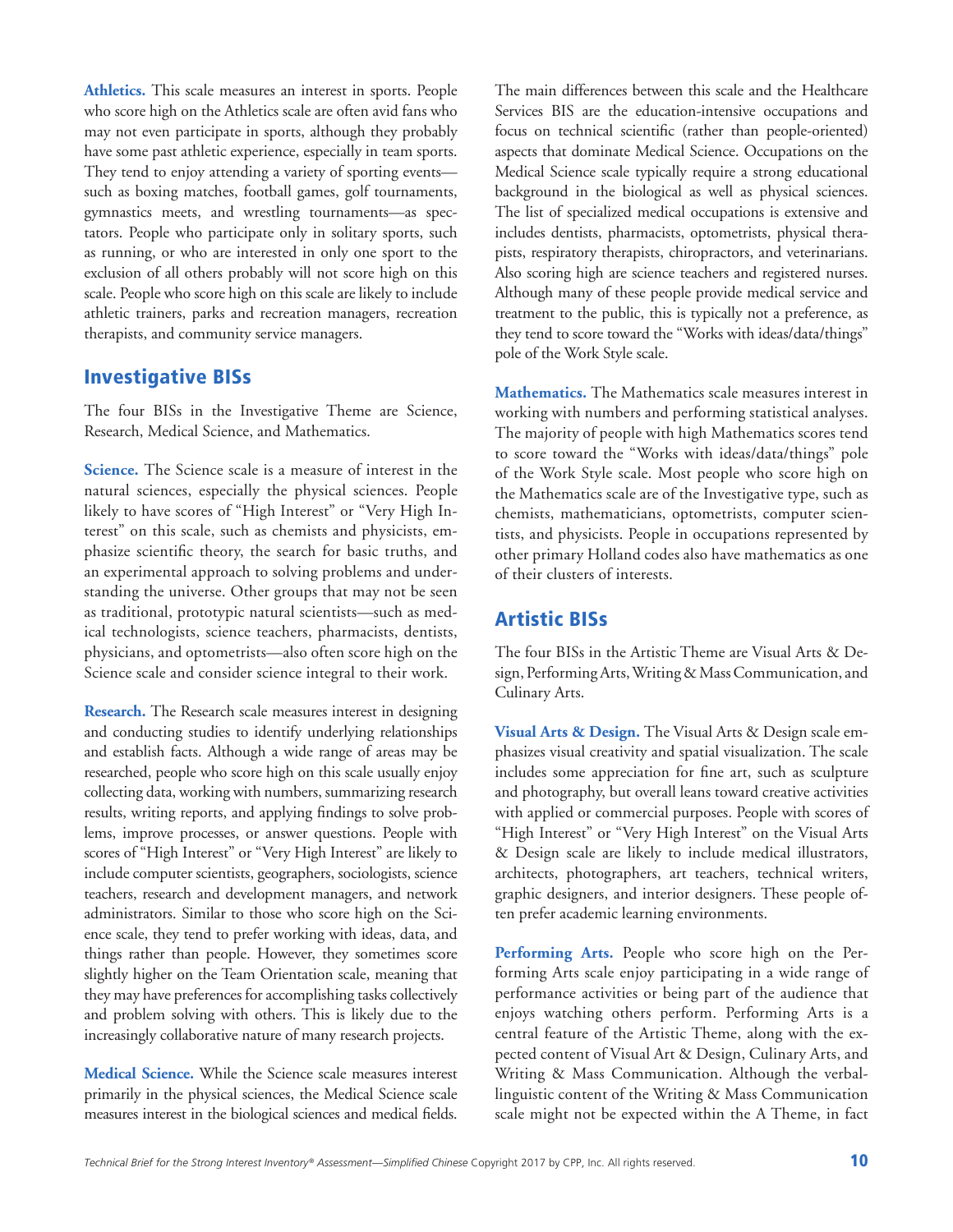all these areas are correlated. Thus, it is not unusual to have either all high or all low scores across all these areas. People with high or very high scores typically include art teachers, editors, English teachers, broadcast journalists, and musicians.

**Writing & Mass Communication.** The Writing & Mass Communication scale measures interest in literature, reading, and language from the perspectives of appreciation and creation. High scorers often are comfortable in academic learning environments. People with scores of "High Interest" or "Very High Interest" on the scale are often in occupations with a verbal-linguistic orientation, such as English teachers, reporters, public relations directors, technical writers, sociologists, religious/spiritual leaders, translators, editors, and ESL instructors.

**Culinary Arts.** The Culinary Arts scale measures interest in cooking and entertaining. People with scores of "High Interest" or "Very High Interest" on the Culinary Arts scale are likely to include chefs, dietitians, food service managers, and restaurant managers. These people may enjoy demonstrating new cooking techniques, preparing decorative food displays, and planning menus.

## Social BISs

The six BISs in the Social Theme are Counseling & Helping, Teaching & Education, Human Resources & Training, Social Sciences, Religion & Spirituality, and Healthcare Services.

**Counseling & Helping.** The Counseling & Helping scale reflects an interest in helping others. A high score on this scale indicates a humanistic, altruistic interest in working with and helping people. High scorers are likely to score toward the "Works with people" pole of the Work Style scale and toward the "Directs others" pole of the Leadership Style PSS. Counseling & Helping is correlated highly with most of the other Social BISs. Therefore, people with high scores on this BIS may be expected to also score high on BISs such as Teaching & Education, Human Resources & Training, Social Sciences, and Religion & Spirituality. People with scores of "High Interest" or "Very High Interest" on this scale typically include school counselors, religious/spiritual leaders, special education teachers, community service directors, rehabilitation counselors, nursing home administrators, recreation therapists, and registered nurses.

**Teaching & Education.** Educators representing a wide range of disciplines score high on the Teaching & Education scale, including elementary school teachers, school counselors, school administrators, and special education teachers. People with high scores on the Teaching & Education scale often score high on several of the PSSs, indicating preferences for working with people, academic learning environments, and directing others, as would be expected.

**Human Resources & Training.** The Human Resources & Training scale measures interest in developing and training people, as well as managing and directing the employment activities of an organization. High scores on this scale are usually accompanied by high scores on the Management BIS. People with scores of "High Interest" or "Very High Interest" on the Human Resources & Training scale typically include human resources managers, school administrators, nursing home administrators, rehabilitation counselors, school counselors, and operations managers. They often show a preference for the "Directs others" pole of the Leadership Style scale and the "Accomplishes tasks as part of a team" pole of the Team Orientation scale.

**Social Sciences.** The Social Sciences scale measures interest in the study of people, groups, society, and cultures. Interests typically include research and teaching. People with high scores on the Social Sciences BIS are likely to include sociologists, ESL instructors, school counselors, urban and regional planners, public administrators, rehabilitation counselors, religious/spiritual leaders, elected public officials, and attorneys. These people tend to prefer academic learning environments and score toward the "Directs others" pole of the Leadership Style scale.

**Religion & Spirituality.** The Religion & Spirituality scale reflects an interest in spiritual or religious concerns, especially through organized activities. This BIS involves attending to people's spiritual, personal, and emotional needs. People with scores of "High Interest" or "Very High Interest" on the Religion & Spirituality scale in past samples have been directly involved with the clergy. Interestingly, rehabilitation counselors and school counselors may also have "High Interest" scores on this scale. Additionally, some teachers, including English teachers, may also have high scores.

**Healthcare Services.** The Healthcare Services scale focuses on providing service and aid to sick people in medical settings. Usually, respondents who score high on the I Theme will not score high on Healthcare Services if they also score low on the S Theme. People with scores of "High Interest" or "Very High Interest" on this scale are likely to include emergency medical technicians, athletic trainers, registered nurses, respiratory therapists, physical therapists, radiologic technologists, occupational therapists, and chiropractors. While people who score high on the Healthcare Services scale generally want to have close contact with patients, those who score high only on the Science and Medical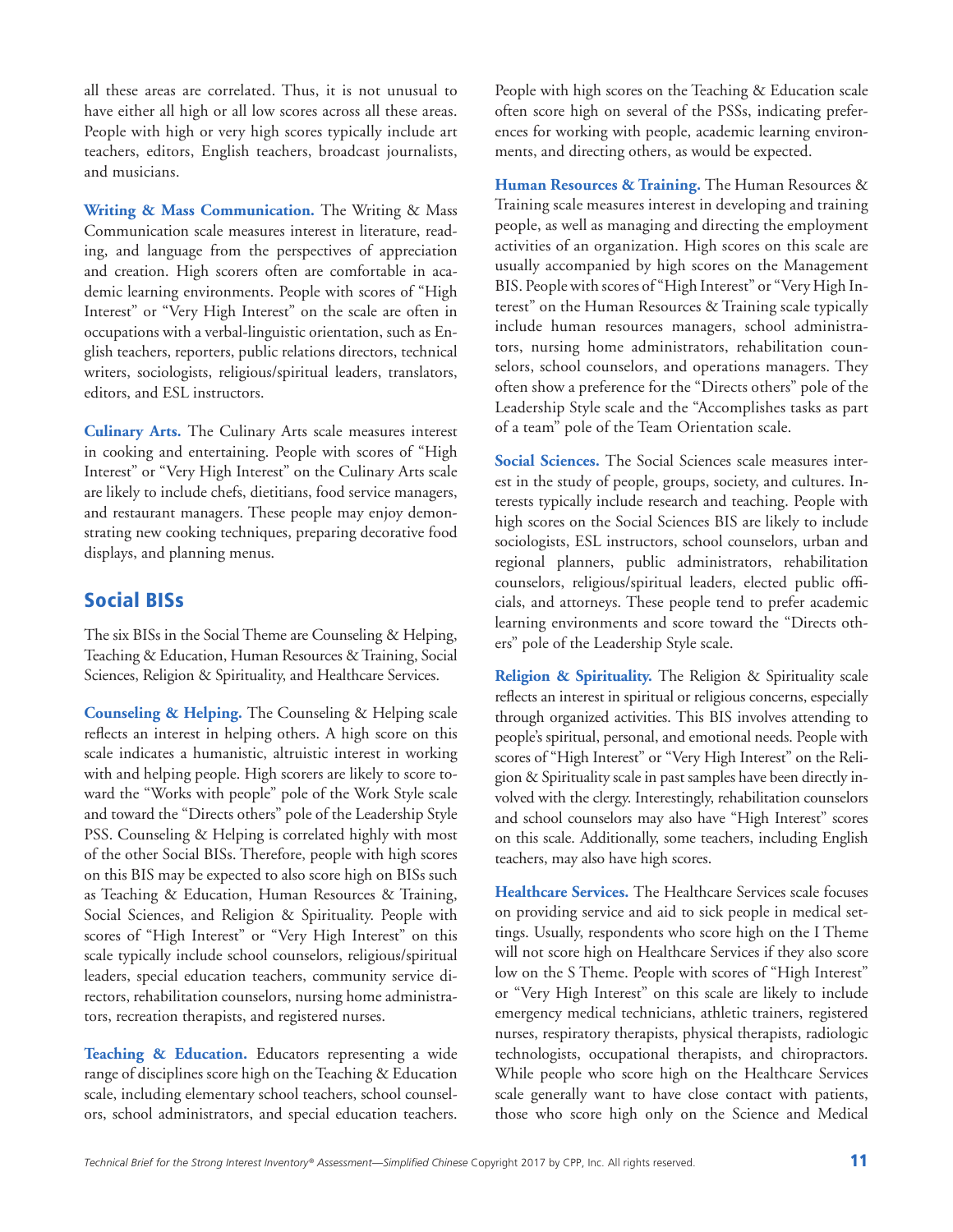Science scales typically are more research and laboratory oriented and have less direct interest in patients.

# Enterprising BISs

The six BISs in the Enterprising Theme are Marketing & Advertising, Sales, Management, Entrepreneurship, Politics & Public Speaking, and Law.

**Marketing & Advertising.** The Marketing & Advertising scale measures interest in marketing activities, including research and the development of advertising campaigns for products or services. High scorers are typically employed as marketing managers, purchasing agents, technical sales representatives, sales managers, realtors, operations managers, and restaurant managers. These people also commonly score high on the Sales, Management, and Entrepreneurship BISs. Often, they prefer working with people and accomplishing tasks as part of a team.

**Sales.** The Sales scale measures interest in selling products or services, or working with salespeople. People with high scores on this scale like to take their product to others without prior invitation. They can handle the rejection that often occurs in these situations and will keep calling on new customers until they make a sale. Those who score high on the Sales scale and also score high on the Counseling & Helping or Religion & Spirituality scale typically cannot sell simply for the sake of selling; rather, they have high ideals and need to believe that the product they are selling will benefit the buyer. People with scores of "High Interest" or "Very High Interest" on the Sales scale typically score toward the "Practical" pole of the Learning Environment scale and prefer practical learning settings. People with high scores on the Sales scale are commonly employed in the prototypic sales occupations of realtor, sales manager, and life insurance agent.

**Management.** The Management scale measures interest in authority and power and in supervising, organizing, leading, or directing others. High scorers typically score toward the "Directs others" pole of the Leadership Style scale and toward the "Accomplishes tasks as a team" pole of the Team Orientation scale. Although these activities most frequently occur in traditional enterprising environments, such as business, industrial, and manufacturing settings, managers who score high on this scale may also be found in schools, colleges, hospitals, social service agencies, government offices, and research laboratories. People with scores of "High Interest" or "Very High Interest" on the Management scale are likely to include operations managers, nursing home administrators, school administrators, human resources managers, realtors, purchasing agents, restaurant managers, elected public officials, and facilities managers.

**Entrepreneurship.** The Entrepreneurship scale measures interest in developing and managing new business opportunities. People who typically have scores of "High Interest" or "Very High Interest" include operations managers, technical sales representatives, realtors, purchasing agents, sales managers, and human resources managers. These people often enjoy being self-employed, taking chances, and making decisions, and they typically score toward the "Directs others" pole of the Leadership Style scale.

**Politics & Public Speaking.** The Politics & Public Speaking scale measures interest in public affairs, persuading others through verbal activities, being in the limelight, influencing people's thoughts and viewpoints, and a preference for oral communication. People who often score highest on the scale are those involved in persuading others and making public presentations: elected public officials, public administrators, and public relations directors. Also scoring high are attorneys, corporate trainers, and people in high school occupations, such as school counselors, school administrators, and English teachers.

**Law.** The Law scale measures interest in debating, persuading, and arguing points of view, but it focuses on legal activities. High scorers on the Law BIS are likely to score toward the "Directs others" pole of the Leadership Style scale, the "Works with ideas/data/things" pole of the Work Style scale, and the "Takes chances" pole of the Risk Taking scale. People with scores of "High Interest" or "Very High Interest" on the Law scale typically include elected public officials, attorneys, public administrators, school administrators, and human resources managers. These people may enjoy debating public policy, applying the law, and studying legal proceedings.

#### Conventional BISs

The four BISs in the Conventional Theme are Office Management, Taxes & Accounting, Programming & Information Systems, and Finance & Investing.

**Office Management.** This scale measures interest in office coordination activities and supervision. Such activities typically include organizing office records and files, operating office machinery, managing and ordering inventory, reconciling bills, preparing agendas and schedules, and overseeing office staff. People with scores of "High Interest" or "Very High Interest" are likely to include administrative assistants, business education teachers, facilities managers, health information specialists, nursing home administrators, purchasing agents, food service managers, and credit managers. Often high scores on the Office Management scale are associated with low scores on the Risk Taking and Learning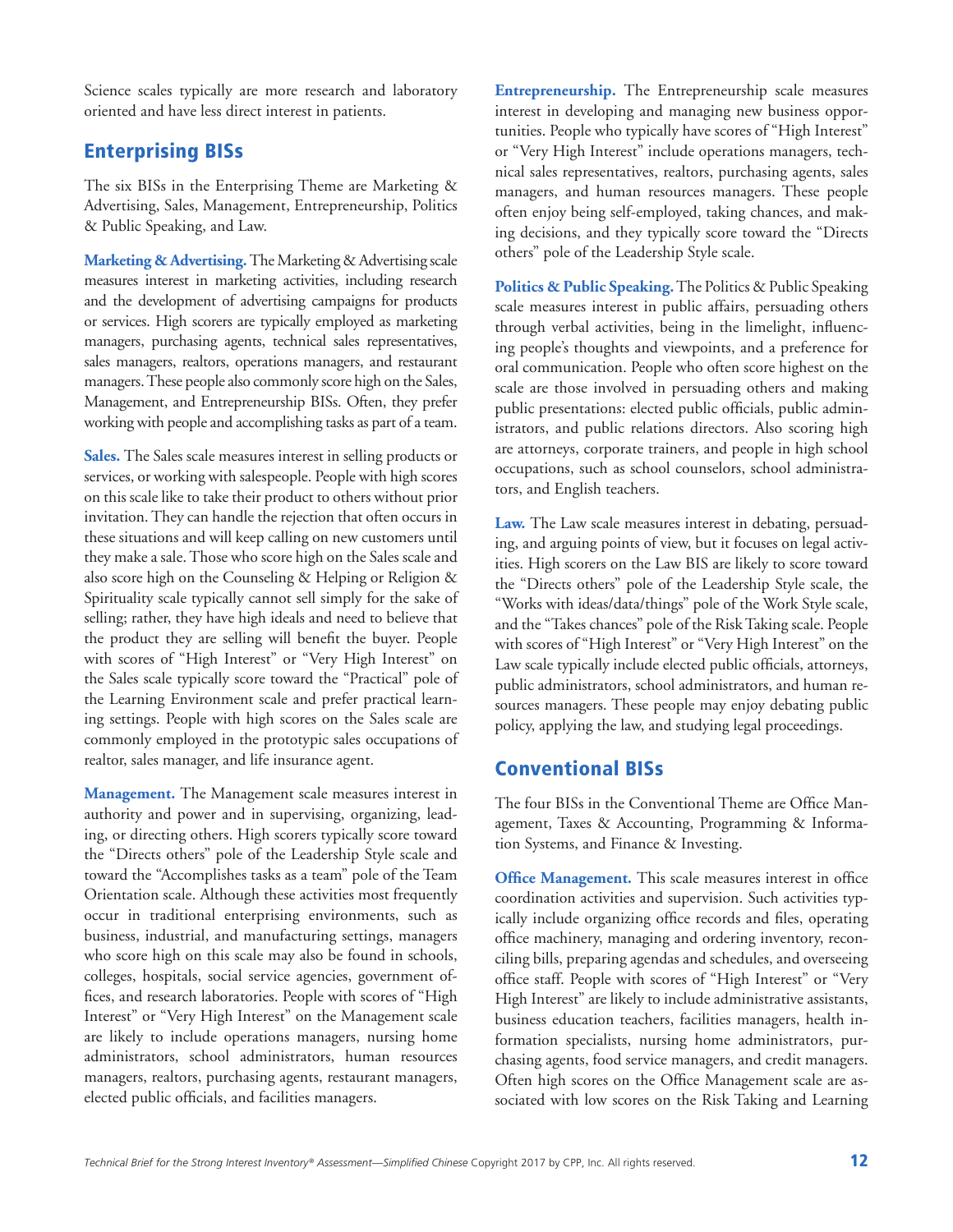Environment scales, indicating preferences for playing it safe and learning in practical, hands-on situations.

Taxes & Accounting. The Taxes & Accounting scale measures interest in financial accounting and tax preparation. People with scores of "High Interest" or "Very High Interest" on this scale are likely to include accountants, actuaries, mathematics teachers, network administrators, financial managers, credit managers, and computer scientists. Those with high scores on this BIS enjoy analyzing accounting records and financial statements, maintaining budgets, working with numbers and spreadsheets, computing taxes, and preparing forms. Therefore, they can be expected to score high on the Mathematics BIS and toward the "Works with ideas/data/things" pole of the Work Style scale.

**Programming & Information Systems.** This BIS measures interest in the use of computers, managing information, and developing software and includes activities such as programming websites, developing computer programs to store data and information, updating computer software, and producing coding language from project specifications, problems, and procedures. People who score high on the Programming & Information Systems scale typically include technical support specialists, network administrators, computer scientists, software developers, computer systems analysts, engineers, physicists, and actuaries. Usually, these people tend to prefer leading by example and working with ideas, data, or things. High scorers will likely also score high on the Computer Hardware & Electronics BIS.

Finance & Investing. The Finance & Investing scale measures interest in managing money and investments. It emphasizes things such as analysis of financial data, interpretation of factors affecting investment programs, financial planning and budgeting, and buying and selling securities. People who score high on this scale typically include financial managers, purchasing agents, realtors, financial analysts, credit managers, and operations managers. Most often high scorers have a preference for taking chances and working with ideas, data, or things. They may also score high on the Taxes & Accounting and Mathematics scales, as well as some of the Enterprising BISs.

### RELIABILITY OF THE BISs

Cronbach's alpha was used to examine the reliability of the BISs. Results are presented in Table 9. Cronbach's alphas ranged from .75 for the Office Management scale to .91 for the Mathematics scale, with a median of .84 across the 30 scales. The internal consistency of the BISs in the

#### **TABLE 9. BIS RELIABILITY STATISTICS IN THE SIMPLIFIED CHINESE SAMPLE**

|                                              | Cronbach's |
|----------------------------------------------|------------|
| <b>Basic Interest Scale</b>                  | Alpha      |
| <b>Realistic Theme</b>                       |            |
| <b>Mechanics &amp; Construction</b>          | .85        |
| <b>Computer Hardware &amp; Electronics</b>   | .90        |
| <b>Military</b>                              | .86        |
| <b>Protective Services</b>                   | .80        |
| <b>Nature &amp; Agriculture</b>              | .87        |
| <b>Athletics</b>                             | .89        |
| <b>Investigative Theme</b>                   |            |
| <b>Science</b>                               | .84        |
| Research                                     | .85        |
| <b>Medical Science</b>                       | .81        |
| <b>Mathematics</b>                           | .91        |
| <b>Artistic Theme</b>                        |            |
| <b>Visual Arts &amp; Design</b>              | .86        |
| <b>Performing Arts</b>                       | .86        |
| <b>Writing &amp; Mass Communication</b>      | .84        |
| <b>Culinary Arts</b>                         | .85        |
| <b>Social Theme</b>                          |            |
| <b>Counseling &amp; Helping</b>              | .78        |
| <b>Teaching &amp; Education</b>              | .84        |
| <b>Human Resources &amp; Training</b>        | .82        |
| <b>Social Sciences</b>                       | .78        |
| <b>Religion &amp; Spirituality</b>           | .83        |
| <b>Healthcare Services</b>                   | .83        |
| <b>Enterprising Theme</b>                    |            |
| <b>Marketing &amp; Advertising</b>           | .82        |
| <b>Sales</b>                                 | .84        |
| Management                                   | .77        |
| Entrepreneurship                             | .80        |
| <b>Conventional Theme</b>                    |            |
| <b>Politics &amp; Public Speaking</b>        | .84        |
| Law                                          | .88        |
| <b>Office Management</b>                     | .75        |
| <b>Taxes &amp; Accounting</b>                | .81        |
| <b>Programming &amp; Information Systems</b> | .87        |
| <b>Finance &amp; Investing</b>               | .85        |

*Note: N* = 475.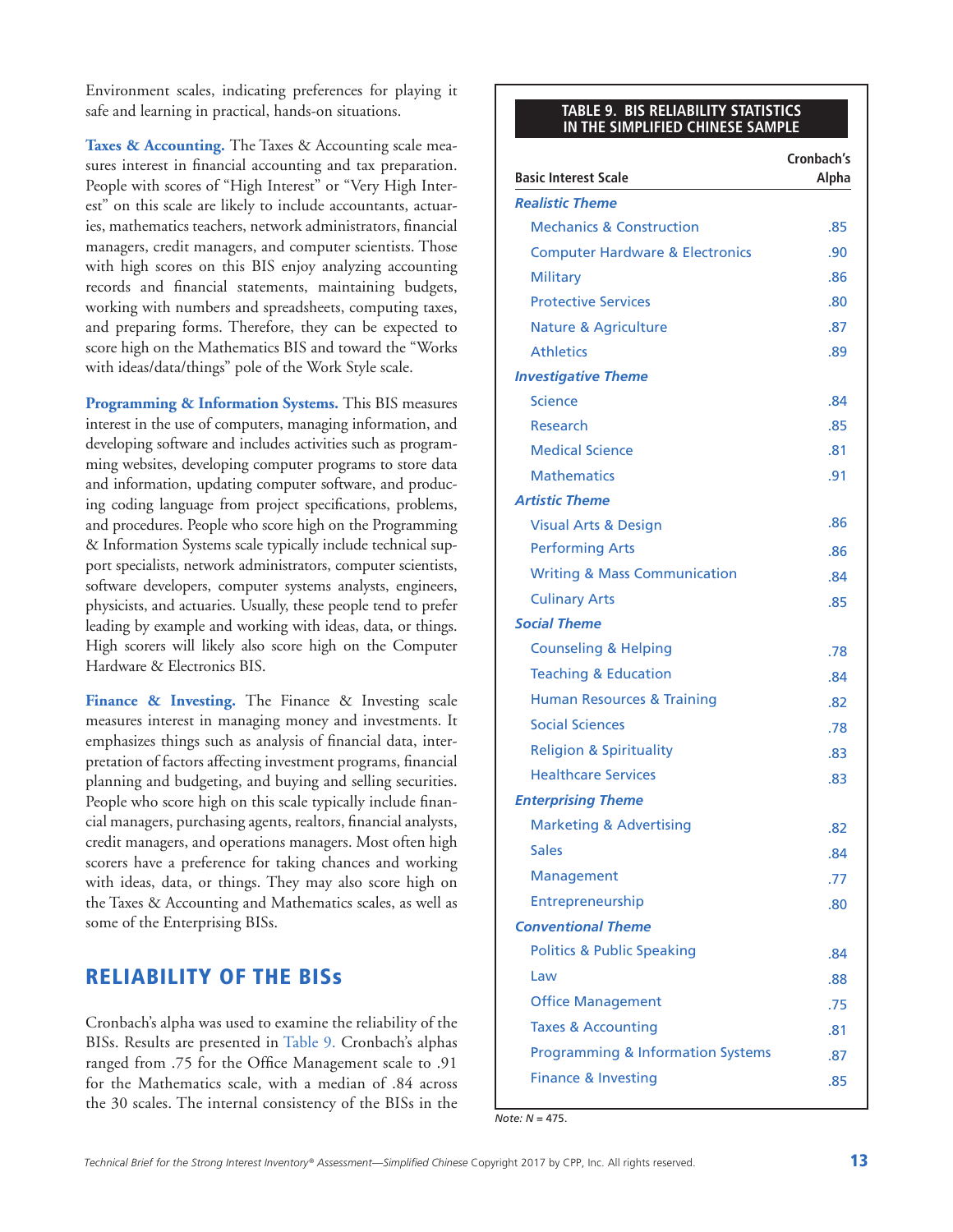Simplified Chinese sample was similar to that reported for the US GRS in the Strong manual, with a median of .87 and a range of .80 to .92. Thus, the samples are internally consistent as they reach moderate to high levels of reliability (Murphy & Davidshofer, 2005).

# VALIDITY OF THE BISs

The relationships between the 30 BISs (i.e., the intercorrelations between the scales) were examined, as were the relationships between the BISs and other scales of the Strong

| TABLE 10. INTERCORRELATIONS BETWEEN THE BISs IN THE SIMPLIFIED CHINESE SAMPLE |                          |     |     |     |     |     |     |     |     |     |     |             |     |     |     |
|-------------------------------------------------------------------------------|--------------------------|-----|-----|-----|-----|-----|-----|-----|-----|-----|-----|-------------|-----|-----|-----|
| <b>Basic Interest Scale</b>                                                   | 1                        | 2   | 3   | 4   | 5   | 6   | 7   | 8   | 9   | 10  | 11  | 12          | 13  | 14  | 15  |
| 1. Mechanics & Construction                                                   | $\overline{\phantom{0}}$ | .73 | .42 | .42 | .49 | .38 | .67 | .56 | .45 | .52 | .42 | .09         | .14 | .19 | .20 |
| 2. Computer Hardware &<br><b>Electronics</b>                                  |                          |     | .41 | .40 | .39 | .31 | .58 | .59 | .44 | .50 |     | $.18 - .03$ | .03 | .14 | .19 |
| 3. Military                                                                   |                          |     |     | .69 | .43 | .49 | .35 | .30 | .37 | .24 | .08 | .09         | .06 | .27 | .23 |
| 4. Protective Services                                                        |                          |     |     |     | .61 | .48 | .41 | .35 | .59 | .27 | .29 | .29         | .20 | .44 | .42 |
| <b>Nature &amp; Agriculture</b><br>5.                                         |                          |     |     |     |     | .43 | .46 | .46 | .47 | .33 | .45 | .37         | .31 | .49 | .49 |
| 6. Athletics                                                                  |                          |     |     |     |     |     | .29 | .23 | .33 | .21 | .17 | .24         | .12 | .27 | .25 |
| 7. Science                                                                    |                          |     |     |     |     |     |     | .67 | .56 | .58 | .33 | .19         | .18 | .15 | .30 |
| 8. Research                                                                   |                          |     |     |     |     |     |     |     | .39 | .65 | .37 | .27         | .42 | .18 | .48 |
| 9. Medical Science                                                            |                          |     |     |     |     |     |     |     |     | .32 | .28 | .23         | .14 | .25 | .34 |
| 10. Mathematics                                                               |                          |     |     |     |     |     |     |     |     |     | .21 | .07         | .12 | .10 | .24 |
| 11. Visual Arts & Design                                                      |                          |     |     |     |     |     |     |     |     |     |     | .60         | .53 | .40 | .37 |
| 12. Performing Arts                                                           |                          |     |     |     |     |     |     |     |     |     |     |             | .55 | .40 | .42 |
| 13. Writing & Mass<br>Communication                                           |                          |     |     |     |     |     |     |     |     |     |     |             |     | .27 | .43 |
| 14. Culinary Arts                                                             |                          |     |     |     |     |     |     |     |     |     |     |             |     |     | .41 |
| 15. Counseling & Helping                                                      |                          |     |     |     |     |     |     |     |     |     |     |             |     |     |     |
| 16. Teaching & Education                                                      |                          |     |     |     |     |     |     |     |     |     |     |             |     |     |     |
| 17. Human Resources & Training                                                |                          |     |     |     |     |     |     |     |     |     |     |             |     |     |     |
| 18. Social Sciences                                                           |                          |     |     |     |     |     |     |     |     |     |     |             |     |     |     |
| 19. Religion & Spirituality                                                   |                          |     |     |     |     |     |     |     |     |     |     |             |     |     |     |
| 20. Healthcare Services                                                       |                          |     |     |     |     |     |     |     |     |     |     |             |     |     |     |
| 21. Marketing & Advertising                                                   |                          |     |     |     |     |     |     |     |     |     |     |             |     |     |     |
| 22. Sales                                                                     |                          |     |     |     |     |     |     |     |     |     |     |             |     |     |     |
| 23. Management                                                                |                          |     |     |     |     |     |     |     |     |     |     |             |     |     |     |
| 24. Entrepreneurship                                                          |                          |     |     |     |     |     |     |     |     |     |     |             |     |     |     |
| 25. Politics & Public Speaking                                                |                          |     |     |     |     |     |     |     |     |     |     |             |     |     |     |
| 26. Law                                                                       |                          |     |     |     |     |     |     |     |     |     |     |             |     |     |     |
| 27. Office Management                                                         |                          |     |     |     |     |     |     |     |     |     |     |             |     |     |     |
| 28. Taxes & Accounting                                                        |                          |     |     |     |     |     |     |     |     |     |     |             |     |     |     |
| 29. Programming & Information<br><b>Systems</b>                               |                          |     |     |     |     |     |     |     |     |     |     |             |     |     |     |
| 30. Finance & Investing                                                       |                          |     |     |     |     |     |     |     |     |     |     |             |     |     |     |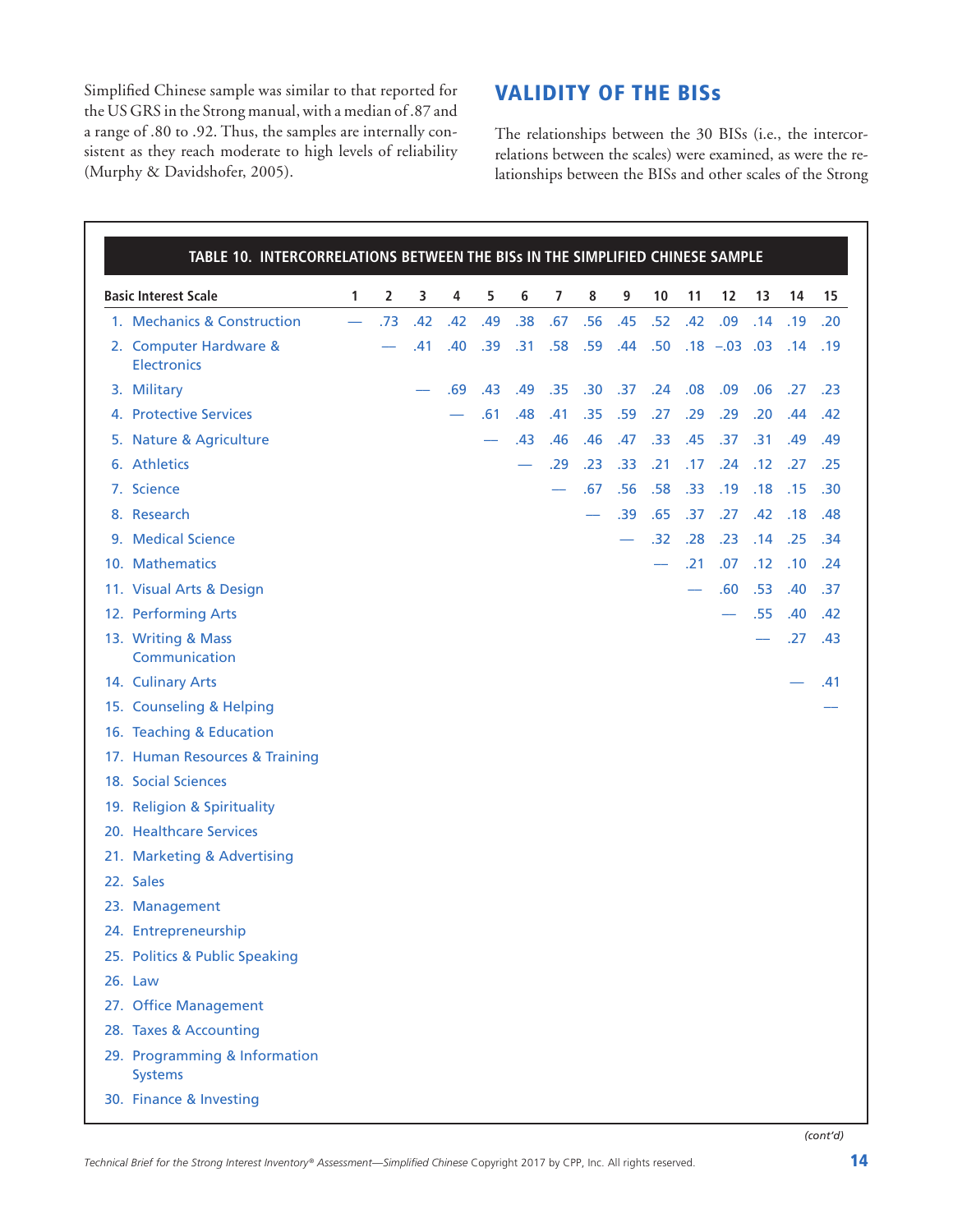assessment (i.e., the correlations between the BISs and the GOTs and between the BISs and the OSs). The following sections present these findings.

# Intercorrelations Between the BISs

Table 10 shows the intercorrelations between each of the 30 BISs for all individuals in the Simplified Chinese sample. These correlations are shown separately for both women and men in Table 11.

| <b>Basic Interest Scale</b>                     | 16  | 17  | 18  | 19  | 20  | 21  | 22  | 23  | 24  | 25  | 26  | 27  | 28  | 29        | 30  |
|-------------------------------------------------|-----|-----|-----|-----|-----|-----|-----|-----|-----|-----|-----|-----|-----|-----------|-----|
| 1. Mechanics & Construction                     | .19 | .14 | .31 | .22 | .34 | .24 | .39 | .24 | .23 | .24 | .27 | .24 | .41 | .58       | .34 |
| 2. Computer Hardware &<br><b>Electronics</b>    | .18 | .18 | .24 | .12 | .33 | .21 | .35 | .24 | .24 | .21 | .27 | .28 | .50 | .83       | .35 |
| 3. Military                                     | .23 | .19 | .30 | .13 | .39 | .25 | .42 | .39 | .26 | .40 | .37 | .36 | .31 | .34       | .28 |
| 4. Protective Services                          | .31 | .21 | .36 | .21 | .65 | .35 | .47 | .37 | .26 | .37 | .51 | .47 | .34 | .40       | .30 |
| 5. Nature & Agriculture                         | .33 | .24 | .48 | .36 | .51 | .34 | .37 | .22 | .26 | .26 | .34 | .33 | .32 | .34       | .19 |
| 6. Athletics                                    | .35 | .21 | .24 | .12 | .34 | .26 | .37 | .27 | .14 | .27 | .20 | .32 | .25 | .26       | .13 |
| 7. Science                                      | .29 | .19 | .41 | .27 | .36 | .21 | .28 | .17 | .22 | .27 | .28 | .14 | .39 | .57       | .30 |
| 8. Research                                     | .32 | .43 | .61 | .36 | .26 | .47 | .34 | .31 | .44 | .48 | .43 | .28 | .51 | .65       | .50 |
| 9. Medical Science                              | .33 | .16 | .33 | .26 | .74 | .25 | .37 | .31 | .16 | .26 | .44 | .29 | .35 | .40       | .29 |
| 10. Mathematics                                 | .16 | .21 | .35 | .18 | .20 | .24 | .26 | .18 | .23 | .27 | .34 | .21 | .75 | .55       | .44 |
| 11. Visual Arts & Design                        | .22 | .23 | .38 | .28 | .25 | .32 | .12 | .07 | .24 | .14 | .17 | .15 | .09 | .29       | .14 |
| 12. Performing Arts                             | .36 | .32 | .38 | .32 | .23 | .36 | .19 | .15 | .23 | .24 | .23 | .22 | .06 | .10       | .14 |
| 13. Writing & Mass<br>Communication             | .36 | .32 | .50 | .32 | .21 | .38 | .19 | .18 | .23 | .37 | .32 | .33 | .08 | .19       | .17 |
| 14. Culinary Arts                               | .28 | .27 | .28 | .09 | .34 | .40 | .28 | .23 | .27 | .27 | .29 | .31 | .18 | .21       | .17 |
| 15. Counseling & Helping                        | .55 | .63 | .56 | .41 | .40 | .53 | .33 | .41 | .40 | .42 | .41 | .33 | .23 | .26       | .25 |
| 16. Teaching & Education                        |     | .52 | .38 | .27 | .46 | .34 | .33 | .42 | .14 | .33 | .34 | .42 | .21 | .22       | .12 |
| 17. Human Resources & Training                  |     |     | .44 | .23 | .23 | .67 | .50 | .69 | .49 | .50 | .41 | .37 | .27 | .25       | .40 |
| 18. Social Sciences                             |     |     |     | .47 | .30 | .43 | .32 | .39 | .36 | .58 | .48 | .33 | .28 | .32       | .40 |
| 19. Religion & Spirituality                     |     |     |     |     | .25 | .23 | .19 | .15 | .13 | .27 | .27 | .15 | .12 | .14       | .19 |
| 20. Healthcare Services                         |     |     |     |     |     | .32 | .41 | .36 | .11 | .24 | .46 | .47 | .30 | .33       | .18 |
| 21. Marketing & Advertising                     |     |     |     |     |     |     | .69 | .64 | .69 | .56 | .48 | .47 | .34 | .29       | .56 |
| 22. Sales                                       |     |     |     |     |     |     |     | .67 | .49 | .51 | .45 | .50 | .37 | .31       | .56 |
| 23. Management                                  |     |     |     |     |     |     |     |     | .46 | .57 | .51 | .58 | .39 | .24       | .53 |
| 24. Entrepreneurship                            |     |     |     |     |     |     |     |     |     | .48 | .32 | .24 | .28 | .28       | .57 |
| 25. Politics & Public Speaking                  |     |     |     |     |     |     |     |     |     |     | .61 | .34 | .34 | .22       | .55 |
| 26. Law                                         |     |     |     |     |     |     |     |     |     |     |     | .43 | .46 | .31       | .50 |
| 27. Office Management                           |     |     |     |     |     |     |     |     |     |     |     |     | .52 | .38       | .36 |
| 28. Taxes & Accounting                          |     |     |     |     |     |     |     |     |     |     |     |     |     | $.52$ .57 |     |
| 29. Programming & Information<br><b>Systems</b> |     |     |     |     |     |     |     |     |     |     |     |     |     |           | .40 |
| 30. Finance & Investing                         |     |     |     |     |     |     |     |     |     |     |     |     |     |           |     |

*Note: N* = 475. Strongest correlation coefficient is in boldface type.

*Technical Brief for the Strong Interest Inventory® Assessment—Simplified Chinese Copyright 2017 by CPP, Inc. All rights reserved.*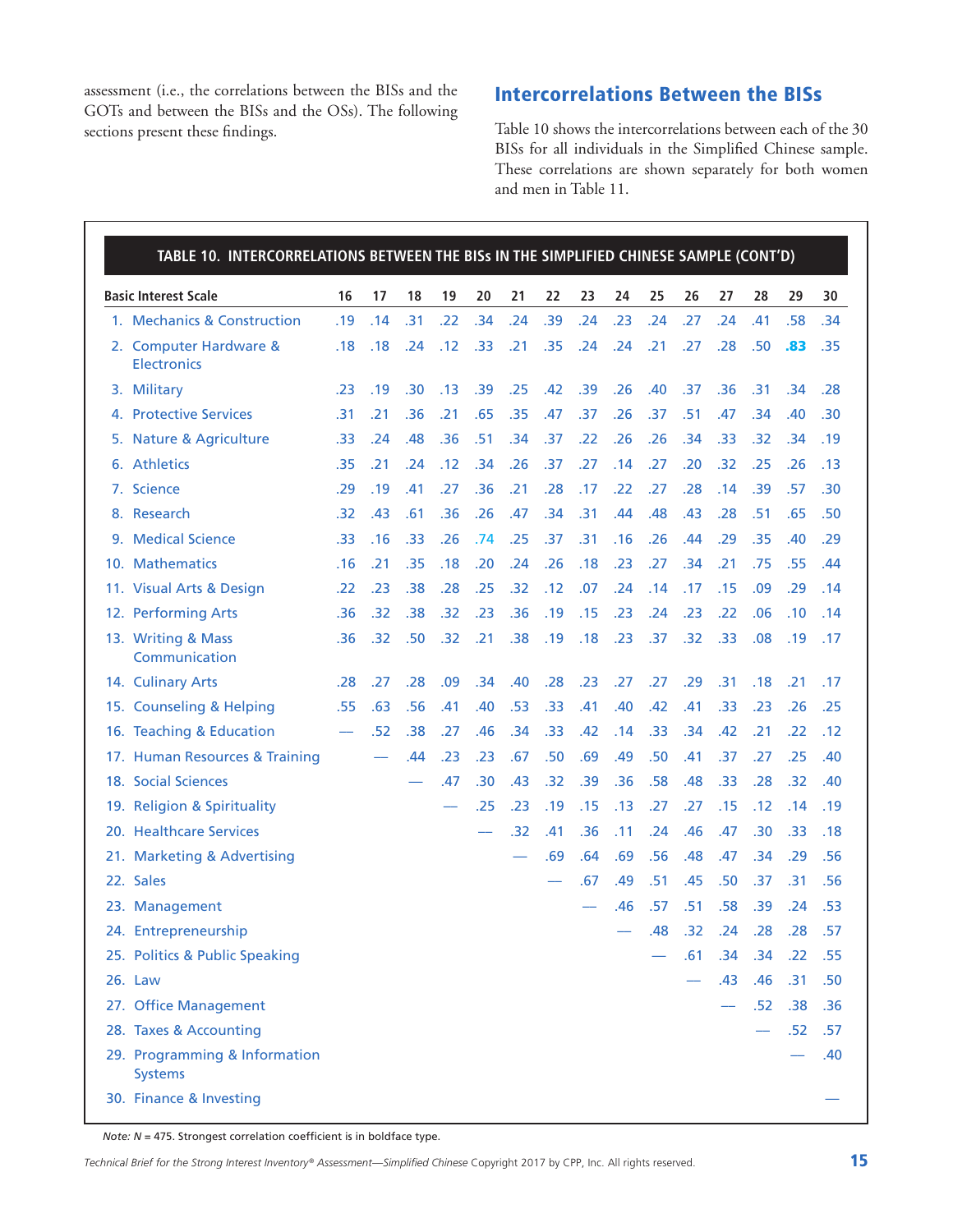| TABLE 11. INTERCORRELATIONS BETWEEN THE BISs FOR WOMEN | AND MEN IN THE SIMPLIFIED CHINESE SAMPLE |             |     |                          |     |     |                                                             |                          |     |     |                          |     |                          |     |        |
|--------------------------------------------------------|------------------------------------------|-------------|-----|--------------------------|-----|-----|-------------------------------------------------------------|--------------------------|-----|-----|--------------------------|-----|--------------------------|-----|--------|
| <b>Basic Interest Scale</b>                            | 1                                        | 2           | 3   | 4                        | 5   | 6   | 7                                                           | 8                        | 9   | 10  | 11                       | 12  | 13                       | 14  | 15     |
| 1. Mechanics & Construction                            | $\overline{\phantom{0}}$                 | .72         | .42 | .49                      | .54 | .42 | .68                                                         | .58                      | .49 | .54 | .50                      | .22 | .23                      | .24 | .24    |
| 2. Computer Hardware &<br><b>Electronics</b>           | .67                                      |             | .42 | .51                      | .49 | .39 | .59                                                         | .63                      | .54 | .59 | .28                      | .14 | .13                      | .21 | .28    |
| 3. Military                                            | .33                                      | .25         |     | .71                      | .43 | .49 | .37                                                         | .32                      | .43 | .25 | .10                      | .18 | .12                      | .25 | .26    |
| 4. Protective Services                                 | .32                                      | .23         | .69 | $\overline{\phantom{0}}$ | .63 | .53 | .43                                                         | .38                      | .63 | .30 | .29                      | .32 | .22                      | .44 | .41    |
| 5. Nature & Agriculture                                | .49                                      | .32         | .50 | .58                      |     | .48 | .49                                                         | .48                      | .50 | .35 | .43                      | .40 | .30                      | .49 | .49    |
| 6. Athletics                                           | .25                                      | .05         | .45 | .38                      | .35 |     | .34                                                         | .24                      | .40 | .21 | .24                      | .31 | .18                      | .33 | .29    |
| 7. Science                                             | .57                                      | .48         | .21 | .36                      | .47 | .12 |                                                             | .68                      | .60 | .59 | .39                      | .35 | .24                      | .20 | .36    |
| 8. Research                                            | .46                                      | .48         | .17 | .30                      | .42 | .15 | .62                                                         | $\overline{\phantom{0}}$ | .44 | .67 | .40                      | .38 | .44                      | .19 | .51    |
| 9. Medical Science                                     | .44                                      | .34         | .24 | .45                      | .40 | .18 | .52                                                         | .28                      |     | .39 | .29                      | .27 | .15                      | .32 | .35    |
| 10. Mathematics                                        | .40                                      | .23         | .15 | .18                      | .30 | .15 | .53                                                         | .56                      | .15 |     | .24                      | .15 | .14                      | .10 | .28    |
| 11. Visual Arts & Design                               | .55                                      | .36         | .21 | .32                      | .51 | .14 | .40                                                         | .46                      | .24 | .31 | $\overline{\phantom{0}}$ | .58 | .52                      | .36 | .33    |
| 12. Performing Arts                                    | .17                                      | .03         | .13 | .25                      | .35 | .28 | .11                                                         | .26                      | .16 | .08 | .55                      |     | .53                      | .36 | .43    |
| 13. Writing & Mass<br>Communication                    | .17                                      | .13         | .07 | .16                      | .33 | .09 | .21                                                         | .54                      | .11 | .19 | .46                      | .50 | $\overline{\phantom{0}}$ | .22 | .44    |
| 14. Culinary Arts                                      | .26                                      | .23         | .43 | .47                      | .47 | .24 | .14                                                         | .24                      | .07 | .17 | .43                      | .41 | .30                      |     | .37    |
| 15. Counseling & Helping                               | .28                                      | .28         | .30 | .48                      | .50 | .23 | .27                                                         | .50                      | .30 | .23 | .39                      | .32 | .35                      | .46 |        |
| 16. Teaching & Education                               | .14                                      | .04         | .14 | .23                      | .21 | .24 | .20                                                         | .29                      | .25 | .19 | .27                      | .33 | .28                      | .20 | .46    |
| 17. Human Resources & Training                         | .17                                      | .20         | .24 | .20                      | .21 | .24 | .05                                                         | .44                      | .07 | .08 | .36                      | .39 | .42                      | .36 | .58    |
| 18. Social Sciences                                    | .23                                      | .16         | .21 | .25                      | .45 | .15 | .30                                                         | .62                      | .24 | .33 | .34                      | .28 | .46                      | .16 | .47    |
| 19. Religion & Spirituality                            | .16                                      | .05         | .03 | .14                      | .28 | .07 | .18                                                         | .34                      | .32 | .08 | .17                      | .35 | .38                      | .04 | .24    |
| 20. Healthcare Services                                | .38                                      | .22         | .30 | .53                      | .51 | .25 | .35                                                         | .23                      | .68 | .17 | .30                      | .20 | .23                      | .24 | .38    |
| 21. Marketing & Advertising                            | .33                                      | .28         | .38 | .39                      | .36 | .35 | .12                                                         | .53                      | .21 | .18 | .43                      | .34 | .46                      | .46 | .55    |
| 22. Sales                                              | .42                                      | .32         | .42 | .48                      | .43 | .33 | .16                                                         | .37                      | .35 | .07 | .33                      | .22 | .36                      | .36 | .44    |
| 23. Management                                         | .27                                      | .20         | .38 | .31                      | .24 | .22 | .02                                                         | .31                      | .25 | .06 | .20                      | .15 | .27                      | .25 | .39    |
| 24. Entrepreneurship                                   | .33                                      | .33         | .33 | .29                      | .32 | .26 |                                                             | $.14$ .48                | .17 | .19 | .37                      | .27 | .38                      | .36 | .50    |
| 25. Politics & Public Speaking                         | .17 <sub>1</sub>                         | .07         | .36 | .31                      | .29 | .31 | .13                                                         | .53                      | .16 | .23 | .18                      | .35 | .43                      | .30 | .38    |
| 26. Law                                                |                                          | $.18$ .17   | .27 | .41                      | .28 | .19 | .17                                                         | .42                      | .32 | .28 | .24                      | .20 | .35                      | .20 | .43    |
| 27. Office Management                                  | .23                                      | .22         | .39 | .43                      | .35 | .20 | .03                                                         | .33                      | .21 | .15 | .20                      | .13 | .36                      | .31 | .43    |
| 28. Taxes & Accounting                                 |                                          | $.32$ $.23$ | .25 | .29                      | .33 | .23 | .33                                                         | .47                      | .21 | .72 | .17                      | .08 | .21                      | .21 | .24    |
| 29. Programming & Information<br><b>Systems</b>        |                                          | $.54$ $.83$ | .23 | .24                      | .30 | .01 | .51                                                         | .57                      | .27 | .33 | .44                      | .11 | .26                      | .32 | $-.31$ |
| 30. Finance & Investing                                |                                          |             |     |                          |     |     | 19. 34. 14. 21. 23. 18. 47. 12. 12. 11. 13. 24. 20. 21. 26. |                          |     |     |                          |     |                          |     | .28    |

*(cont'd)*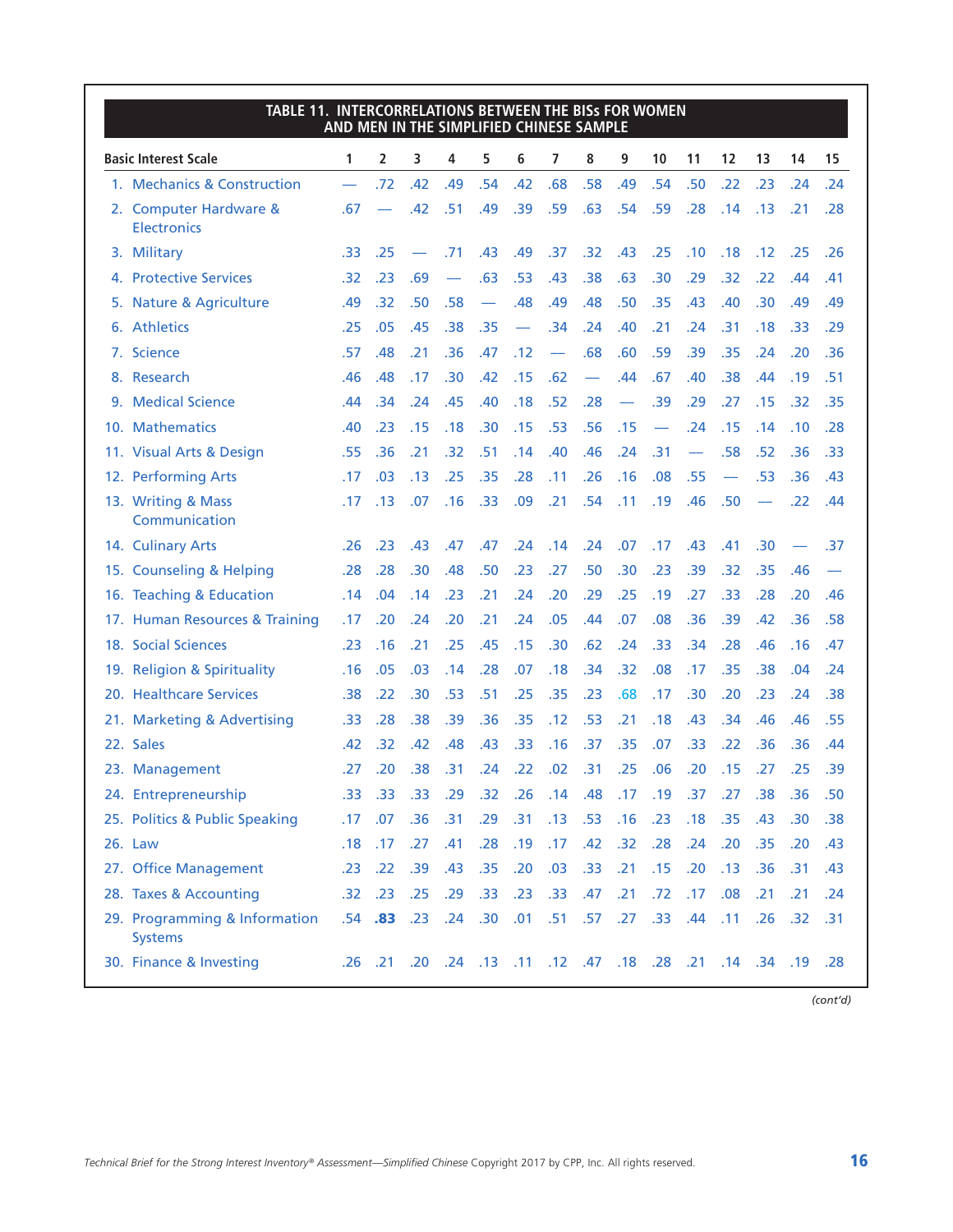| <b>TABLE 11. INTERCORRELATIONS BETWEEN THE BISS FOR WOMEN</b><br>AND MEN IN THE SIMPLIFIED CHINESE SAMPLE (CONT'D) |     |                   |           |                          |                          |                          |                          |                                |                          |                  |                          |                          |                   |     |     |
|--------------------------------------------------------------------------------------------------------------------|-----|-------------------|-----------|--------------------------|--------------------------|--------------------------|--------------------------|--------------------------------|--------------------------|------------------|--------------------------|--------------------------|-------------------|-----|-----|
| <b>Basic Interest Scale</b>                                                                                        | 16  | 17                | 18        | 19                       | 20                       | 21                       | 22                       | 23                             | 24                       | 25               | 26                       | 27                       | 28                | 29  | 30  |
| 1. Mechanics & Construction                                                                                        | .26 | .18               | .38       | .28                      | .42                      | .28                      | .39                      | .25                            | .18                      | .26              | .38                      | .30                      | .44               | .55 | .38 |
| 2. Computer Hardware &<br><b>Electronics</b>                                                                       | .30 | .25               | .34       | .20                      | .49                      | .29                      | .39                      | .31                            | .20                      | .26              | .41                      | .40                      | .62               | .81 | .42 |
| 3. Military                                                                                                        | .29 | .20               | .36       | .18                      | .47                      | .24                      | .42                      | .41                            | .23                      | .41              | .45                      | .38                      | .32               | .35 | .31 |
| 4. Protective Services                                                                                             | .34 | .21               | .41       | .23                      | .70                      | .34                      | .46                      | .40                            | .25                      | .39              | .55                      | .49                      | .36               | .48 | .33 |
| 5. Nature & Agriculture                                                                                            | .38 | .25               | .50       | .38                      | .52                      | .33                      | .34                      | .21                            | .24                      | .25              | .36                      | .32                      | .32               | .40 | .22 |
| 6. Athletics                                                                                                       | .41 | .22               | .30       | .15                      | .42                      | .25                      | .39                      | .30                            | .08                      | .25              | .23                      | .39                      | .25               | .34 | .13 |
| 7. Science                                                                                                         | .35 | .28               | .49       | .33                      | .42                      | .30                      | .32                      | .25                            | .25                      | .31              | .37                      | .21                      | .40               | .57 | .37 |
| 8. Research                                                                                                        | .35 | .45               | .64       | .39                      | .30                      | .49                      | .33                      | .32                            | .42                      | .45              | .46                      | .29                      | .52               | .67 | .51 |
| 9. Medical Science                                                                                                 | .35 | .20               | .37       | .24                      | .77                      | .27                      | .38                      | .33                            | .17                      | .30              | .49                      | .31                      | .40               | .49 | .34 |
| 10. Mathematics                                                                                                    | .17 | .28               | .37       | .23                      | .24                      | .30                      | .33                      | .24                            | .25                      | .27              | .39                      | .26                      | .77               | .61 | .51 |
| 11. Visual Arts & Design                                                                                           | .18 | .16               | .40       | .32                      | .20                      | .24                      | .05                      | .01                            | .21                      | .14              | .12                      | .10                      | .09               | .35 | .13 |
| 12. Performing Arts                                                                                                | .37 | .28               | .43       | .30                      | .19                      | .33                      | .22                      | .15                            | .25                      | .24              | .20                      | .23                      | .09               | .26 | .18 |
| 13. Writing & Mass<br>Communication                                                                                | .38 | .27               | .52       | .29                      | .17                      | .31                      | .14                      | .13                            | .19                      | .37              | .29                      | .29                      | .06               | .27 | .12 |
| 14. Culinary Arts                                                                                                  | .30 | .22               | .33       | .10                      | .36                      | .35                      | .26                      | .21                            | .25                      | .27              | .31                      | .30                      | .18               | .24 | .18 |
| 15. Counseling & Helping                                                                                           | .58 | .64               | .61       | .46                      | .40                      | .50                      | .30                      | .42                            | .38                      | .45              | .39                      | .27                      | .24               | .32 | .25 |
| 16. Teaching & Education                                                                                           |     | .53               | .44       | .28                      | .46                      | .34                      | .38                      | .45                            | .13                      | .34              | .33                      | .43                      | .21               | .30 | .09 |
| 17. Human Resources & Training                                                                                     | .47 |                   | .43       | .22                      | .23                      | .64                      | .47                      | .69                            | .48                      | .47              | .38                      | .31                      | .29               | .31 | .37 |
| 18. Social Sciences                                                                                                | .26 | .47               |           | .52                      | .34                      | .40                      | .28                      | .38                            | .34                      | .56              | .47                      | .32                      | .27               | .42 | .35 |
| 19. Religion & Spirituality                                                                                        | .24 | .24               | .35       | $\overline{\phantom{0}}$ | .23                      | .22                      | .17                      | .14                            | .14                      | .25              | .24                      | .15                      | .14               | .20 | .19 |
| 20. Healthcare Services                                                                                            | .46 | .19               | .21       | .30                      | $\overline{\phantom{0}}$ | .30                      | .41                      | .37                            | .08                      | .26              | .47                      | .49                      | .32               | .45 | .21 |
| 21. Marketing & Advertising                                                                                        | .31 | .73               | .47       | .23                      | .32                      | $\overline{\phantom{0}}$ | .66                      | .61                            | .69                      | .55              | .45                      | .40                      | .34               | .37 | .55 |
| 22. Sales                                                                                                          | .24 | .57               | .41       | .25                      | .44                      | .78                      | $\overline{\phantom{0}}$ | .64                            | .45                      | .51              | .45                      | .48                      | .39               | .33 | .53 |
| 23. Management                                                                                                     | .34 | .69               | .41       | .17                      | .31                      | .73                      | .73                      | $\overbrace{\phantom{123321}}$ | .41                      | .55              | .50                      | .55                      | .41               | .32 | .49 |
| 24. Entrepreneurship                                                                                               | .20 |                   | $.55-.41$ |                          | $.11-.21$                | .73                      | .56                      | .57                            | $\overline{\phantom{a}}$ | .49              | .33 <sub>1</sub>         | .17                      | .28               | .26 | .58 |
| 25. Politics & Public Speaking                                                                                     | .34 | .59               | .63       | .33                      | .25                      | .64                      | .50 <sub>1</sub>         | .63                            | .44                      | $\hspace{0.1mm}$ | .62                      | .32                      | .30               | .28 | .50 |
| 26. Law                                                                                                            | .34 | .44               | .49       | .34                      | .39                      | .52                      | .47                      | .54                            | .32                      | .65              | $\overline{\phantom{m}}$ | .41                      | .46               | .42 | .49 |
| 27. Office Management                                                                                              | .40 | .50               | .34       | .14                      | .40                      | .61                      | .59                      | .65                            | .42                      | .41              | .43                      | $\overline{\phantom{m}}$ | .55               | .49 | .33 |
| 28. Taxes & Accounting                                                                                             |     | $.24$ .23         | .34       | .10                      | .29                      | .39                      | .33                      | .36                            | .28                      | .43              | .51                      | .48                      | $\hspace{0.05cm}$ | .61 | .60 |
| 29. Programming & Information<br><b>Systems</b>                                                                    |     | $.13$ .25         | .18       | .06                      | .21                      | .31                      | .26                      | .15                            | .33                      | .07              | .20                      | .28                      | .27               |     | .48 |
| 30. Finance & Investing                                                                                            |     | $.20$ $.52$ $.53$ |           | .20                      | .17                      |                          | $.63$ $.61$              | .63 .55                        |                          |                  | .63 .58                  | .47                      | $.52$ .25         |     |     |

*Note: N* = 475. For correlations above the diagonal, women *n* = 333; below the diagonal, men *n* = 142. Strongest correlation coefficients for each sample are in boldface type.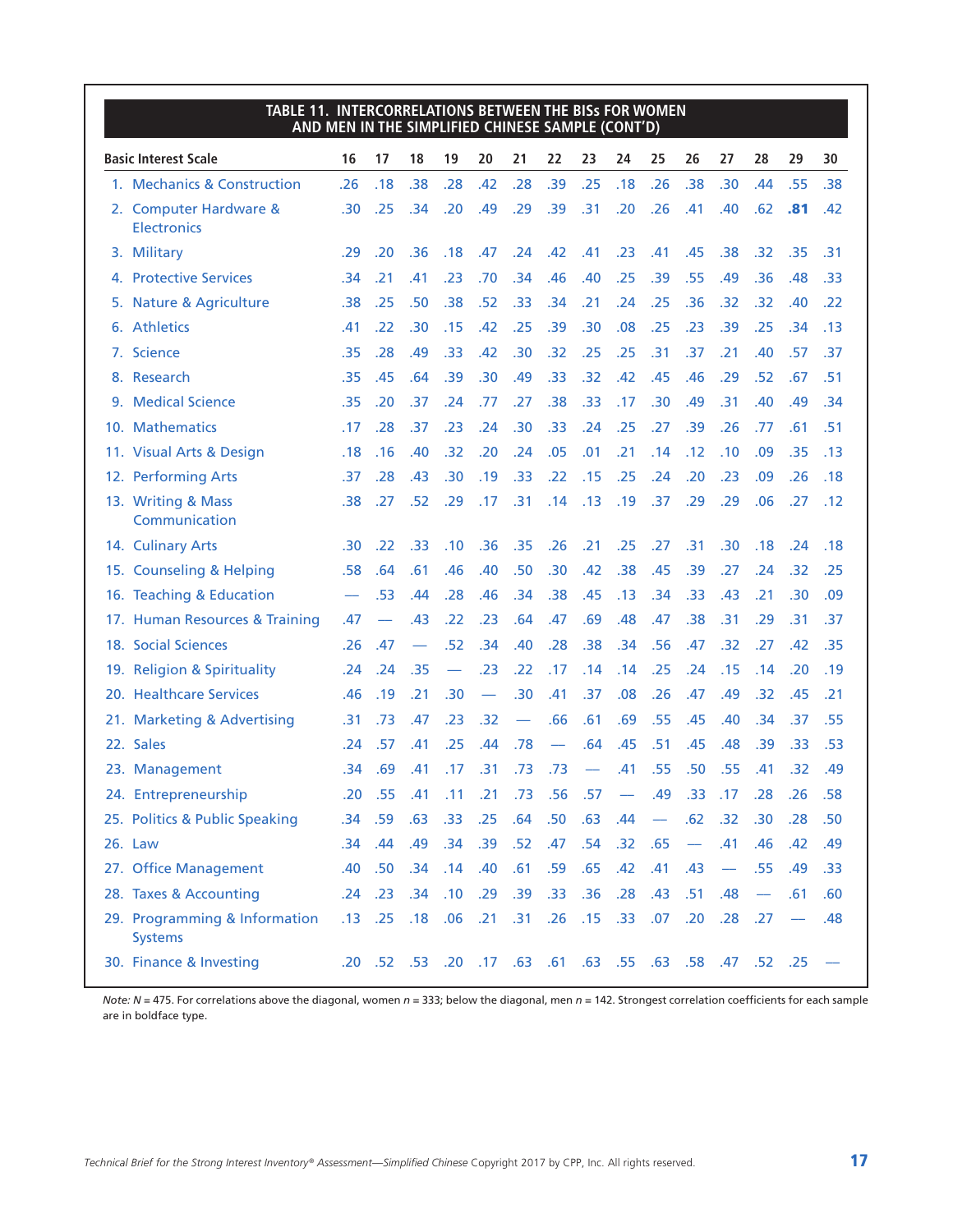Again, while the correlations are somewhat larger for the Chinese sample, the patterns of relationships are very similar to those reported for the US GRS (Donnay et al., 2005). For example, correlations are relatively low between Computer Hardware & Electronics scale and Performing Arts scale for both the Simplified Chinese sample  $(r = -.03)$  and US GRS  $(r = -.01)$ . The strongest relationship for the combined Simplified Chinese sample were found between the Computer Hardware & Electronics scale and the Programming & Information Systems scale (*r* = .83), which is similar to that for the US GRS  $(r=.81)$ .

As indicated in boldface type in Table 11, the strongest relationship between BISs for women in the Simplified Chinese sample were between the Computer Hardware & Electronics scale and the Programming & Information Systems scale  $(r = .81)$ , similar to women in the US GRS (*r* = .77). For men in the Chinese sample, the strongest relationship between BISs were also found between Computer Hardware & Electronics scale and Programming & Information Systems scale (*r* = .83), similar to men in the US GRS (*r* = .84).

# Relationship Between the BISs and the GOTs

As previously mentioned, the BISs focus on specific interest domains grouped under the General Occupational Themes. In most cases, BISs in the same categories correlate at least moderately with each other. Table 12 shows the intercorrelations between BISs and GOTs in the Simplified Chinese sample presented in RIASEC order. Results are shown for each gender as well as combined, which includes all individuals in the Simplified Chinese sample. The correlations found between BISs and GOTs in the Simplified Chinese sample are mostly equivalent to or higher than correlations found in the US GRS (Donnay et al., 2005). For instance, strong relationships were found between the Science BIS and the Investigative GOT (*r* = .92 for women, .93 for men, .93 for combined in the Simplified Chinese sample; *r* = .93 for women, .93 for men, .93 for combined in the US GRS), and weak relationships were found between the Culinary

Arts BIS and the Investigative GOT (*r* = .25 for women, .19 for men, .20 for combined in the Simplified Chinese sample;  $r = .15$  for women,  $.17$  for men,  $.13$  for combined in the US GRS).

## Relationship Between the BISs and the OSs

As detailed in the 2005 Strong manual, one of the main purposes of developing the BISs was to improve upon the understanding of the OSs. Thus, it is expected that certain BISs will be related to certain OSs. For instance, one would expect people who score high on Computer Hardware & Electronics to also score high on OSs such as Computer Scientist, Network Administrator, Technical Support Specialist, and so on. Tables 13–42 illustrate the correlations between these two sets of scales. The 10 OSs with the strongest positive relationships with the BISs, as well as the 10 OSs with the strongest negative relationships with the BISs, are presented for women and men in the Simplified Chinese sample.

It is important to note that the OSs were built using occupational samples of employed adults obtained in the United States. While occupations in different countries may share the same job titles, different sets of knowledge, skills, abilities, and other attributes may be required to successfully perform them. For example, farming in the United States may be more technologically sophisticated than in another country, drawing different types of individuals to that occupation. These differences may show up in results: in the Simplified Chinese sample, technology-dependent jobs such as Engineering Technician and Engineer appear in the list of top 10 correlations with the Mechanics & Construction BIS; Technical Support Specialist and Network Administrator appear in the list of top 10 correlations with the Computer Hardware & Electronics BIS. Furthermore, although OS results from the Simplified Chinese sample are generally congruent with those from the US GRS, caution should be taken when interpreting those results, as differences in work tasks as well as organizational, national, and cultural differences between the two countries may be an influencing factor.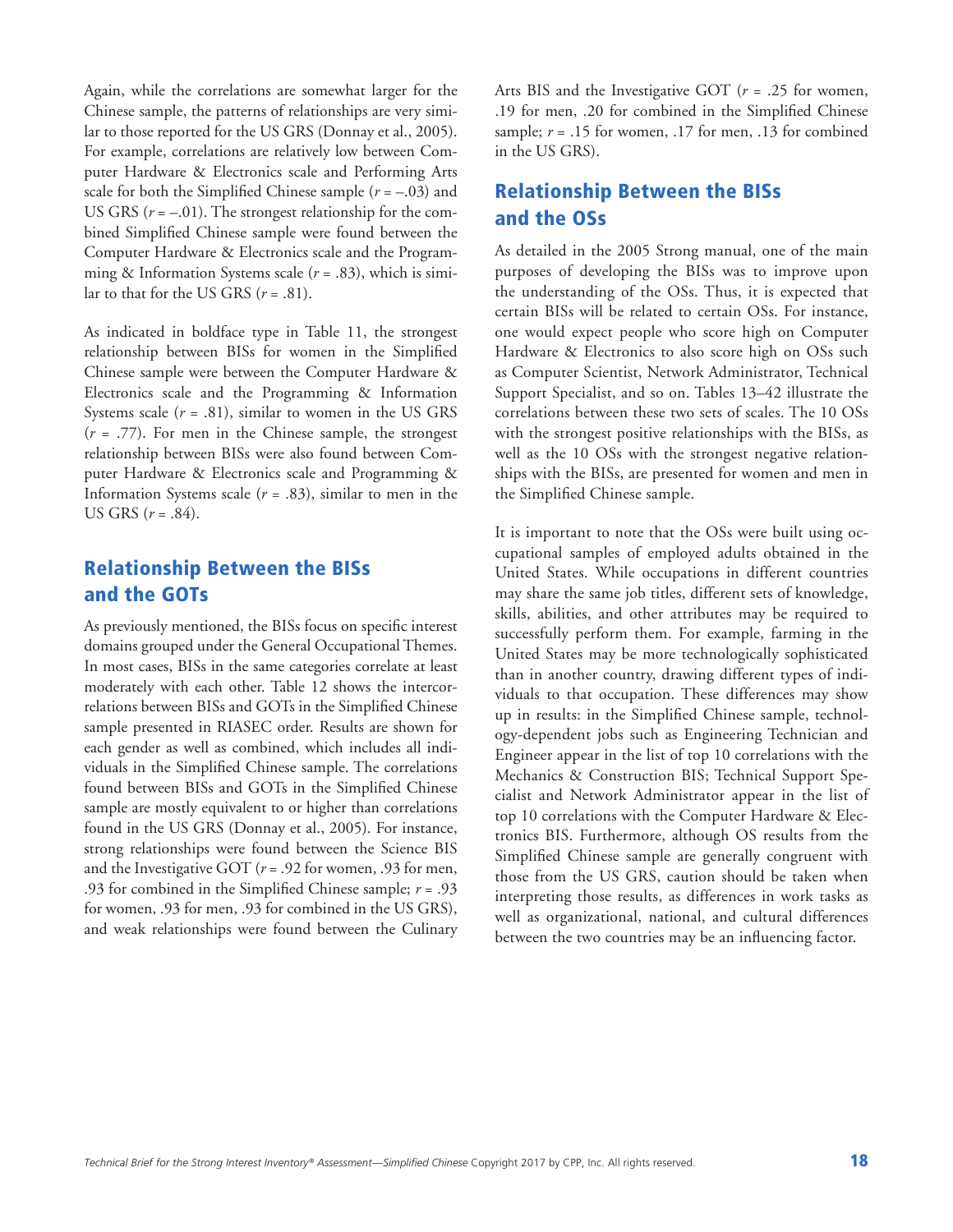|                                    |                           | Realistic      |                  |                 | Investigative  |                 |                         | Artistic                |                 |                | Social          |                         |                           | Enterprising            |                  |                 | Conventional    |  |
|------------------------------------|---------------------------|----------------|------------------|-----------------|----------------|-----------------|-------------------------|-------------------------|-----------------|----------------|-----------------|-------------------------|---------------------------|-------------------------|------------------|-----------------|-----------------|--|
| <b>Basic Interest Scale</b>        | <b>u</b> əwo <sub>M</sub> | neM            | Combined         | Women           | neM            | Combined        | <b>Nomen</b>            | neM                     | Combined        | <b>Nomen</b>   | neM             | Combined                | <b>u</b> əwo <sub>M</sub> | neM                     | Combined         | <b>u</b> əwom   | neM             |  |
| Construction<br>ళ<br>Mechanics     | $\overline{8}$            | .78            | 82               | 5               | 58             | 89              | $\frac{1}{2}$           | $\frac{6}{36}$          | 25              | 35             | $\overline{23}$ | 26                      | $\frac{1}{2}$             | $\frac{3}{2}$           | 29               | 50              | 45              |  |
| Computer Hardware &<br>Electronics | .74                       | <b>S</b>       | $\overline{.73}$ | 67              | $\overline{6}$ | $\overline{62}$ | 20                      | $\frac{8}{1}$           | 90              | 38             | $\frac{5}{1}$   | 23                      | $\overline{32}$           | 27                      | 26               | <b>PC</b>       | 53              |  |
| Military                           | P.                        | 68             | 70               | 39              | 23             | $\overline{5}$  | F                       | 20                      | $\overline{5}$  | 36             | 26              | $\overline{\mathbf{5}}$ | 36                        | 39                      | 36               | $\frac{1}{6}$   | 39              |  |
| Protective Services                | 77                        | 63             | $\overline{r}$   | 9               | m              | $\frac{6}{5}$   | 36                      | 57                      | 35              | $\frac{4}{6}$  | 39              | $\overline{4}$          | $\Delta$                  | 38                      | $\overline{a}$   | 55              | \$              |  |
| Nature & Agriculture               | F                         | 76             | $\mathbb{R}^2$   | ίñ              | S              | 24              | 흕                       | 52                      | <sub>50</sub>   | 51             | $\pm$           | $\frac{8}{3}$           | $\overline{3}$            | $\overline{3}$          | $\frac{2}{3}$    | $\overline{a}$  | 39              |  |
| Athletics                          | $\overline{6}$            | 53             | <b>G</b>         | ഥ<br>$\sim$     |                | 忘               | 33                      | $\overline{\mathsf{N}}$ | $\overline{2}$  | \$             | 28              | $\overline{5}$          | $\overline{3}$            | 35                      | $\overline{3}$   | ਨ਼              | 20              |  |
| Science                            | 62                        | 51             | 61               | ႙               | 56             | 93              | 38                      | 29                      | 28              | \$             | 22              | $\overline{3}$          | $\overline{5}$            | 50                      | ត                | 5               | 28              |  |
| Research                           | $\mathbf{5}$              | $\frac{1}{2}$  | 53               | ౚ               | 75             | 80              | 45                      | £                       | 39              | 51             | 47              | 47                      | 5                         | 45                      | 41               | 52              | 24              |  |
| Medical Science                    | 59                        | \$             | 52               | 99              | 56             | 29              | $\overline{\mathbf{5}}$ | ត                       | 27              | 45             | 36              | $\frac{3}{4}$           | $\overline{5}$            | $\overline{z}$          | 28               | 50              | 35              |  |
| Mathematics                        | 47                        | $\mathbf{S}$   | 45               | 75              | 67             | 74              | <u>er</u>               | $\overline{6}$          | $\ddot{a}$      | 29             | $\overline{5}$  | $\overline{24}$         | <u>ჯ</u>                  |                         | $\overline{a}$   | 56              | 35              |  |
| Visual Arts & Design               | $\overline{a}$            | 51             | $\mathbf{r}$     | $\frac{6}{7}$   | $\frac{1}{4}$  | $\overline{a}$  | $\infty$                | $\overline{82}$         | 83              | 28             | $\overline{57}$ | 32                      | $\overline{15}$           | $\frac{1}{2}$           | $\overline{2}$ 1 | $\overline{15}$ | 29              |  |
| Performing Arts                    | $\overline{32}$           | $\overline{z}$ | $\frac{8}{2}$    | 39              | $\frac{8}{1}$  | 26              | 83                      | 84                      | 85              | $\frac{3}{4}$  | $\overline{a}$  | 4                       | 29                        | $\overline{5}$          | 29               | 20              |                 |  |
| Communication<br>Writing & Mass    | $\overline{23}$           | <u>၅</u>       | $\frac{15}{2}$   | $\overline{5}$  | 29             | 26              | 76                      | ĥ                       | 76              | 4              | $\overline{4}$  | $\frac{3}{4}$           | $\overline{2}$            | $\frac{3}{4}$           | $\overline{50}$  | <u>io</u>       | 35              |  |
| <b>Culinary Arts</b>               | 38                        | 45             | $\mathbf{z}$     | 25              | $\overline{6}$ | 20              | 46                      | 52                      | SO <sub>1</sub> | $\frac{2}{3}$  | $\overline{5}$  | $\overline{5}$          | 35                        | 39                      | $\overline{5}$   | 27              | $\overline{32}$ |  |
| Counseling & Helping               | $\frac{1}{2}$             | $\frac{4}{3}$  | 33               | \$              | 96             | 39              | 51                      | 45                      | 51              | 8              | $\overline{73}$ | 80                      | $\frac{1}{6}$             | 50                      | $\frac{8}{3}$    | 28              | $\overline{a}$  |  |
| Teaching & Education               | $\overline{36}$           | F              | 28               | 35              | $\sim$         | 29              | $\frac{4}{3}$           | $\overline{38}$         | ą               | $\overline{8}$ | 84              | 86                      | 39                        | $\overline{\mathbf{5}}$ | 36               | 35              | 33              |  |
| Human Resources &<br>Training      | 39                        | $\ddot{a}$     | $\frac{1}{2}$    | $\overline{32}$ | 36             | $\frac{1}{2}$   | 47                      | $\frac{48}{5}$          | 47              | $\overline{7}$ | 78              | ZZ.                     | 67                        | $\mathbf{c}_2$          | $\overline{5}$   | 45              | $\frac{4}{6}$   |  |
| Social Sciences                    | $\dot{4}$                 | 48             | Ë                | $\ddot{a}$      | $\overline{5}$ | 46              | 5                       | 69                      | 65              | $\overline{6}$ | 70              | 99                      | 47                        | 52                      | 48               | $\overline{39}$ | $\overline{37}$ |  |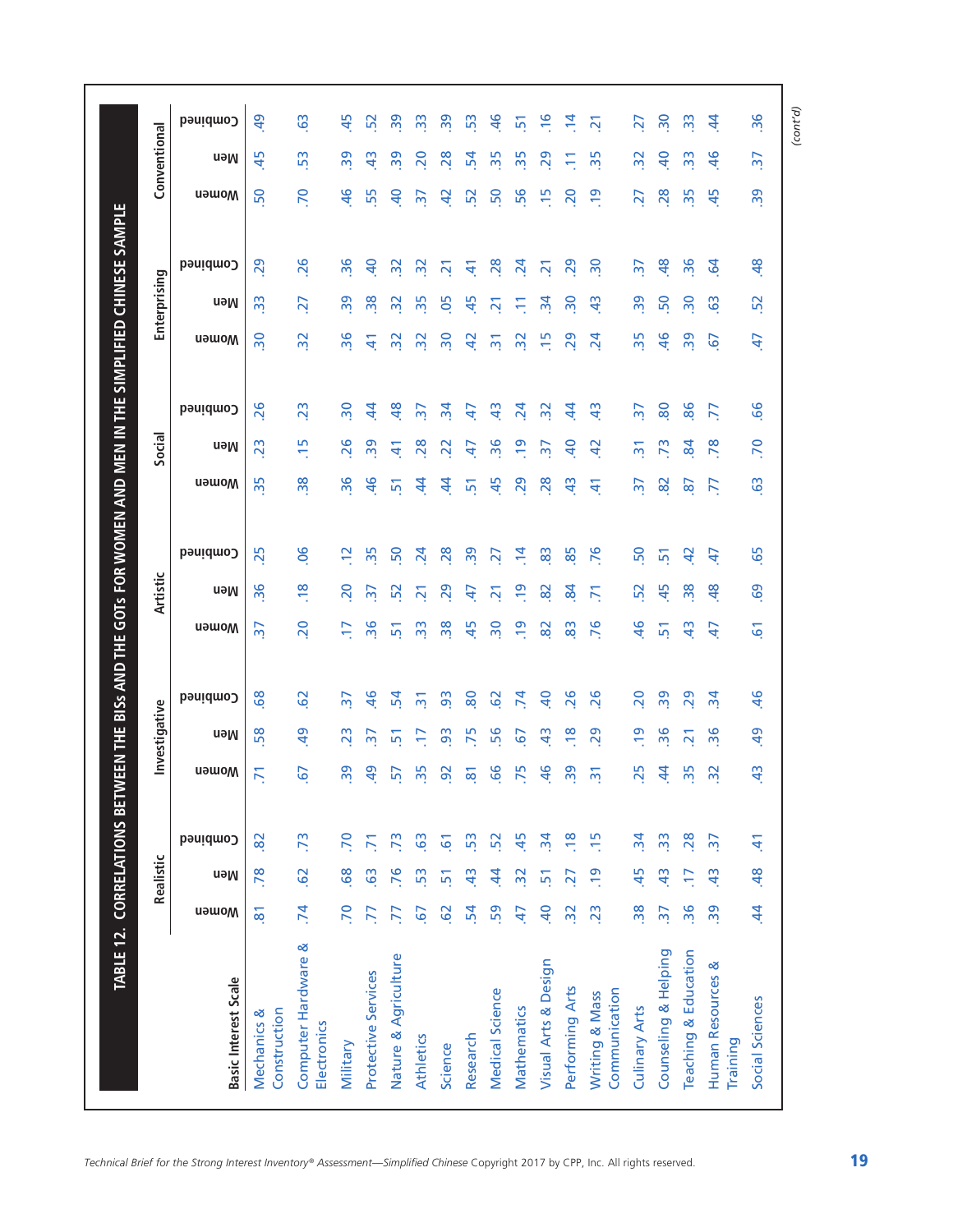|                                      |                 | Realistic               |                          |                | Investigative  |                 |                     | <b>Artistic</b> |                          |                 | Social         |                 |                 | Enterprising    |                 |                     | Conventional   |                |
|--------------------------------------|-----------------|-------------------------|--------------------------|----------------|----------------|-----------------|---------------------|-----------------|--------------------------|-----------------|----------------|-----------------|-----------------|-----------------|-----------------|---------------------|----------------|----------------|
| <b>Basic Interest Scale</b>          | <b>Nomen</b>    | neM                     | Combined                 | Women          | neM            | Combined        | Women               | neM             | Combined                 | <b>Nomen</b>    | neM            | Combined        | <b>Nomen</b>    | neM             | Combined        | <b>Nomen</b>        | neM            | Combined       |
| Religion & Spirituality              | $\overline{3}$  | $\frac{8}{10}$          | 25                       | 38             | 28             | က္က             | $\overline{\omega}$ | $\overline{35}$ | $\overline{\mathcal{E}}$ | $\frac{8}{4}$   | $\frac{3}{4}$  | $\ddot{t}$      | $\frac{8}{2}$   | $\overline{24}$ | 20              | $\overline{5}$      | Ε              | $\frac{8}{10}$ |
| <b>Healthcare Services</b>           | 58              | 46                      | 48                       | \$             | 36             | 39              | 26                  | $\overline{30}$ | $\frac{30}{2}$           | 57              | 58             | 58              | $\overline{32}$ | $\overline{32}$ | 32              | 53                  | $\overline{a}$ | $\overline{a}$ |
| Marketing &<br>Advertising           | $\ddot{a}$      | 45                      | $\overline{2}$           | $\frac{2}{3}$  | $\overline{2}$ | 29              | $\overline{32}$     | 48              | 39                       | 53              | $\overline{6}$ | 56              | 88              | $\overline{92}$ | 89              | $\ddot{a}$          | 65             | $\frac{8}{3}$  |
| Sales                                | 47              | 56                      | $\overline{a}$           | $\overline{3}$ | $\frac{8}{10}$ | 30              | Ε                   | $\overline{38}$ | ភ                        | $\frac{8}{2}$   | 54             | $\overline{a}$  | 84              | 2               | 85              | 54                  | 67             | 58             |
| Management                           | $\frac{3}{2}$   | 35                      | $\overline{m}$           | 26             | 90             | 20              | $\Xi$               | $\overline{2}$  | $\ddot{a}$               | $\overline{6}$  | 59             | <b>GO</b>       | 75              | 82              | ZZ.             | 56                  | 99             | 58             |
| Entrepreneurship                     | $\overline{24}$ | $\frac{1}{2}$           | $\overline{\mathbf{50}}$ | $\overline{5}$ | $\overline{2}$ | 29              | $\overline{24}$     | $\frac{1}{2}$   | 25                       | $\overline{30}$ | $\frac{4}{3}$  | $\frac{3}{2}$   | 73              | 77              | 74              | 29                  | $\overline{5}$ | 35             |
| Politics & Public<br>Speaking        | $\overline{36}$ | $\overline{32}$         | 35                       | 35             | 23             | $\overline{32}$ | 29                  | $\frac{8}{3}$   | 28                       | 47              | 55             | 48              | $\overline{q}$  | 99              | $\overline{6}$  | 38                  | 50             | $\overline{a}$ |
| <b>Nel</b>                           | 47              | $\overline{\mathbf{5}}$ | $\overline{5}$           | $\frac{1}{2}$  | 27             | 36              | $\overline{24}$     | $\overline{32}$ | 28                       | $\overline{4}$  | 55             | 50              | 50              | 52              | $\overline{5}$  | 55                  | 57             | 54             |
| Office Management                    | 41              | $\mathbf{z}$            | $\overline{3}$           | 25             | 80             | $\frac{8}{2}$   | $\overline{2}$      | 22              | $\overline{24}$          | $\frac{8}{3}$   | 59             | 52              | 45              | 62              | 50              | $\overline{\infty}$ | <u>ន</u>       | 79             |
| Taxes & Accounting                   | \$              | 36                      | $\overline{a}$           | 55             | 4              | 53              | $\overline{0}$      | $\ddot{a}$      | $\overline{0}$           | $\overline{32}$ | $\frac{2}{3}$  | $\overline{30}$ | $\overline{a}$  | 36              | $\overline{38}$ | $\infty$            | $\mathsf{S}$   | 29             |
| Information Systems<br>Programming & | 57              | 52                      | 59                       | 99             | 54             | $\overline{5}$  | $\overline{m}$      | $\overline{30}$ | 20                       | $\overline{a}$  | $\overline{2}$ | 29              | 35              | $\overline{24}$ | 29              | .75                 | 57             | 69             |
| Finance & Investing                  | $\overline{36}$ | .28                     | $\ddot{a}$               | 45             | 20             | 38              | e,                  | 25              | $\overline{14}$          | 26              | $\overline{a}$ | 29              | $\overline{6}$  | 5               | $\overline{63}$ | 5.                  | .74            | 69             |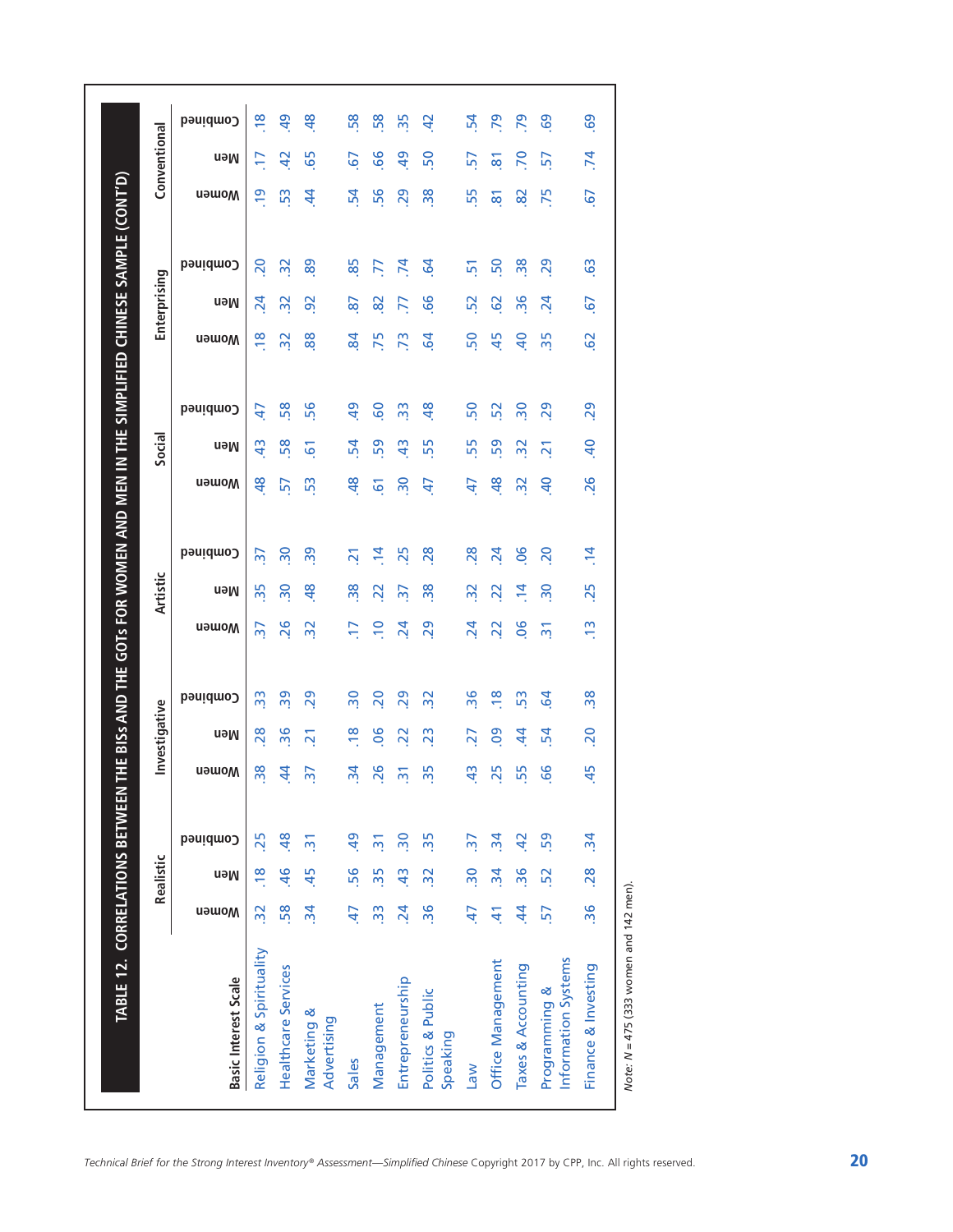#### **TABLE 13. TEN HIGHEST AND LOWEST CORRELATIONS BETWEEN MECHANICS & CONSTRUCTION BIS AND OS SCORES FOR WOMEN AND MEN IN THE SIMPLIFIED CHINESE SAMPLE**

| <b>Female Occupational Scale</b>    | Women r | <b>Male Occupational Scale</b>      | Men $r$          |
|-------------------------------------|---------|-------------------------------------|------------------|
| <b>Engineering Technician</b>       | .84     | Engineer                            | .80 <sub>1</sub> |
| <b>Engineer</b>                     | .79     | <b>Computer &amp; IS Manager</b>    | .73              |
| <b>Network Administrator</b>        | .77     | <b>Engineering Technician</b>       | .73              |
| Electrician                         | .76     | <b>Network Administrator</b>        | .71              |
| <b>Computer Programmer</b>          | .75     | <b>Software Developer</b>           | .70              |
| <b>Software Developer</b>           | .73     | <b>Medical Technologist</b>         | .69              |
| <b>Technical Support Specialist</b> | .73     | <b>Computer Programmer</b>          | .69              |
| <b>Computer Scientist</b>           | .72     | <b>Computer Systems Analyst</b>     | .67              |
| <b>Urban &amp; Regional Planner</b> | .69     | <b>Technical Support Specialist</b> | .67              |
| <b>Dentist</b>                      | .68     | <b>Production Worker</b>            | .66              |
| Photographer                        | $-.20$  | Artist                              | $-.13$           |
| <b>Speech Pathologist</b>           | $-.25$  | <b>Special Education Teacher</b>    | $-.14$           |
| <b>Florist</b>                      | $-.28$  | <b>Graphic Designer</b>             | $-.18$           |
| <b>Mental Health Counselor</b>      | $-.29$  | <b>Broadcast Journalist</b>         | $-.21$           |
| <b>Production Worker</b>            | $-.31$  | <b>Speech Pathologist</b>           | $-.23$           |
| Farmer/Rancher                      | $-.31$  | <b>Buyer</b>                        | $-.29$           |
| <b>Broadcast Journalist</b>         | $-.37$  | <b>Social Worker</b>                | $-.31$           |
| Artist                              | $-.38$  | <b>Interior Designer</b>            | $-.33$           |
| <b>Advertising Account Manager</b>  | $-.49$  | <b>Advertising Account Manager</b>  | $-.36$           |
| <b>Buyer</b>                        | $-.60$  | <b>Mental Health Counselor</b>      | $-.36$           |

*Note: N* = 475 (333 women and 142 men). Ten highest correlations are shaded; 10 lowest correlations are not shaded.

#### **TABLE 14. TEN HIGHEST AND LOWEST CORRELATIONS BETWEEN COMPUTER HARDWARE & ELECTRONICS BIS AND OS SCORES FOR WOMEN AND MEN IN THE SIMPLIFIED CHINESE SAMPLE**

| <b>Female Occupational Scale</b>    | Women r | <b>Male Occupational Scale</b>      | Men $r$ |
|-------------------------------------|---------|-------------------------------------|---------|
| <b>Computer Programmer</b>          | .86     | <b>Computer Systems Analyst</b>     | .88     |
| <b>Technical Support Specialist</b> | .86     | <b>Technical Support Specialist</b> | .88     |
| <b>Network Administrator</b>        | .86     | <b>Network Administrator</b>        | .87     |
| <b>Software Developer</b>           | .84     | <b>Computer &amp; IS Manager</b>    | .85     |
| <b>Computer Scientist</b>           | .83     | <b>Software Developer</b>           | .80     |
| <b>Engineer</b>                     | .77     | <b>Computer Programmer</b>          | .77     |
| <b>Engineering Technician</b>       | .75     | <b>Computer Mathematics Manager</b> | .75     |
| <b>Actuary</b>                      | .69     | <b>Computer Scientist</b>           | .70     |
| <b>Computer Mathematics Manager</b> | .68     | <b>Engineer</b>                     | .68     |
| <b>Physicist</b>                    | .66     | <b>Medical Technologist</b>         | .64     |
| Farmer/Rancher                      | $-.19$  | <b>Life Insurance Agent</b>         | $-.17$  |
| <b>Bartender</b>                    | $-.21$  | <b>Broadcast Journalist</b>         | $-.18$  |
| <b>Speech Pathologist</b>           | $-.23$  | <b>Graphic Designer</b>             | $-.20$  |
| <b>Florist</b>                      | $-.32$  | <b>Public Relations Director</b>    | $-.21$  |
| <b>Broadcast Journalist</b>         | $-.39$  | <b>Speech Pathologist</b>           | $-21$   |
| Photographer                        | $-.41$  | <b>Buyer</b>                        | $-.25$  |
| Artist                              | $-.49$  | <b>Interior Designer</b>            | $-.34$  |
| <b>Buyer</b>                        | $-.51$  | <b>Advertising Account Manager</b>  | $-.45$  |
| <b>Mental Health Counselor</b>      | $-.56$  | <b>Social Worker</b>                | $-.58$  |
| <b>Advertising Account Manager</b>  | $-.61$  | <b>Mental Health Counselor</b>      | $-.58$  |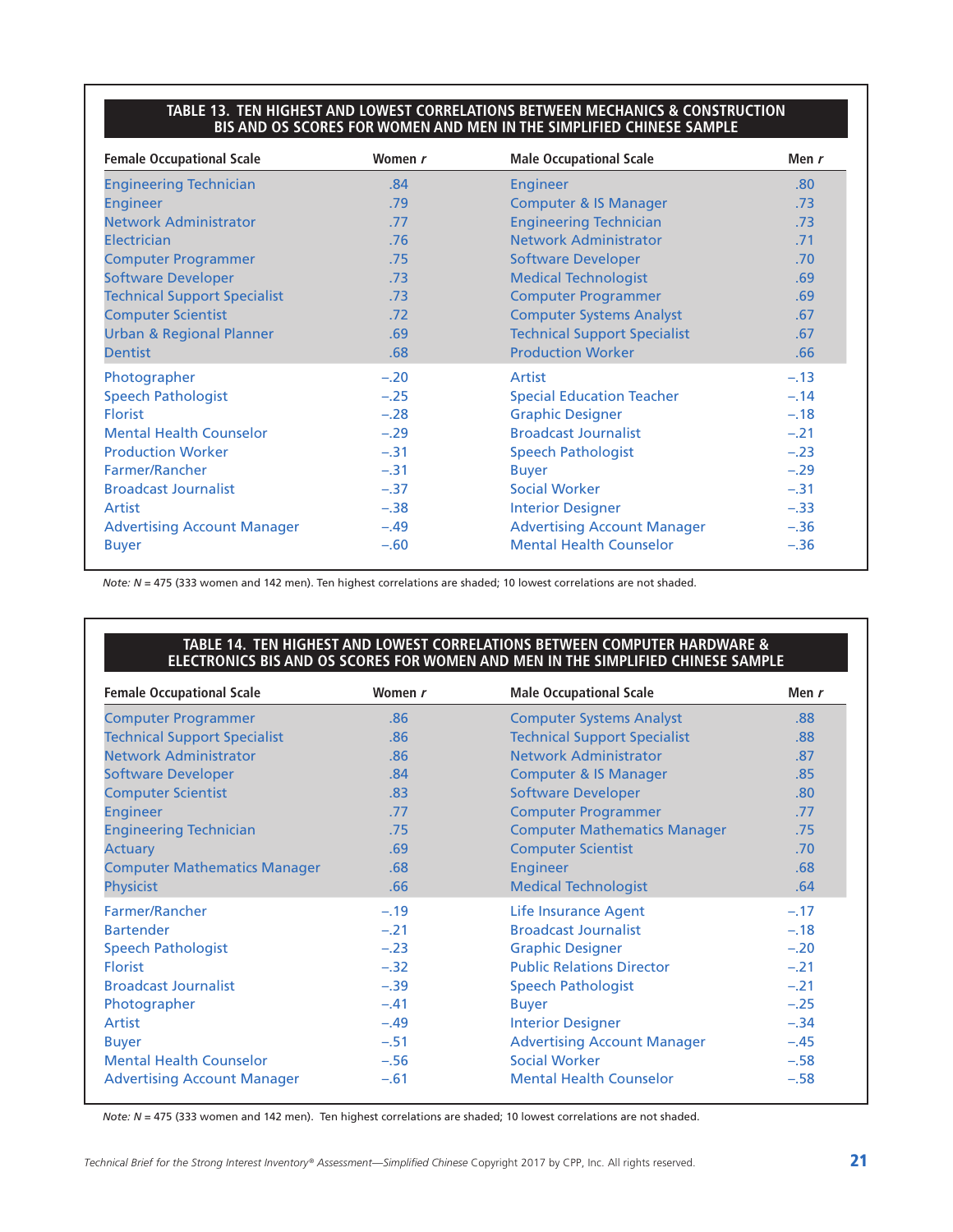#### **TABLE 15. TEN HIGHEST AND LOWEST CORRELATIONS BETWEEN MILITARY BIS AND OS SCORES FOR WOMEN AND MEN IN THE SIMPLIFIED CHINESE SAMPLE**

| <b>Female Occupational Scale</b>       | Women r | <b>Male Occupational Scale</b>        | Men $r$ |
|----------------------------------------|---------|---------------------------------------|---------|
| <b>Military Officer</b>                | .83     | Firefighter                           | .71     |
| <b>Law Enforcement Officer</b>         | .73     | <b>Military Officer</b>               | .65     |
| <b>Firefighter</b>                     | .70     | <b>Law Enforcement Officer</b>        | .51     |
| <b>Military Enlisted</b>               | .68     | <b>Production Worker</b>              | .48     |
| <b>Facilities Manager</b>              | .58     | <b>Military Enlisted</b>              | .48     |
| <b>Engineering Technician</b>          | .49     | <b>Facilities Manager</b>             | .47     |
| Chiropractor                           | .48     | <b>Physical Therapist</b>             | .46     |
| <b>Physical Therapist</b>              | .48     | <b>Wholesale Sales Representative</b> | .44     |
| <b>Customer Service Representative</b> | .46     | Chiropractor                          | .43     |
| <b>Technical Support Specialist</b>    | .46     | <b>Technical Sales Representative</b> | .43     |
| <b>Mental Health Counselor</b>         | $-.14$  | Geologist                             | $-.18$  |
| <b>Florist</b>                         | $-.15$  | Geographer                            | $-.18$  |
| <b>Interior Designer</b>               | $-.17$  | <b>Graphic Designer</b>               | $-.20$  |
| Librarian                              | $-.21$  | <b>Biologist</b>                      | $-.26$  |
| <b>Buyer</b>                           | $-.27$  | Librarian                             | $-.28$  |
| <b>Advertising Account Manager</b>     | $-.30$  | Mathematician                         | $-.32$  |
| <b>Medical Illustrator</b>             | $-.31$  | <b>ESL Instructor</b>                 | $-.32$  |
| Photographer                           | $-.33$  | Artist                                | $-.36$  |
| <b>Musician</b>                        | $-.38$  | <b>Translator</b>                     | $-.39$  |
| Artist                                 | $-.50$  | <b>Musician</b>                       | $-.50$  |

*Note: N* = 475 (333 women and 142 men). Ten highest correlations are shaded; 10 lowest correlations are not shaded.

#### **TABLE 16. TEN HIGHEST AND LOWEST CORRELATIONS BETWEEN PROTECTIVE SERVICES BIS AND OS SCORES FOR WOMEN AND MEN IN THE SIMPLIFIED CHINESE SAMPLE**

| <b>Female Occupational Scale</b>    | Women r | <b>Male Occupational Scale</b>         | Men r  |
|-------------------------------------|---------|----------------------------------------|--------|
| Firefighter                         | .83     | Firefighter                            | .74    |
| <b>Law Enforcement Officer</b>      | .74     | Chiropractor                           | .58    |
| <b>Military Officer</b>             | .70     | <b>Physical Therapist</b>              | .55    |
| <b>Physical Therapist</b>           | .67     | <b>Registered Nurse</b>                | .53    |
| Chiropractor                        | .66     | <b>Respiratory Therapist</b>           | .49    |
| <b>Military Enlisted</b>            | .65     | Pharmacist                             | .49    |
| <b>Recreation Therapist</b>         | .61     | <b>Customer Service Representative</b> | .48    |
| <b>Engineering Technician</b>       | .60     | <b>Bartender</b>                       | .48    |
| <b>Facilities Manager</b>           | .59     | <b>Occupational Therapist</b>          | .46    |
| <b>Emergency Medical Technician</b> | .58     | <b>Administrative Assistant</b>        | .46    |
| <b>Mental Health Counselor</b>      | $-.15$  | Librarian                              | $-.11$ |
| <b>Musician</b>                     | $-.16$  | <b>Graphic Designer</b>                | $-.12$ |
| Farmer/Rancher                      | $-.18$  | Farmer/Rancher                         | $-.14$ |
| <b>Medical Illustrator</b>          | $-.18$  | <b>ESL Instructor</b>                  | $-.14$ |
| Librarian                           | $-.22$  | Geologist                              | $-.15$ |
| <b>Financial Analyst</b>            | $-.23$  | <b>Biologist</b>                       | $-.20$ |
| Photographer                        | $-.24$  | <b>Mathematician</b>                   | $-.21$ |
| <b>Buyer</b>                        | $-.29$  | <b>Translator</b>                      | $-.24$ |
| <b>Advertising Account Manager</b>  | $-.30$  | <b>Musician</b>                        | $-.25$ |
| <b>Artist</b>                       | $-.51$  | Artist                                 | $-.30$ |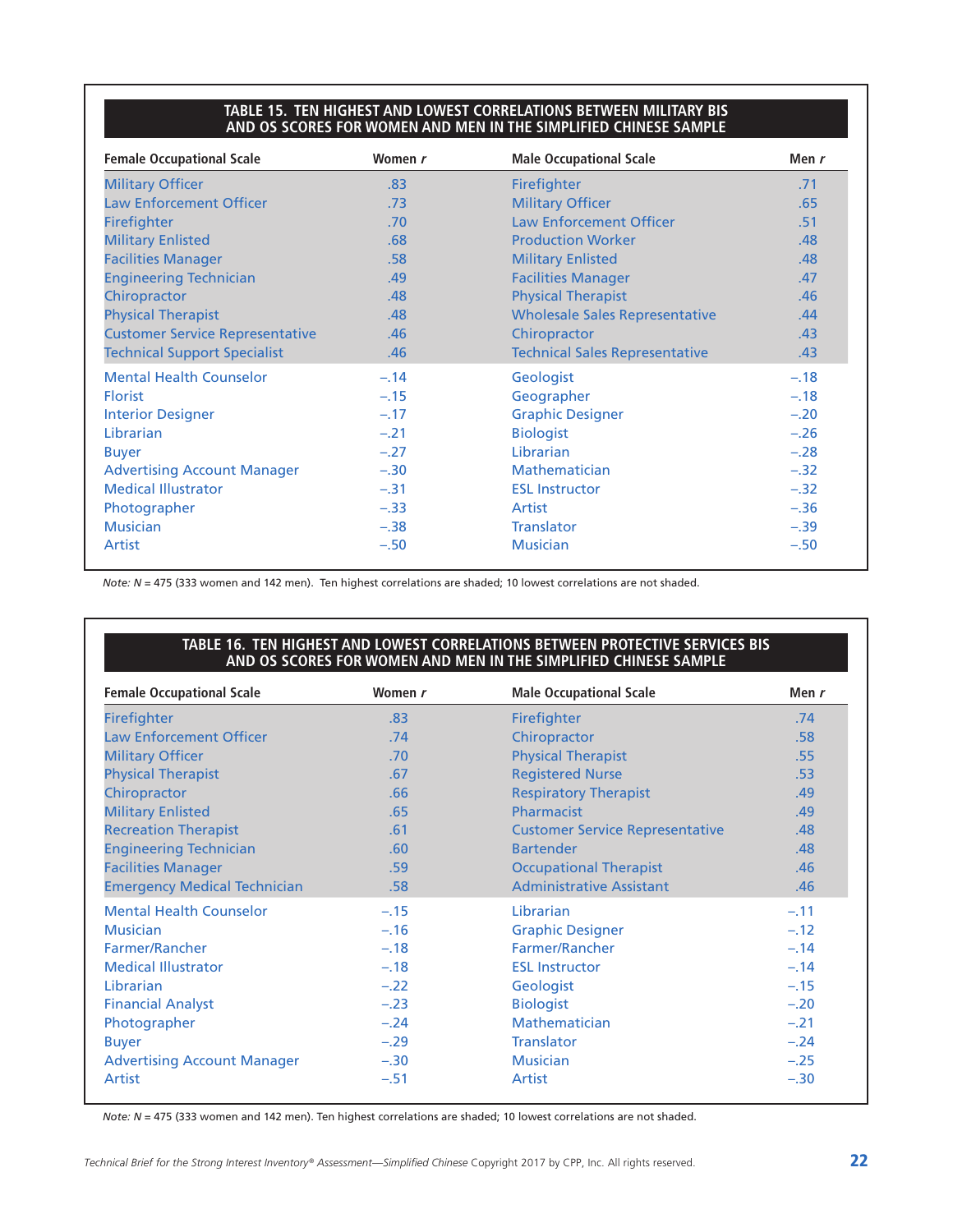#### **TABLE 17. TEN HIGHEST AND LOWEST CORRELATIONS BETWEEN NATURE & AGRICULTURE BIS AND OS SCORES FOR WOMEN AND MEN IN THE SIMPLIFIED CHINESE SAMPLE**

| <b>Female Occupational Scale</b>    | Women r | <b>Male Occupational Scale</b>    | Men r            |
|-------------------------------------|---------|-----------------------------------|------------------|
| Chiropractor                        | .75     | Chiropractor                      | .71              |
| <b>Recreation Therapist</b>         | .75     | Firefighter                       | .62              |
| Firefighter                         | .74     | <b>Occupational Therapist</b>     | .60              |
| <b>Engineering Technician</b>       | .71     | <b>Registered Nurse</b>           | .57              |
| <b>Urban &amp; Regional Planner</b> | .67     | <b>Respiratory Therapist</b>      | .57              |
| <b>Registered Nurse</b>             | .64     | <b>Physical Therapist</b>         | .53              |
| Landscape/Grounds Manager           | .63     | Veterinarian                      | .51              |
| Geographer                          | .59     | <b>Arts/Entertainment Manager</b> | .50 <sub>1</sub> |
| <b>Physical Therapist</b>           | .58     | <b>Recreation Therapist</b>       | .49              |
| <b>Technical Support Specialist</b> | .56     | <b>Engineer</b>                   | .49              |
| Paralegal                           | $-.04$  | <b>Life Insurance Agent</b>       | $-.05$           |
| Photographer                        | $-.08$  | <b>Musician</b>                   | $-.07$           |
| <b>Business Education Teacher</b>   | $-.11$  | <b>Biologist</b>                  | $-.08$           |
| <b>Florist</b>                      | $-.13$  | <b>Automobile Mechanic</b>        | $-.09$           |
| <b>Advertising Account Manager</b>  | $-.21$  | Artist                            | $-.10$           |
| Farmer/Rancher                      | $-.23$  | <b>Translator</b>                 | $-.16$           |
| <b>Production Worker</b>            | $-.31$  | <b>Restaurant Manager</b>         | $-.16$           |
| Artist                              | $-.33$  | <b>Interior Designer</b>          | $-.16$           |
| <b>Buyer</b>                        | $-.40$  | Farmer/Rancher                    | $-.18$           |
| <b>Financial Analyst</b>            | $-.47$  | <b>Buyer</b>                      | $-.20$           |

*Note: N* = 475 (333 women and 142 men). Ten highest correlations are shaded; 10 lowest correlations are not shaded.

#### **TABLE 18. TEN HIGHEST AND LOWEST CORRELATIONS BETWEEN ATHLETICS BIS AND OS SCORES FOR WOMEN AND MEN IN THE SIMPLIFIED CHINESE SAMPLE**

| <b>Female Occupational Scale</b>      | Women r | <b>Male Occupational Scale</b>        | Men $r$ |
|---------------------------------------|---------|---------------------------------------|---------|
| <b>Parks &amp; Recreation Manager</b> | .77     | <b>Parks &amp; Recreation Manager</b> | .69     |
| Firefighter                           | .71     | <b>Physical Therapist</b>             | .66     |
| <b>Recreation Therapist</b>           | .70     | <b>Recreation Therapist</b>           | .63     |
| <b>Law Enforcement Officer</b>        | .64     | <b>Technical Sales Representative</b> | .57     |
| <b>Physical Therapist</b>             | .62     | Middle School Teacher                 | .57     |
| <b>Military Enlisted</b>              | .60     | <b>Bartender</b>                      | .53     |
| <b>Bartender</b>                      | .59     | <b>Personal Financial Advisor</b>     | .53     |
| <b>Athletic Trainer</b>               | .59     | <b>Wholesale Sales Representative</b> | .49     |
| Chiropractor                          | .53     | Chiropractor                          | .48     |
| <b>Technical Sales Representative</b> | .52     | <b>Financial Analyst</b>              | .48     |
| <b>Production Worker</b>              | $-.12$  | <b>ESL Instructor</b>                 | $-.15$  |
| <b>Advertising Account Manager</b>    | $-.12$  | Geologist                             | $-.19$  |
| <b>Translator</b>                     | $-.15$  | <b>Interior Designer</b>              | $-.22$  |
| <b>Musician</b>                       | $-.15$  | <b>Technical Writer</b>               | $-.26$  |
| Photographer                          | $-.17$  | Artist                                | $-.26$  |
| <b>Buyer</b>                          | $-.19$  | <b>Musician</b>                       | $-.26$  |
| <b>Financial Analyst</b>              | $-.19$  | <b>Biologist</b>                      | $-.27$  |
| <b>Medical Illustrator</b>            | $-.22$  | <b>Mathematician</b>                  | $-.31$  |
| Librarian                             | $-.34$  | Librarian                             | $-.48$  |
| Artist                                | $-.41$  | <b>Translator</b>                     | $-.64$  |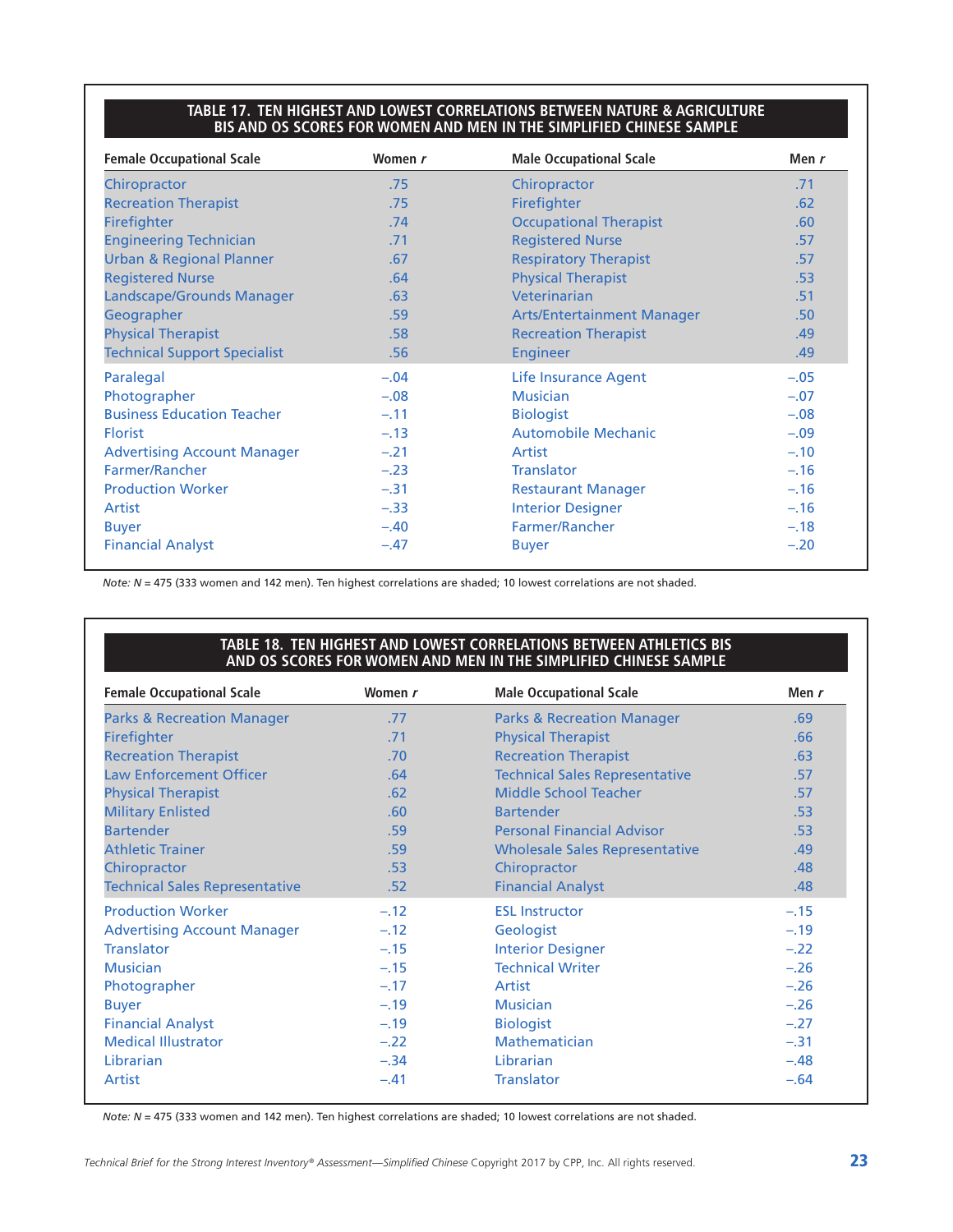#### **TABLE 19. TEN HIGHEST AND LOWEST CORRELATIONS BETWEEN SCIENCE BIS AND OS SCORES FOR WOMEN AND MEN IN THE SIMPLIFIED CHINESE SAMPLE**

| <b>Female Occupational Scale</b>   | Women r | <b>Male Occupational Scale</b>        | Men $r$          |
|------------------------------------|---------|---------------------------------------|------------------|
| <b>Science Teacher</b>             | .83     | <b>Science Teacher</b>                | .81              |
| <b>Engineering Technician</b>      | .80     | <b>Medical Technologist</b>           | .80 <sub>1</sub> |
| Chiropractor                       | .80     | <b>R&amp;D Manager</b>                | .77              |
| <b>Optometrist</b>                 | .79     | <b>Respiratory Therapist</b>          | .74              |
| <b>Engineer</b>                    | .79     | Engineer                              | .74              |
| <b>Network Administrator</b>       | .77     | Physician                             | .73              |
| <b>Dentist</b>                     | .77     | <b>Dentist</b>                        | .73              |
| <b>Computer Scientist</b>          | .76     | <b>Chemist</b>                        | .73              |
| Pharmacist                         | .74     | <b>Optometrist</b>                    | .72              |
| <b>Software Developer</b>          | .74     | <b>Physicist</b>                      | .72              |
| Cosmetologist                      | $-.24$  | <b>Law Enforcement Officer</b>        | $-.26$           |
| Paralegal                          | $-.25$  | <b>Mental Health Counselor</b>        | $-.28$           |
| <b>Business Education Teacher</b>  | $-.28$  | <b>Parks &amp; Recreation Manager</b> | $-.33$           |
| <b>Broadcast Journalist</b>        | $-.35$  | Life Insurance Agent                  | $-.37$           |
| Artist                             | $-.37$  | <b>Business Education Teacher</b>     | $-.39$           |
| <b>Production Worker</b>           | $-.38$  | <b>Advertising Account Manager</b>    | $-.42$           |
| <b>Florist</b>                     | $-.43$  | <b>Florist</b>                        | $-.49$           |
| Farmer/Rancher                     | $-.49$  | <b>Restaurant Manager</b>             | $-.50$           |
| <b>Advertising Account Manager</b> | $-.56$  | <b>Interior Designer</b>              | $-.53$           |
| <b>Buyer</b>                       | $-.73$  | <b>Buyer</b>                          | $-.59$           |

*Note: N* = 475 (333 women and 142 men). Ten highest correlations are shaded; 10 lowest correlations are not shaded.

#### **TABLE 20. TEN HIGHEST AND LOWEST CORRELATIONS BETWEEN RESEARCH BIS AND OS SCORES FOR WOMEN AND MEN IN THE SIMPLIFIED CHINESE SAMPLE**

| <b>Female Occupational Scale</b>    | Women r | <b>Male Occupational Scale</b>      | Men $r$ |
|-------------------------------------|---------|-------------------------------------|---------|
| Sociologist                         | .83     | Psychologist                        | .81     |
| <b>Engineer</b>                     | .81     | <b>University Faculty Member</b>    | .77     |
| <b>University Faculty Member</b>    | .80     | Sociologist                         | .75     |
| <b>Management Analyst</b>           | .77     | <b>Engineer</b>                     | .70     |
| <b>Computer Programmer</b>          | .77     | <b>Software Developer</b>           | .70     |
| <b>Network Administrator</b>        | .76     | <b>Computer Mathematics Manager</b> | .70     |
| <b>Software Developer</b>           | .76     | <b>Computer Programmer</b>          | .69     |
| <b>Urban &amp; Regional Planner</b> | .76     | <b>Computer &amp; IS Manager</b>    | .65     |
| <b>Computer Scientist</b>           | .75     | <b>Computer Systems Analyst</b>     | .65     |
| Geographer                          | .73     | <b>Network Administrator</b>        | .64     |
| Photographer                        | $-.20$  | <b>Military Enlisted</b>            | $-.23$  |
| <b>Speech Pathologist</b>           | $-.24$  | <b>Emergency Medical Technician</b> | $-.23$  |
| <b>Radiologic Technologist</b>      | $-.25$  | <b>Buyer</b>                        | $-.28$  |
| Cosmetologist                       | $-.39$  | <b>Restaurant Manager</b>           | $-.29$  |
| Artist                              | $-.40$  | <b>Florist</b>                      | $-.33$  |
| <b>Florist</b>                      | $-.42$  | <b>Automobile Mechanic</b>          | $-.33$  |
| <b>Advertising Account Manager</b>  | $-.46$  | Landscape/Grounds Manager           | $-.36$  |
| <b>Production Worker</b>            | $-.46$  | <b>Law Enforcement Officer</b>      | $-.38$  |
| <b>Buyer</b>                        | $-.53$  | <b>Radiologic Technologist</b>      | $-.39$  |
| Farmer/Rancher                      | $-.55$  | Farmer/Rancher                      | $-.44$  |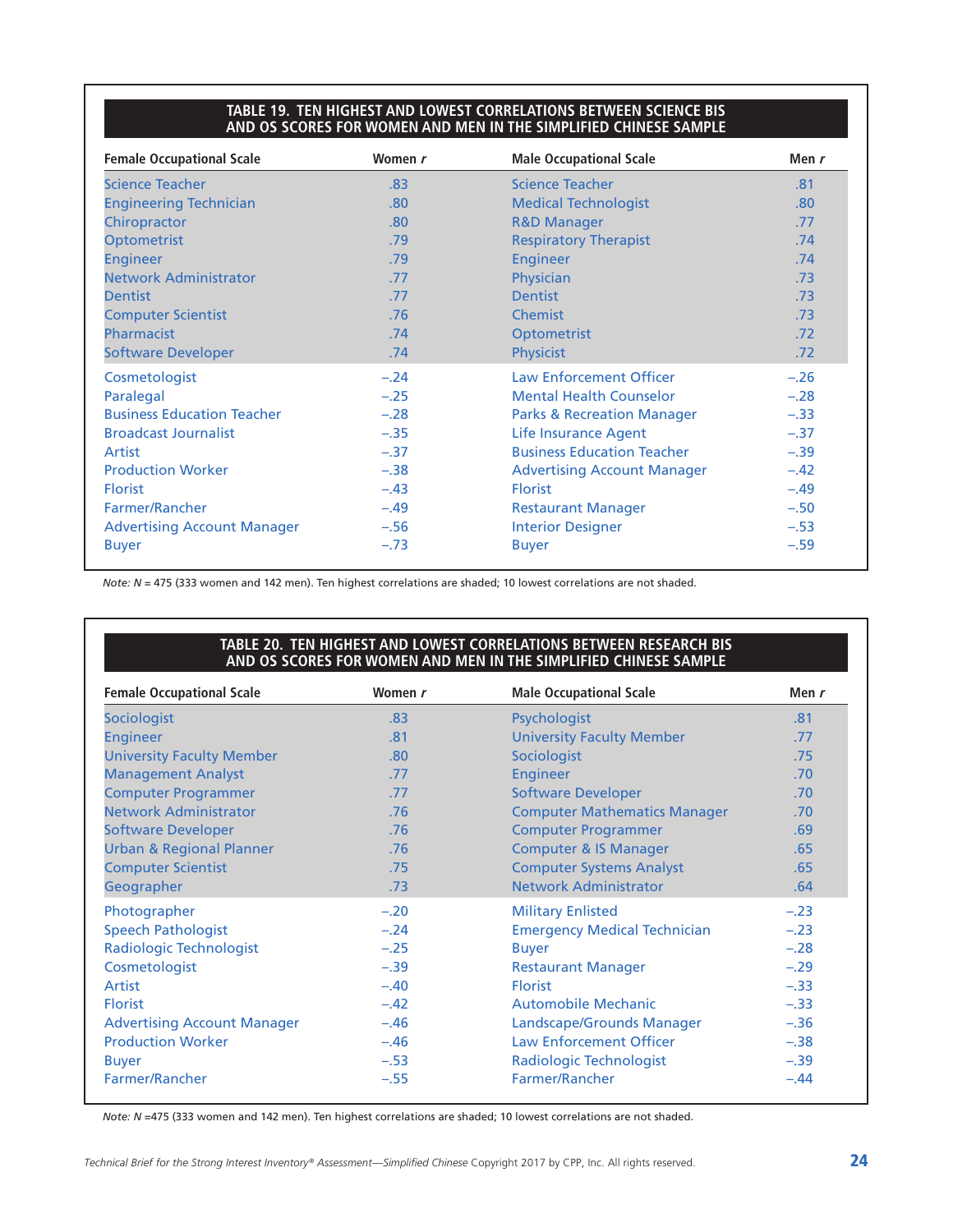#### **TABLE 21. TEN HIGHEST AND LOWEST CORRELATIONS BETWEEN MEDICAL SCIENCE BIS AND OS SCORES FOR WOMEN AND MEN IN THE SIMPLIFIED CHINESE SAMPLE**

| <b>Female Occupational Scale</b>    | Women r | <b>Male Occupational Scale</b>       | Men r  |
|-------------------------------------|---------|--------------------------------------|--------|
| <b>Dentist</b>                      | .79     | <b>Respiratory Therapist</b>         | .71    |
| <b>Registered Nurse</b>             | .78     | Pharmacist                           | .70    |
| Pharmacist                          | .77     | <b>Registered Nurse</b>              | .69    |
| Chiropractor                        | .77     | Chiropractor                         | .66    |
| <b>Physical Therapist</b>           | .72     | <b>Dentist</b>                       | .63    |
| <b>Veterinarian</b>                 | .70     | <b>Physical Therapist</b>            | .63    |
| <b>Science Teacher</b>              | .70     | Veterinarian                         | .62    |
| <b>Optometrist</b>                  | .69     | <b>Science Teacher</b>               | .55    |
| <b>Firefighter</b>                  | .68     | <b>Health Information Specialist</b> | .55    |
| <b>Emergency Medical Technician</b> | .65     | <b>Medical Technologist</b>          | .54    |
| <b>Mental Health Counselor</b>      | $-.19$  | Photographer                         | $-.08$ |
| <b>Interior Designer</b>            | $-.20$  | <b>Musician</b>                      | $-.09$ |
| Librarian                           | $-.21$  | <b>Broadcast Journalist</b>          | $-.15$ |
| <b>Business Education Teacher</b>   | $-.22$  | <b>Advertising Account Manager</b>   | $-.17$ |
| Farmer/Rancher                      | $-.25$  | <b>Buyer</b>                         | $-.20$ |
| Photographer                        | $-.31$  | <b>Restaurant Manager</b>            | $-.21$ |
| <b>Florist</b>                      | $-.33$  | <b>Graphic Designer</b>              | $-.24$ |
| <b>Advertising Account Manager</b>  | $-.41$  | Artist                               | $-.25$ |
| <b>Buyer</b>                        | $-.45$  | <b>Florist</b>                       | $-.31$ |
| <b>Artist</b>                       | $-.50$  | <b>Interior Designer</b>             | $-.31$ |

*Note: N* = 475 (333 women and 142 men). Ten highest correlations are shaded; 10 lowest correlations are not shaded.

#### **TABLE 22. TEN HIGHEST AND LOWEST CORRELATIONS BETWEEN MATHEMATICS BIS AND OS SCORES FOR WOMEN AND MEN IN THE SIMPLIFIED CHINESE SAMPLE**

| <b>Female Occupational Scale</b>   | Women r | <b>Male Occupational Scale</b>        | Men $r$ |
|------------------------------------|---------|---------------------------------------|---------|
| <b>Software Developer</b>          | .79     | <b>Actuary</b>                        | .80     |
| <b>Actuary</b>                     | .79     | <b>Engineer</b>                       | .72     |
| <b>Engineer</b>                    | .78     | <b>R&amp;D Manager</b>                | .69     |
| <b>Computer Programmer</b>         | .78     | Optometrist                           | .69     |
| <b>Computer Scientist</b>          | .76     | <b>Physicist</b>                      | .66     |
| Accountant                         | .75     | <b>Computer Programmer</b>            | .64     |
| <b>Network Administrator</b>       | .75     | <b>Software Developer</b>             | .62     |
| <b>Financial Manager</b>           | .73     | Chemist                               | .61     |
| <b>Physicist</b>                   | .71     | <b>Computer Scientist</b>             | .58     |
| Optometrist                        | .68     | <b>Auditor</b>                        | .56     |
| Paralegal                          | $-.29$  | <b>Florist</b>                        | $-.27$  |
| <b>Community Service Director</b>  | $-.30$  | <b>Broadcast Journalist</b>           | $-.28$  |
| <b>Buyer</b>                       | $-.39$  | <b>Mental Health Counselor</b>        | $-.31$  |
| <b>Mental Health Counselor</b>     | $-.42$  | <b>Parks &amp; Recreation Manager</b> | $-.31$  |
| Artist                             | $-.43$  | Cosmetologist                         | $-.32$  |
| Photographer                       | $-.44$  | <b>Buyer</b>                          | $-.34$  |
| <b>Florist</b>                     | $-.45$  | <b>Law Enforcement Officer</b>        | $-.36$  |
| <b>Broadcast Journalist</b>        | $-.46$  | <b>Interior Designer</b>              | $-.36$  |
| <b>Speech Pathologist</b>          | $-.55$  | <b>Advertising Account Manager</b>    | $-.40$  |
| <b>Advertising Account Manager</b> | $-.57$  | <b>Speech Pathologist</b>             | $-.40$  |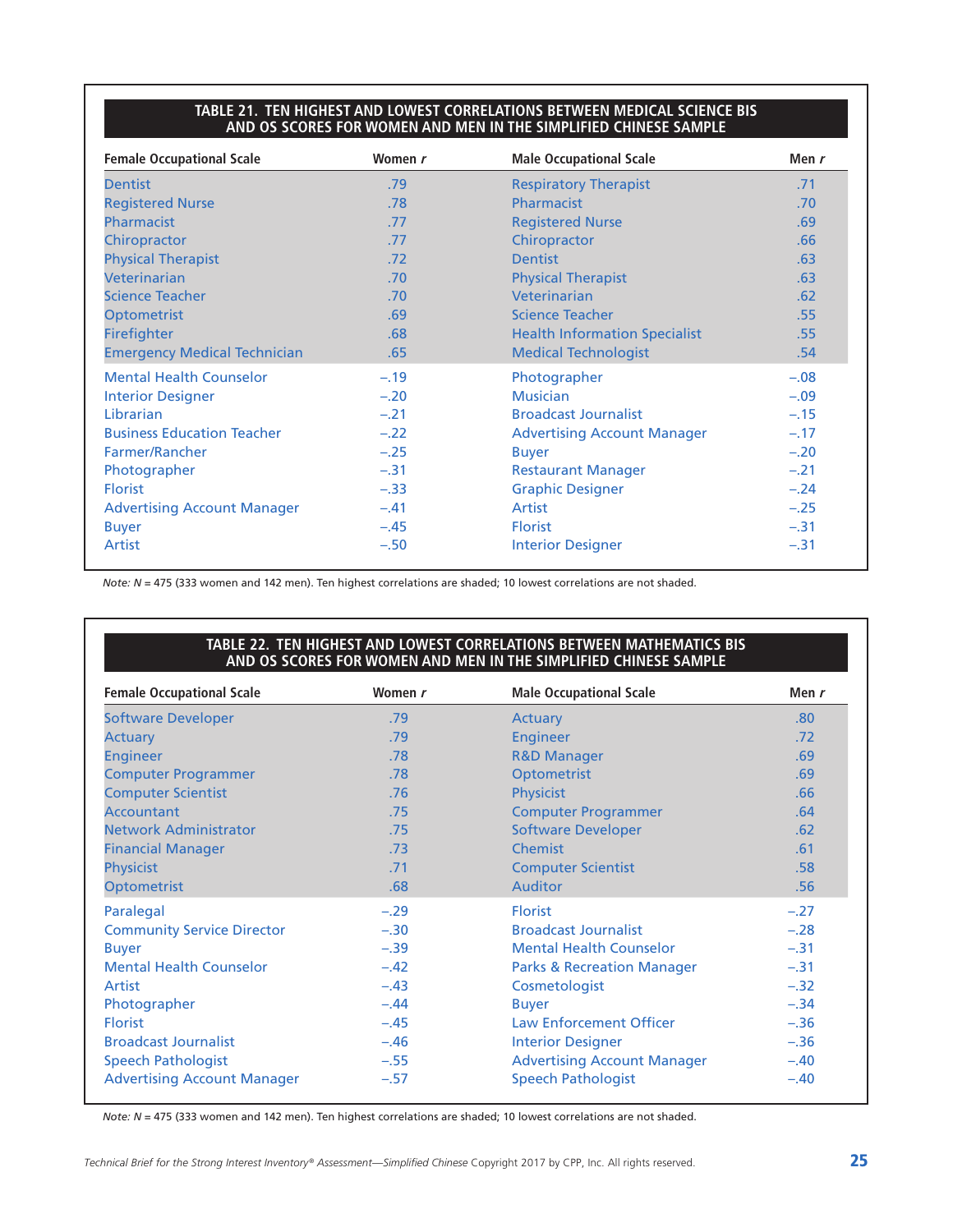#### **TABLE 23. TEN HIGHEST AND LOWEST CORRELATIONS BETWEEN VISUAL ARTS & DESIGN BIS AND OS SCORES FOR WOMEN AND MEN IN THE SIMPLIFIED CHINESE SAMPLE**

| <b>Female Occupational Scale</b>     | Women r | <b>Male Occupational Scale</b>        | Men $r$ |
|--------------------------------------|---------|---------------------------------------|---------|
| <b>Graphic Designer</b>              | .89     | <b>Arts/Entertainment Manager</b>     | .79     |
| <b>Arts/Entertainment Manager</b>    | .78     | Architect                             | .76     |
| <b>Editor</b>                        | .75     | Editor                                | .71     |
| <b>Architect</b>                     | .71     | <b>Medical Illustrator</b>            | .68     |
| <b>Technical Writer</b>              | .70     | <b>Art Teacher</b>                    | .64     |
| <b>Art Teacher</b>                   | .66     | Photographer                          | .62     |
| <b>ESL Instructor</b>                | .65     | <b>Technical Writer</b>               | .61     |
| <b>Urban &amp; Regional Planner</b>  | .62     | <b>Urban &amp; Regional Planner</b>   | .58     |
| Chiropractor                         | .50     | <b>English Teacher</b>                | .56     |
| Geographer                           | .50     | Cosmetologist                         | .53     |
| <b>Health Information Specialist</b> | $-.10$  | <b>Restaurant Manager</b>             | $-.15$  |
| <b>Florist</b>                       | $-.11$  | <b>Biologist</b>                      | $-.15$  |
| <b>Food Service Manager</b>          | $-.11$  | <b>Radiologic Technologist</b>        | $-.22$  |
| Paralegal                            | $-.13$  | <b>Vocational Agriculture Teacher</b> | $-.29$  |
| <b>Credit Manager</b>                | $-.15$  | <b>Automobile Mechanic</b>            | $-.30$  |
| <b>Buyer</b>                         | $-.30$  | <b>Military Enlisted</b>              | $-.30$  |
| <b>Business Education Teacher</b>    | $-.38$  | <b>Athletic Trainer</b>               | $-.33$  |
| <b>Financial Analyst</b>             | $-.55$  | <b>Emergency Medical Technician</b>   | $-.41$  |
| <b>Farmer/Rancher</b>                | $-.57$  | <b>Law Enforcement Officer</b>        | $-.43$  |
| <b>Production Worker</b>             | $-.73$  | <b>Farmer/Rancher</b>                 | $-.62$  |

*Note: N* = 475 (333 women and 142 men). Ten highest correlations are shaded; 10 lowest correlations are not shaded.

#### **TABLE 24. TEN HIGHEST AND LOWEST CORRELATIONS BETWEEN PERFORMING ARTS BIS AND OS SCORES FOR WOMEN AND MEN IN THE SIMPLIFIED CHINESE SAMPLE**

| <b>Female Occupational Scale</b>     | Women r | <b>Male Occupational Scale</b>        | Men r  |
|--------------------------------------|---------|---------------------------------------|--------|
| <b>Editor</b>                        | .67     | <b>Arts Entertainment Manager</b>     | .76    |
| <b>Arts Entertainment Manager</b>    | .67     | <b>English Teacher</b>                | .72    |
| <b>ESL Instructor</b>                | .65     | Editor                                | .70    |
| <b>English Teacher</b>               | .62     | <b>Bartender</b>                      | .70    |
| <b>Technical Writer</b>              | .58     | <b>Flight Attendant</b>               | .67    |
| <b>Graphic Designer</b>              | .56     | <b>Art Teacher</b>                    | .66    |
| <b>Musician</b>                      | .54     | <b>Broadcast Journalist</b>           | .66    |
| <b>Art Teacher</b>                   | .53     | <b>Instructional Coordinator</b>      | .62    |
| <b>Religious/Spiritual Leader</b>    | .52     | Cosmetologist                         | .58    |
| <b>Translator</b>                    | .51     | <b>Urban &amp; Regional Planner</b>   | .57    |
| <b>Computer &amp; IS Manager</b>     | $-.09$  | <b>Medical Technician</b>             | $-.30$ |
| Radiologic Technologist              | $-.09$  | <b>Law Enforcement Officer</b>        | $-.35$ |
| <b>Health Information Specialist</b> | $-.11$  | Optician                              | $-.35$ |
| <b>Buyer</b>                         | $-.13$  | Electrician                           | $-.44$ |
| <b>Business Education Teacher</b>    | $-.16$  | Radiologic Technologist               | $-.44$ |
| <b>Medical Technician</b>            | $-.16$  | <b>Military Enlisted</b>              | $-.47$ |
| <b>Food Service Manager</b>          | $-.18$  | <b>Emergency Medical Technician</b>   | $-.51$ |
| <b>Financial Analyst</b>             | $-.46$  | <b>Vocational Agriculture Teacher</b> | $-.52$ |
| <b>Farmer Rancher</b>                | $-.58$  | Automobile Mechanic                   | $-.57$ |
| <b>Production Worker</b>             | $-.62$  | Farmer/Rancher                        | $-.79$ |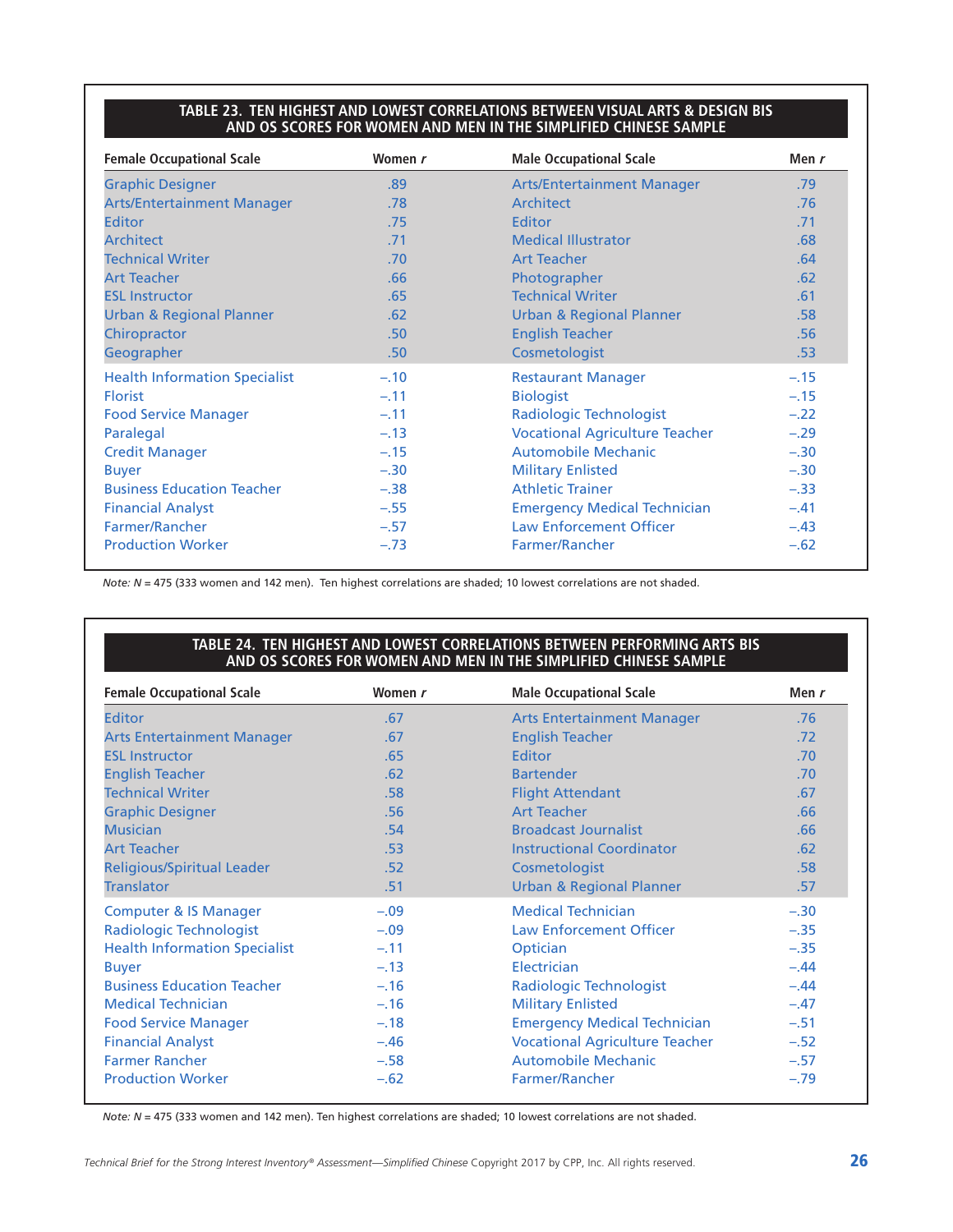#### **TABLE 25. TEN HIGHEST AND LOWEST CORRELATIONS BETWEEN WRITING & MASS COMMUNICATION BIS AND OS SCORES FOR WOMEN AND MEN IN THE SIMPLIFIED CHINESE SAMPLE**

| <b>Female Occupational Scale</b>    | Women r | <b>Male Occupational Scale</b>        | Men r  |
|-------------------------------------|---------|---------------------------------------|--------|
| <b>English Teacher</b>              | .85     | Reporter                              | .84    |
| <b>Editor</b>                       | .84     | <b>Editor</b>                         | .83    |
| <b>Technical Writer</b>             | .77     | <b>English Teacher</b>                | .77    |
| <b>ESL Instructor</b>               | .77     | <b>Urban &amp; Regional Planner</b>   | .77    |
| Reporter                            | .76     | Sociologist                           | .73    |
| <b>Translator</b>                   | .72     | <b>ESL Instructor</b>                 | .71    |
| <b>Attorney</b>                     | .70     | <b>Public Administrator</b>           | .71    |
| <b>Arts/Entertainment Manager</b>   | .68     | <b>Attorney</b>                       | .70    |
| <b>Public Relations Director</b>    | .65     | <b>University Faculty Member</b>      | .69    |
| Librarian                           | .65     | <b>Public Relations Director</b>      | .67    |
| <b>Buyer</b>                        | $-.17$  | <b>Law Enforcement Officer</b>        | $-.41$ |
| <b>Computer &amp; IS Manager</b>    | $-.17$  | Optician                              | $-.42$ |
| <b>Automobile Mechanic</b>          | $-.19$  | <b>Vocational Agriculture Teacher</b> | $-.42$ |
| <b>Emergency Medical Technician</b> | $-.20$  | <b>Athletic Trainer</b>               | $-.43$ |
| Optician                            | $-.21$  | <b>Military Enlisted</b>              | $-.54$ |
| Radiologic Technologist             | $-.35$  | Electrician                           | $-.57$ |
| <b>Medical Technician</b>           | $-.47$  | <b>Emergency Medical Technician</b>   | $-.62$ |
| <b>Financial Analyst</b>            | $-.55$  | <b>Radiologic Technologist</b>        | $-.69$ |
| Farmer/Rancher                      | $-.58$  | <b>Automobile Mechanic</b>            | $-.70$ |
| <b>Production Worker</b>            | $-.71$  | Farmer/Rancher                        | $-.71$ |

*Note: N* = 475 (333 women and 142 men). Ten highest correlations are shaded; 10 lowest correlations are not shaded.

#### **TABLE 26. TEN HIGHEST AND LOWEST CORRELATIONS BETWEEN CULINARY ARTS BIS AND OS SCORES FOR WOMEN AND MEN IN THE SIMPLIFIED CHINESE SAMPLE**

| <b>Female Occupational Scale</b>      | Women r | <b>Male Occupational Scale</b>         | Men r  |
|---------------------------------------|---------|----------------------------------------|--------|
| Chef                                  | .68     | Chef                                   | .78    |
| <b>Dietitian</b>                      | .50     | <b>Food Service Manager</b>            | .62    |
| <b>Recreation Therapist</b>           | .49     | <b>Dietitian</b>                       | .60    |
| <b>Firefighter</b>                    | .44     | <b>Flight Attendant</b>                | .58    |
| <b>Technical Sales Representative</b> | .43     | <b>Bartender</b>                       | .57    |
| Chiropractor                          | .42     | <b>Technical Sales Representative</b>  | .50    |
| <b>Parks &amp; Recreation Manager</b> | .40     | <b>Arts/Entertainment Manager</b>      | .48    |
| <b>Bartender</b>                      | .40     | <b>Customer Service Representative</b> | .46    |
| <b>Physical Therapist</b>             | .40     | <b>Wholesale Sales Representative</b>  | .43    |
| <b>Wholesale Sales Representative</b> | .39     | <b>Administrative Assistant</b>        | .42    |
| Librarian                             | $-.06$  | <b>Athletic Trainer</b>                | $-.07$ |
| Physician                             | $-.06$  | <b>Mental Health Counselor</b>         | $-.08$ |
| <b>Computer Systems Analyst</b>       | $-.06$  | <b>Emergency Medical Technician</b>    | $-.08$ |
| <b>Biologist</b>                      | $-.07$  | <b>Radiologic Technologist</b>         | $-.10$ |
| <b>R&amp;D Manager</b>                | $-.12$  | <b>Social Worker</b>                   | $-.13$ |
| Mathematician                         | $-.13$  | <b>Automobile Mechanic</b>             | $-.15$ |
| Farmer/Rancher                        | $-.19$  | Geologist                              | $-.20$ |
| <b>Production Worker</b>              | $-.21$  | Mathematician                          | $-.20$ |
| Artist                                | $-.26$  | <b>Biologist</b>                       | $-.25$ |
| <b>Financial Analyst</b>              | $-.27$  | Farmer/Rancher                         | $-.33$ |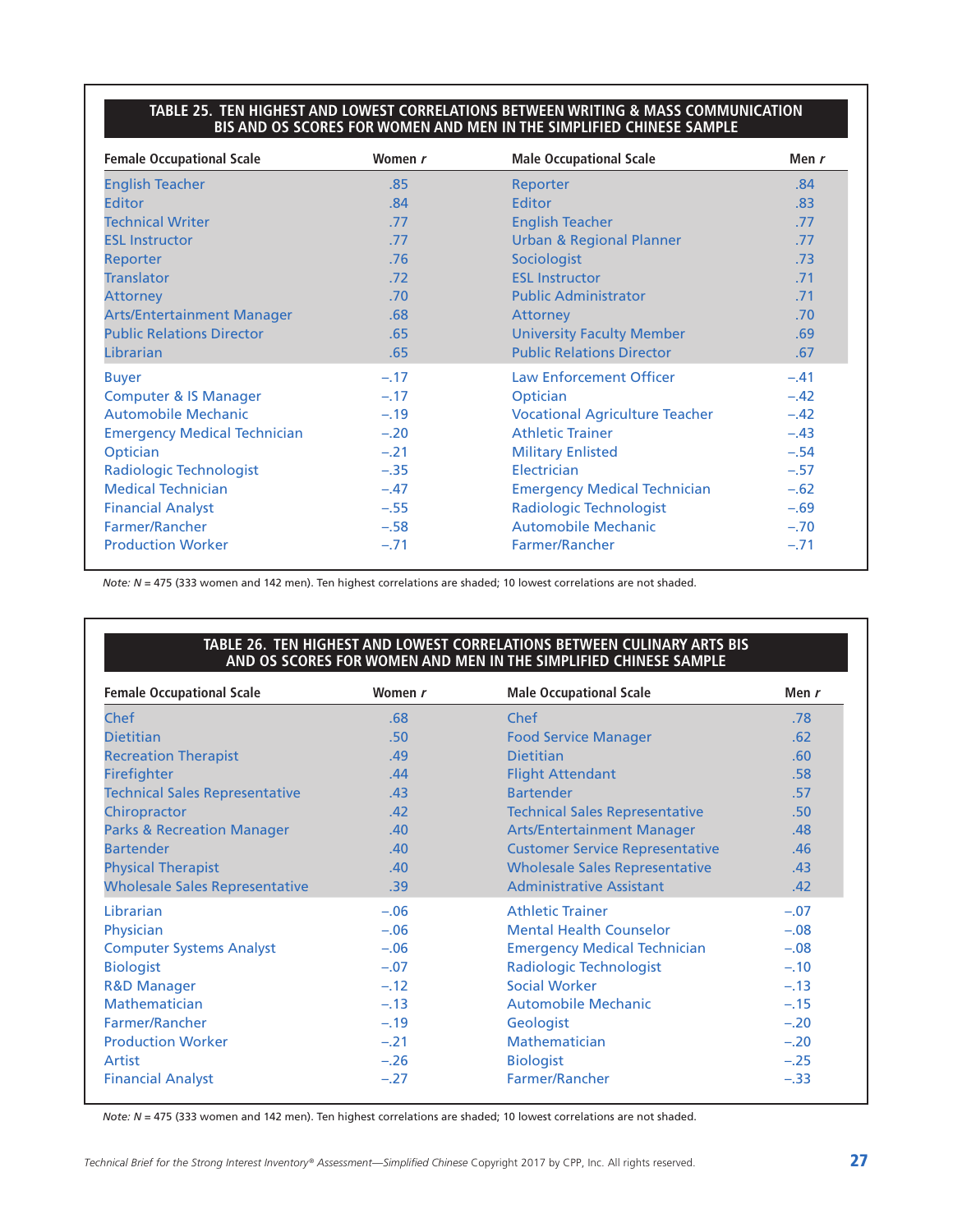#### **TABLE 27. TEN HIGHEST AND LOWEST CORRELATIONS BETWEEN COUNSELING & HELPING BIS AND OS SCORES FOR WOMEN AND MEN IN THE SIMPLIFIED CHINESE SAMPLE**

| <b>Female Occupational Scale</b>  | Women r | <b>Male Occupational Scale</b>         | Men $r$ |
|-----------------------------------|---------|----------------------------------------|---------|
| <b>Rehabilitation Counselor</b>   | .81     | <b>Rehabilitation Counselor</b>        | .73     |
| <b>Religious/Spiritual Leader</b> | .79     | <b>Community Service Director</b>      | .70     |
| <b>Social Worker</b>              | .77     | <b>Secondary School Teacher</b>        | .68     |
| <b>School Counselor</b>           | .73     | <b>Religious/Spiritual Leader</b>      | .66     |
| <b>Secondary School Teacher</b>   | .73     | <b>Customer Service Representative</b> | .64     |
| <b>Instructional Coordinator</b>  | .72     | <b>Instructional Coordinator</b>       | .63     |
| <b>Career Counselor</b>           | .70     | Middle School Teacher                  | .60     |
| <b>University Administrator</b>   | .69     | <b>Elementary School Teacher</b>       | .60     |
| <b>Elementary School Teacher</b>  | .69     | <b>University Administrator</b>        | .59     |
| <b>Recreation Therapist</b>       | .68     | <b>Administrative Assistant</b>        | .58     |
| Cosmetologist                     | $-.07$  | Landscape/Grounds Manager              | $-.13$  |
| <b>Computer Systems Analyst</b>   | $-.13$  | Electrician                            | $-.15$  |
| Radiologic Technologist           | $-.14$  | <b>Military Enlisted</b>               | $-.17$  |
| <b>Buyer</b>                      | $-.16$  | <b>Radiologic Technologist</b>         | $-.18$  |
| <b>Medical Illustrator</b>        | $-.17$  | Carpenter                              | $-.19$  |
| <b>Medical Technician</b>         | $-.19$  | Artist                                 | $-.22$  |
| <b>Financial Analyst</b>          | $-.33$  | <b>Biologist</b>                       | $-.24$  |
| Artist                            | $-.35$  | Geologist                              | $-.30$  |
| <b>Production Worker</b>          | $-.38$  | <b>Automobile Mechanic</b>             | $-.32$  |
| Farmer/Rancher                    | $-.42$  | Farmer/Rancher                         | $-.36$  |

*Note: N* = 475 (333 women and 142 men). Ten highest correlations are shaded; 10 lowest correlations are not shaded.

#### **TABLE 28. TEN HIGHEST AND LOWEST CORRELATIONS BETWEEN TEACHING & EDUCATION BIS AND OS SCORES FOR WOMEN AND MEN IN THE SIMPLIFIED CHINESE SAMPLE**

| <b>Female Occupational Scale</b>  | Women r          | <b>Male Occupational Scale</b>    | Men $r$ |
|-----------------------------------|------------------|-----------------------------------|---------|
| <b>Elementary School Teacher</b>  | .90              | <b>Elementary School Teacher</b>  | .82     |
| Middle School Teacher             | .85              | Middle School Teacher             | .79     |
| <b>Special Education Teacher</b>  | .81              | <b>Special Education Teacher</b>  | .75     |
| <b>Secondary School Teacher</b>   | .78              | <b>Recreation Therapist</b>       | .72     |
| <b>Social Worker</b>              | .74              | <b>Secondary School Teacher</b>   | .72     |
| <b>School Counselor</b>           | .73              | <b>Community Service Director</b> | .67     |
| <b>Recreation Therapist</b>       | .72 <sub>2</sub> | <b>Instructional Coordinator</b>  | .66     |
| <b>Rehabilitation Counselor</b>   | .72 <sub>2</sub> | <b>School Counselor</b>           | .64     |
| <b>Religious/Spiritual Leader</b> | .69              | <b>Rehabilitation Counselor</b>   | .64     |
| <b>University Administrator</b>   | .66              | <b>School Administrator</b>       | .62     |
| Landscape/Grounds Manager         | $-.16$           | <b>Restaurant Manager</b>         | $-.23$  |
| <b>Computer Systems Analyst</b>   | $-.17$           | Landscape/Grounds Manager         | $-.24$  |
| Photographer                      | $-.17$           | <b>Military Enlisted</b>          | $-.24$  |
| <b>Production Worker</b>          | $-.19$           | Artist                            | $-.27$  |
| <b>Buyer</b>                      | $-.20$           | Radiologic Technologist           | $-.29$  |
| <b>Medical Technician</b>         | $-.22$           | Electrician                       | $-.31$  |
| Farmer/Rancher                    | $-.23$           | Carpenter                         | $-.31$  |
| <b>Financial Analyst</b>          | $-.24$           | Optician                          | $-.35$  |
| <b>Medical Illustrator</b>        | $-.34$           | <b>Automobile Mechanic</b>        | $-.39$  |
| Artist                            | $-.48$           | Farmer/Rancher                    | $-.39$  |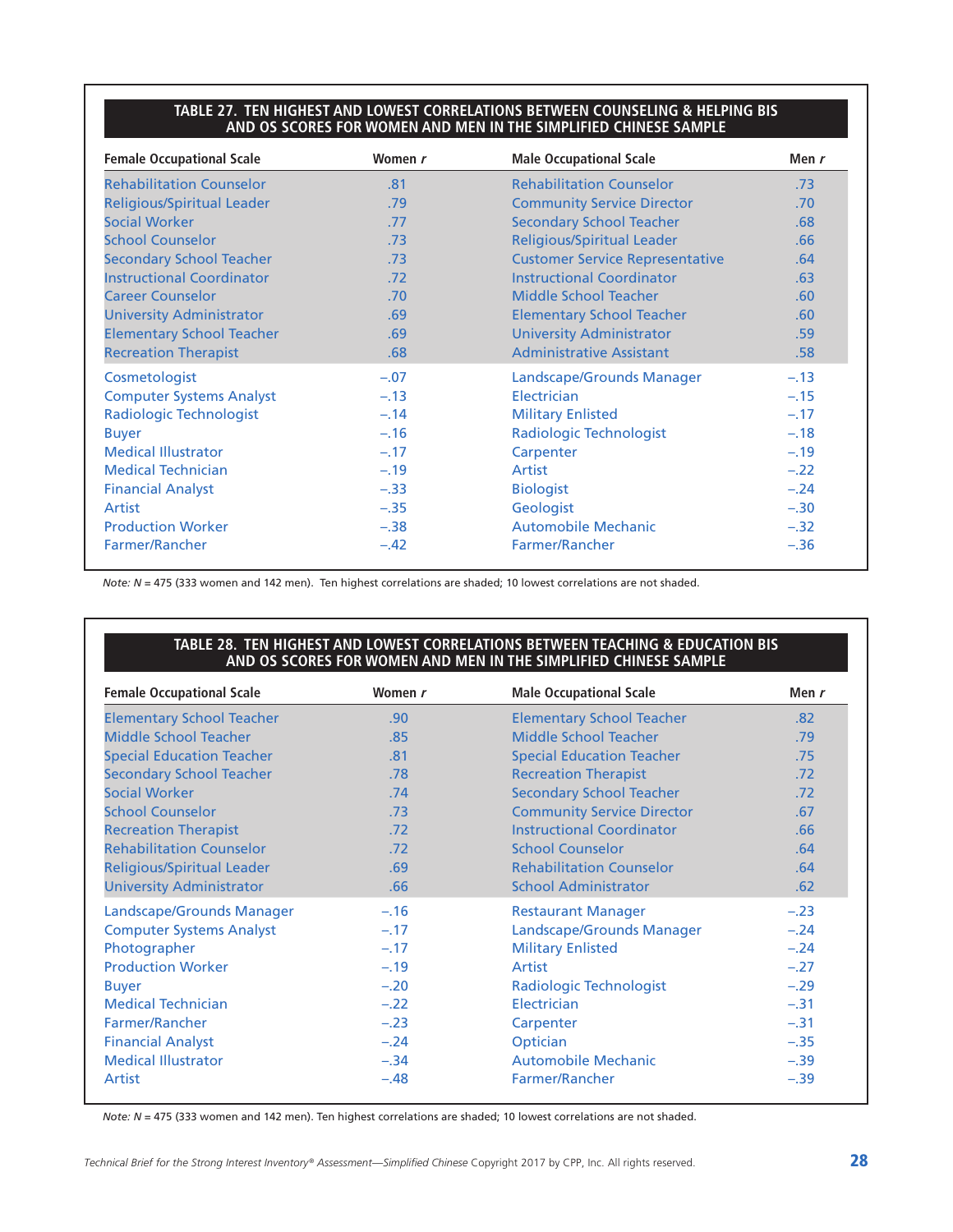#### **TABLE 29. TEN HIGHEST AND LOWEST CORRELATIONS BETWEEN HUMAN RESOURCES & TRAINING BIS AND OS SCORES FOR WOMEN AND MEN IN THE SIMPLIFIED CHINESE SAMPLE**

| <b>Female Occupational Scale</b>             | Women r | <b>Male Occupational Scale</b>               | Men r  |
|----------------------------------------------|---------|----------------------------------------------|--------|
| <b>Human Resources Specialist</b>            | .85     | <b>Training &amp; Development Specialist</b> | .80    |
| <b>Human Resources Manager</b>               | .84     | <b>Human Resources Manager</b>               | .79    |
| <b>Training &amp; Development Specialist</b> | .83     | <b>Operations Manager</b>                    | .77    |
| <b>Operations Manager</b>                    | .80     | <b>Top Executive, Business/Finance</b>       | .76    |
| <b>University Administrator</b>              | .80     | <b>Human Resources Specialist</b>            | .76    |
| <b>Instructional Coordinator</b>             | .79     | <b>Marketing Manager</b>                     | .75    |
| <b>Personal Financial Advisor</b>            | .76     | <b>Instructional Coordinator</b>             | .74    |
| <b>Rehabilitation Counselor</b>              | .74     | <b>School Counselor</b>                      | .74    |
| <b>Top Executive, Business/Finance</b>       | .74     | <b>Business/Finance Supervisor</b>           | .74    |
| <b>Business/Finance Supervisor</b>           | .73     | <b>Purchasing Agent</b>                      | .74    |
| Forester                                     | $-.20$  | Electrician                                  | $-.35$ |
| Photographer                                 | $-.20$  | Artist                                       | $-.36$ |
| <b>Production Worker</b>                     | $-.21$  | Landscape/Grounds Manager                    | $-.39$ |
| <b>Musician</b>                              | $-.24$  | Mathematician                                | $-.44$ |
| Physician                                    | $-.26$  | Carpenter                                    | $-.46$ |
| Farmer/Rancher                               | $-.29$  | Radiologic Technologist                      | $-.47$ |
| <b>Medical Technician</b>                    | $-.30$  | <b>Automobile Mechanic</b>                   | $-.47$ |
| Radiologic Technologist                      | $-.32$  | Farmer/Rancher                               | $-.50$ |
| <b>Medical Illustrator</b>                   | $-.38$  | <b>Biologist</b>                             | $-.54$ |
| Artist                                       | $-.49$  | Geologist                                    | $-.55$ |

*Note: N* = 475 (333 women and 142 men). Ten highest correlations are shaded; 10 lowest correlations are not shaded.

#### **TABLE 30. TEN HIGHEST AND LOWEST CORRELATIONS BETWEEN SOCIAL SCIENCES BIS AND OS SCORES FOR WOMEN AND MEN IN THE SIMPLIFIED CHINESE SAMPLE**

| <b>Female Occupational Scale</b>    | Women r | <b>Male Occupational Scale</b>      | Men $r$ |
|-------------------------------------|---------|-------------------------------------|---------|
| <b>Urban &amp; Regional Planner</b> | .73     | <b>Management Analyst</b>           | .72     |
| <b>Rehabilitation Counselor</b>     | .72     | <b>Community Service Director</b>   | .71     |
| <b>Religious/Spiritual Leader</b>   | .70     | <b>University Administrator</b>     | .71     |
| <b>ESL Instructor</b>               | .70     | <b>Public Administrator</b>         | .69     |
| <b>University Faculty Member</b>    | .68     | <b>Urban &amp; Regional Planner</b> | .69     |
| Psychologist                        | .66     | Psychologist                        | .68     |
| Sociologist                         | .66     | Sociologist                         | .67     |
| Geographer                          | .65     | <b>Rehabilitation Counselor</b>     | .67     |
| <b>University Administrator</b>     | .64     | Attorney                            | .66     |
| <b>Attorney</b>                     | .63     | <b>Religious/Spiritual Leader</b>   | .66     |
| <b>Horticulturist</b>               | $-.14$  | <b>Military Enlisted</b>            | $-.24$  |
| Radiologic Technologist             | $-.15$  | Carpenter                           | $-.25$  |
| <b>Florist</b>                      | $-.20$  | Artist                              | $-.25$  |
| Cosmetologist                       | $-.21$  | Landscape/Grounds Manager           | $-.25$  |
| <b>Medical Technician</b>           | $-.22$  | Electrician                         | $-.26$  |
| <b>Financial Analyst</b>            | $-.27$  | <b>Emergency Medical Technician</b> | $-.27$  |
| <b>Buyer</b>                        | $-.33$  | <b>Horticulturist</b>               | $-.35$  |
| Artist                              | $-.36$  | Farmer/Rancher                      | $-.38$  |
| <b>Production Worker</b>            | $-.48$  | <b>Radiologic Technologist</b>      | $-.41$  |
| Farmer/Rancher                      | $-.51$  | <b>Automobile Mechanic</b>          | $-.47$  |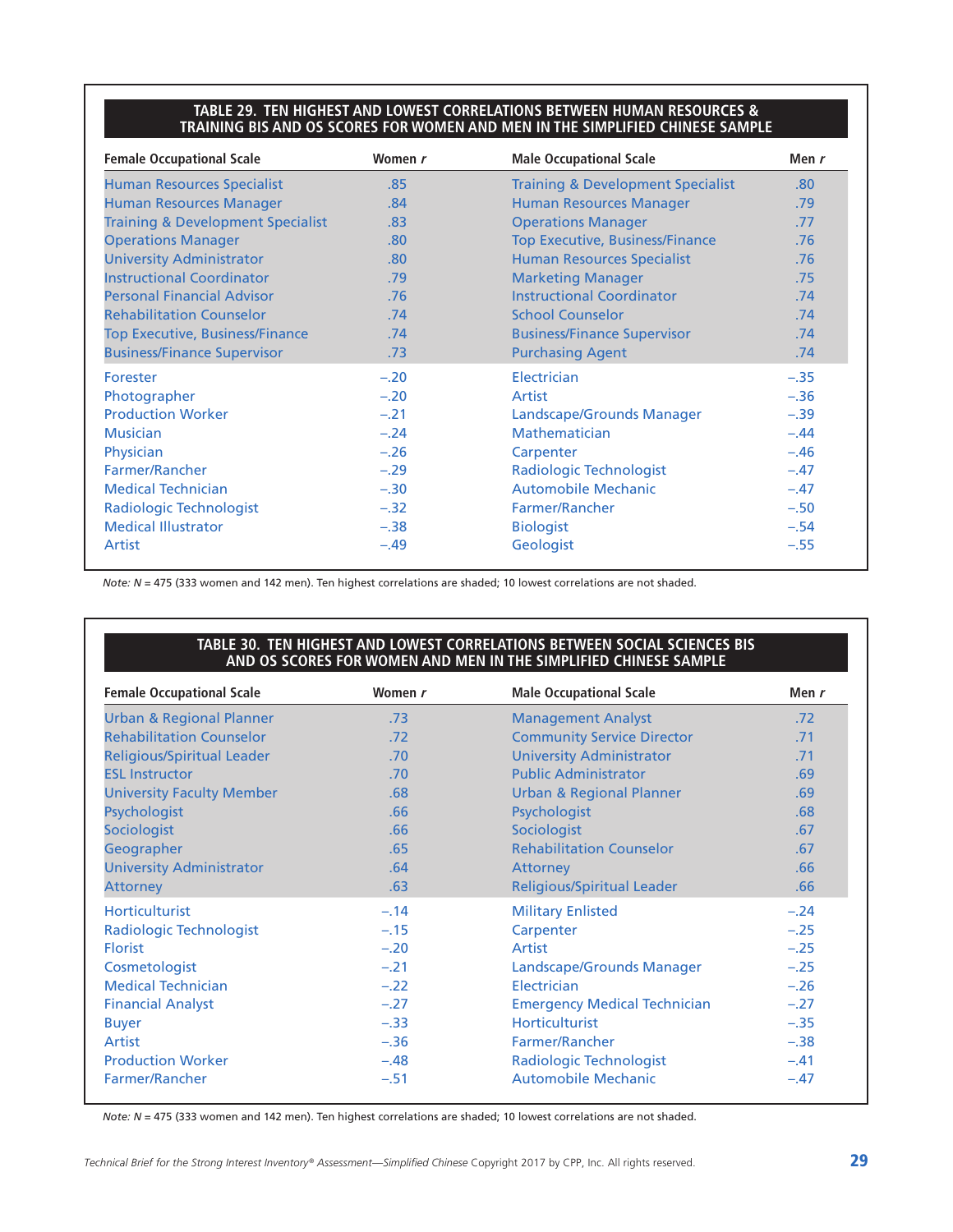#### **TABLE 31. TEN HIGHEST AND LOWEST CORRELATIONS BETWEEN RELIGION & SPIRITUALITY BIS AND OS SCORES FOR WOMEN AND MEN IN THE SIMPLIFIED CHINESE SAMPLE**

| <b>Female Occupational Scale</b>    | Women r | <b>Male Occupational Scale</b>               | Men r            |
|-------------------------------------|---------|----------------------------------------------|------------------|
| <b>Religious/Spiritual Leader</b>   | .65     | <b>Religious/Spiritual Leader</b>            | .55              |
| <b>ESL Instructor</b>               | .51     | <b>Rehabilitation Counselor</b>              | .44              |
| <b>School Counselor</b>             | .46     | <b>School Counselor</b>                      | .44              |
| <b>Rehabilitation Counselor</b>     | .44     | <b>Dietitian</b>                             | .43              |
| <b>Registered Nurse</b>             | .43     | <b>University Administrator</b>              | .40              |
| <b>Urban &amp; Regional Planner</b> | .43     | <b>Elementary School Teacher</b>             | .40              |
| Geographer                          | .43     | Psychologist                                 | .40              |
| <b>University Faculty Member</b>    | .42     | <b>Attorney</b>                              | .40              |
| Psychologist                        | .42     | <b>Instructional Coordinator</b>             | .39              |
| <b>Social Worker</b>                | .41     | <b>Training &amp; Development Specialist</b> | .39 <sub>0</sub> |
| <b>Medical Technician</b>           | $-.04$  | <b>Vocational Agriculture Teacher</b>        | $-.19$           |
| Radiologic Technologist             | $-.06$  | <b>Restaurant Manager</b>                    | $-.19$           |
| Cosmetologist                       | $-.07$  | <b>Mathematics Teacher</b>                   | $-.19$           |
| <b>Business Education Teacher</b>   | $-.09$  | <b>Emergency Medical Technician</b>          | $-.20$           |
| <b>Florist</b>                      | $-.13$  | Carpenter                                    | $-.23$           |
| Artist                              | $-.17$  | <b>Radiologic Technologist</b>               | $-.28$           |
| <b>Production Worker</b>            | $-.24$  | Electrician                                  | $-.30$           |
| <b>Farmer/Rancher</b>               | $-.25$  | Farmer/Rancher                               | $-.33$           |
| <b>Financial Analyst</b>            | $-.26$  | <b>Military Enlisted</b>                     | $-.34$           |
| <b>Buyer</b>                        | $-.27$  | <b>Automobile Mechanic</b>                   | $-.34$           |

*Note: N* = 475 (333 women and 142 men). Ten highest correlations are shaded; 10 lowest correlations are not shaded.

#### **TABLE 32. TEN HIGHEST AND LOWEST CORRELATIONS BETWEEN HEALTHCARE SERVICES BIS AND OS SCORES FOR WOMEN AND MEN IN THE SIMPLIFIED CHINESE SAMPLE**

| <b>Female Occupational Scale</b>       | Women r | <b>Male Occupational Scale</b>       | Men $r$ |
|----------------------------------------|---------|--------------------------------------|---------|
| <b>Physical Therapist</b>              | .77     | Chiropractor                         | .74     |
| <b>Emergency Medical Technician</b>    | .74     | Pharmacist                           | .73     |
| Firefighter                            | .70     | <b>Registered Nurse</b>              | .72     |
| <b>Registered Nurse</b>                | .70     | <b>Physical Therapist</b>            | .71     |
| <b>Customer Service Representative</b> | .69     | <b>Respiratory Therapist</b>         | .61     |
| <b>Dentist</b>                         | .67     | <b>Health Information Specialist</b> | .61     |
| <b>Athletic Trainer</b>                | .67     | <b>Elementary School Teacher</b>     | .58     |
| Chiropractor                           | .67     | <b>Occupational Therapist</b>        | .58     |
| Pharmacist                             | .66     | <b>Dentist</b>                       | .57     |
| <b>Facilities Manager</b>              | .65     | <b>Administrative Assistant</b>      | .57     |
| <b>Florist</b>                         | $-.13$  | Farmer/Rancher                       | $-.11$  |
| <b>Medical Illustrator</b>             | $-.17$  | <b>Translator</b>                    | $-.16$  |
| <b>Musician</b>                        | $-.19$  | <b>Mathematician</b>                 | $-.16$  |
| <b>Interior Designer</b>               | $-.21$  | Photographer                         | $-.16$  |
| <b>Financial Analyst</b>               | $-.22$  | Geologist                            | $-.17$  |
| <b>Buyer</b>                           | $-.31$  | <b>Interior Designer</b>             | $-.19$  |
| <b>Advertising Account Manager</b>     | $-.31$  | <b>Biologist</b>                     | $-.21$  |
| Librarian                              | $-.33$  | <b>Musician</b>                      | $-.21$  |
| Photographer                           | $-.33$  | <b>Graphic Designer</b>              | $-.24$  |
| Artist                                 | $-.58$  | Artist                               | $-.36$  |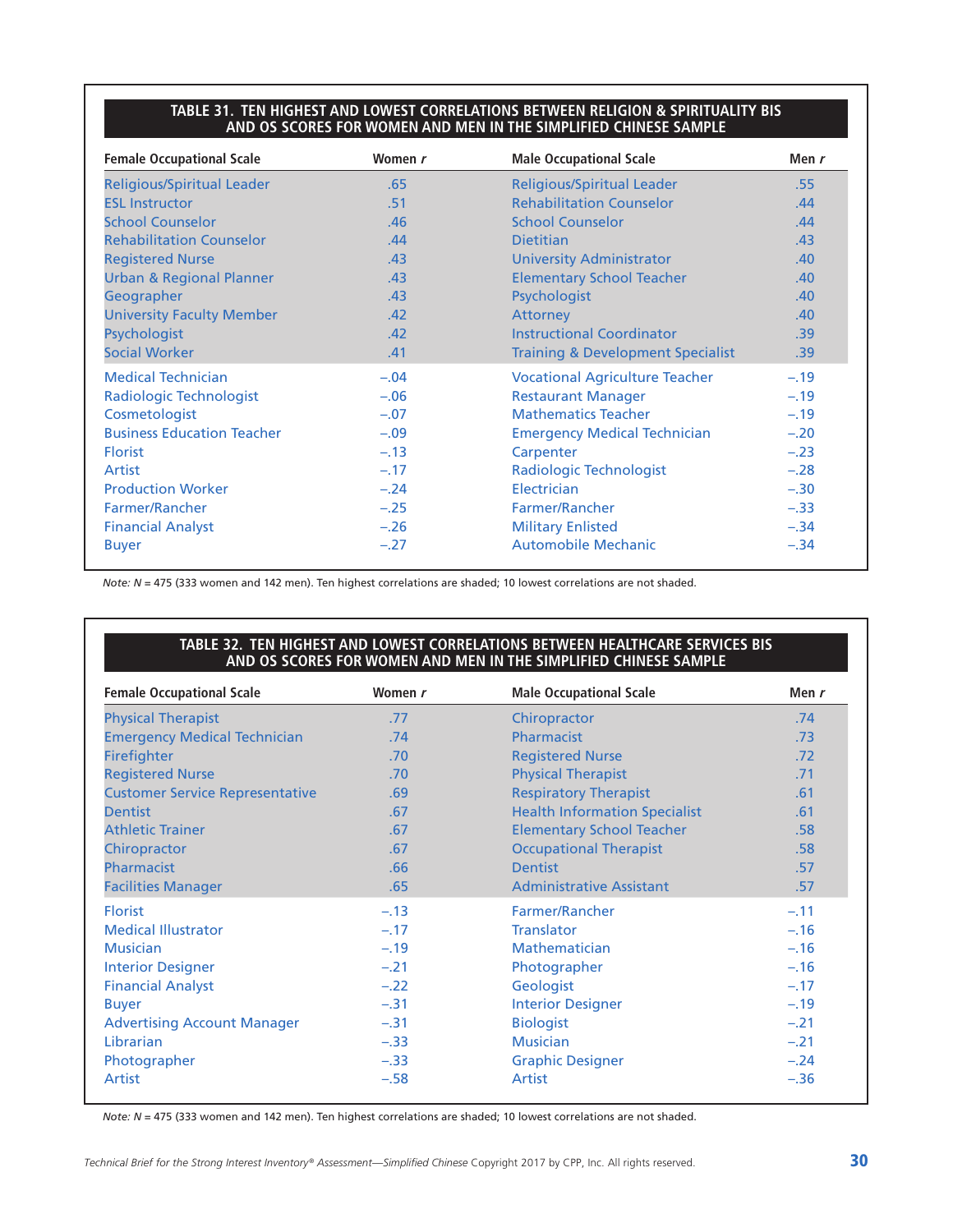#### **TABLE 33. TEN HIGHEST AND LOWEST CORRELATIONS BETWEEN MARKETING & ADVERTISING BIS AND OS SCORES FOR WOMEN AND MEN IN THE SIMPLIFIED CHINESE SAMPLE**

| <b>Female Occupational Scale</b>      | Women r | <b>Male Occupational Scale</b>         | Men r  |
|---------------------------------------|---------|----------------------------------------|--------|
| <b>Realtor</b>                        | .83     | <b>Wholesale Sales Representative</b>  | .89    |
| <b>Wholesale Sales Representative</b> | .82     | <b>Securities Sales Agent</b>          | .87    |
| <b>Sales Manager</b>                  | .81     | <b>Technical Sales Representative</b>  | .86    |
| <b>Technical Sales Representative</b> | .78     | <b>Sales Manager</b>                   | .84    |
| <b>Marketing Manager</b>              | .77     | <b>Realtor</b>                         | .82    |
| <b>Securities Sales Agent</b>         | .77     | <b>Top Executive, Business/Finance</b> | .81    |
| <b>Restaurant Manager</b>             | .75     | <b>Marketing Manager</b>               | .81    |
| <b>Purchasing Agent</b>               | .75     | <b>Operations Manager</b>              | .81    |
| <b>Operations Manager</b>             | .74     | <b>Purchasing Agent</b>                | .80    |
| <b>Personal Financial Advisor</b>     | .73     | <b>Personal Financial Advisor</b>      | .80    |
| <b>Production Worker</b>              | $-.22$  | Chemist                                | $-.25$ |
| Geologist                             | $-.23$  | Carpenter                              | $-.28$ |
| <b>Biologist</b>                      | $-.24$  | Physician                              | $-.32$ |
| <b>Medical Illustrator</b>            | $-.27$  | <b>Automobile Mechanic</b>             | $-.36$ |
| <b>Medical Technician</b>             | $-.27$  | Radiologic Technologist                | $-.40$ |
| <b>Musician</b>                       | $-.27$  | Farmer/Rancher                         | $-.42$ |
| Forester                              | $-.28$  | Artist                                 | $-.47$ |
| <b>Farmer/Rancher</b>                 | $-.28$  | <b>Mathematician</b>                   | $-.56$ |
| Physician                             | $-.38$  | Geologist                              | $-.61$ |
| <b>Artist</b>                         | $-.49$  | <b>Biologist</b>                       | $-.66$ |

*Note: N* = 475 (333 women and 142 men). Ten highest correlations are shaded; 10 lowest correlations are not shaded.

#### **TABLE 34. TEN HIGHEST AND LOWEST CORRELATIONS BETWEEN SALES BIS AND OS SCORES FOR WOMEN AND MEN IN THE SIMPLIFIED CHINESE SAMPLE**

| <b>Female Occupational Scale</b>       | Women r | <b>Male Occupational Scale</b>        | Men r  |  |
|----------------------------------------|---------|---------------------------------------|--------|--|
| <b>Realtor</b>                         | .83     | <b>Wholesale Sales Representative</b> | .82    |  |
| <b>Technical Sales Representative</b>  | .81     | <b>Technical Sales Representative</b> | .79    |  |
| <b>Wholesale Sales Representative</b>  | .79     | <b>Realtor</b>                        | .79    |  |
| <b>Securities Sales Agent</b>          | .77     | <b>Securities Sales Agent</b>         | .79    |  |
| <b>Sales Manager</b>                   | .75     | <b>Loan Officer Counselor</b>         | .76    |  |
| <b>Restaurant Manager</b>              | .75     | <b>Sales Manager</b>                  | .76    |  |
| <b>Purchasing Agent</b>                | .72     | <b>Personal Financial Advisor</b>     | .75    |  |
| <b>Personal Financial Advisor</b>      | .71     | <b>Credit Manager</b>                 | .73    |  |
| <b>Top Executive, Business/Finance</b> | .66     | <b>Business Finance Supervisor</b>    | .71    |  |
| <b>Loan Officer Counselor</b>          | .66     | <b>Operations Manager</b>             | .70    |  |
| <b>Art Teacher</b>                     | $-.12$  | <b>Translator</b>                     | $-.21$ |  |
| Librarian                              | $-.15$  | Farmer/Rancher                        | $-.22$ |  |
| Geologist                              | $-.16$  | Geographer                            | $-.24$ |  |
| <b>Advertising Account Manager</b>     | $-.17$  | <b>Musician</b>                       | $-.27$ |  |
| <b>Biologist</b>                       | $-.20$  | Physician                             | $-.32$ |  |
| Photographer                           | $-.33$  | <b>Graphic Designer</b>               | $-.35$ |  |
| <b>Musician</b>                        | $-.38$  | Artist                                | $-.56$ |  |
| Physician                              | $-.38$  | Geologist                             | $-.58$ |  |
| <b>Medical Illustrator</b>             | $-.46$  | Mathematician                         | $-.59$ |  |
| Artist                                 | $-.67$  | <b>Biologist</b>                      | $-.66$ |  |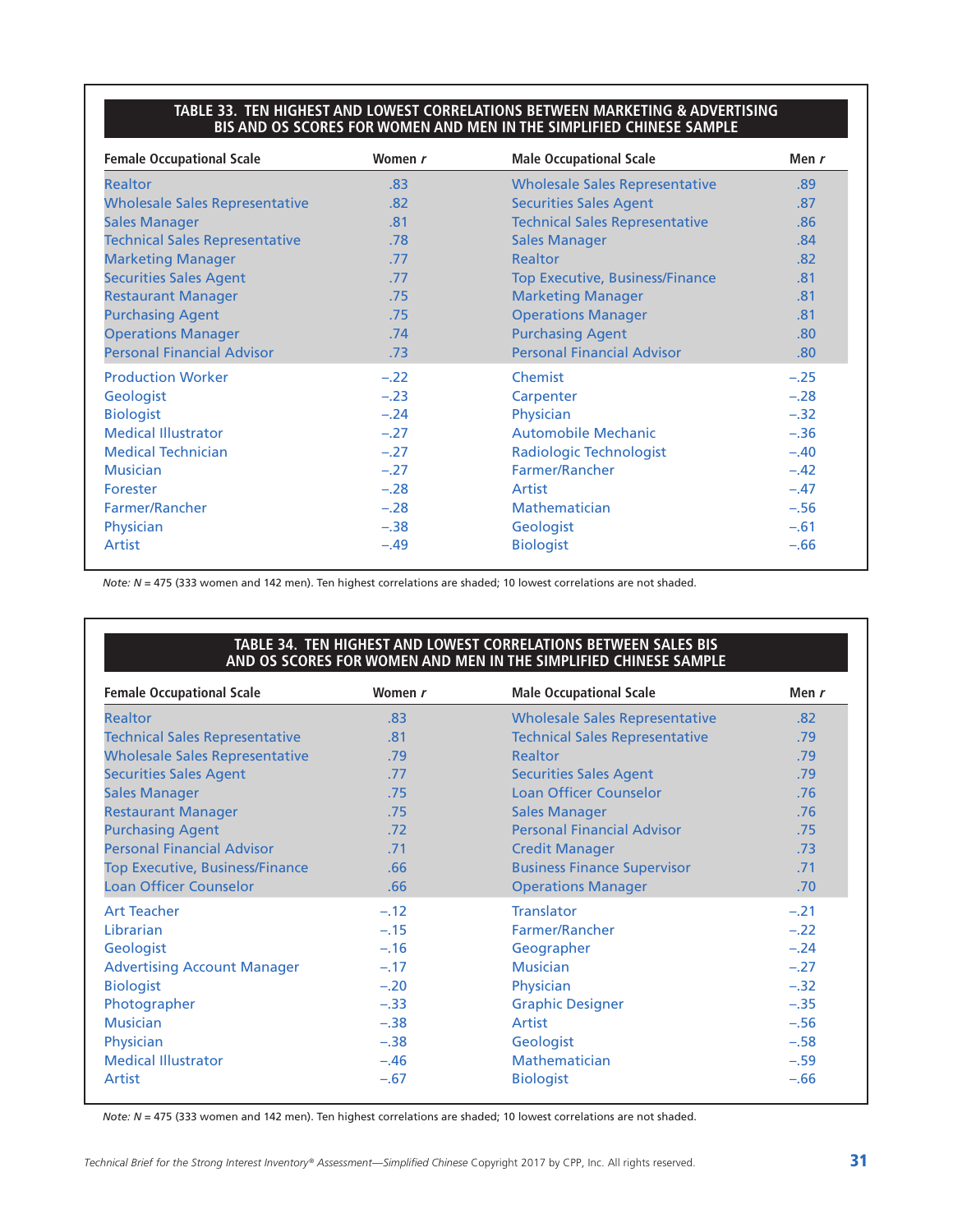#### **TABLE 35. TEN HIGHEST AND LOWEST CORRELATIONS BETWEEN MANAGEMENT BIS AND OS SCORES FOR WOMEN AND MEN IN THE SIMPLIFIED CHINESE SAMPLE**

| <b>Female Occupational Scale</b>       | Women r | <b>Male Occupational Scale</b>         | Men r  |  |
|----------------------------------------|---------|----------------------------------------|--------|--|
| <b>Business/Finance Supervisor</b>     | .82     | <b>Purchasing Agent</b>                | .84    |  |
| <b>Operations Manager</b>              | .80     | <b>Business/Finance Supervisor</b>     |        |  |
| <b>Securities Sales Agent</b>          | .77     | <b>Operations Manager</b>              | .81    |  |
| <b>Top Executive, Business/Finance</b> | .76     | <b>Realtor</b>                         | .79    |  |
| <b>Nursing Home Administrator</b>      | .76     | <b>Credit Manager</b>                  | .79    |  |
| <b>Human Resources Specialist</b>      | .75     | <b>Sales Manager</b>                   | .77    |  |
| <b>Personal Financial Advisor</b>      | .75     | <b>Securities Sales Agent</b>          | .76    |  |
| Human Resources Manager                | .73     | <b>Wholesale Sales Representative</b>  | .74    |  |
| <b>Technical Sales Representative</b>  | .73     | <b>Top Executive, Business/Finance</b> | .74    |  |
| <b>Realtor</b>                         | .72     | <b>Loan Officer Counselor</b>          | .74    |  |
| <b>Horticulturist</b>                  | $-.20$  | Geographer                             | $-.28$ |  |
| <b>Medical Technician</b>              | $-.22$  | <b>Medical Illustrator</b>             | $-.28$ |  |
| <b>Biologist</b>                       | $-.22$  | <b>Radiologic Technologist</b>         | $-.29$ |  |
| Geologist                              | $-.23$  | Physician                              | $-.37$ |  |
| Carpenter                              | $-.24$  | <b>Musician</b>                        | $-.38$ |  |
| Physician                              | $-.40$  | <b>Graphic Designer</b>                | $-.50$ |  |
| Photographer                           | $-.45$  | Mathematician                          | $-.58$ |  |
| <b>Musician</b>                        | $-.51$  | Geologist                              | $-.63$ |  |
| <b>Medical Illustrator</b>             | $-.63$  | Artist                                 | $-.69$ |  |
| Artist                                 | $-.74$  | <b>Biologist</b>                       | $-.73$ |  |

*Note: N* = 475 (333 women and 142 men). Ten highest correlations are shaded; 10 lowest correlations are not shaded.

#### **TABLE 36. TEN HIGHEST AND LOWEST CORRELATIONS BETWEEN ENTREPRENEURSHIP BIS AND OS SCORES FOR WOMEN AND MEN IN THE SIMPLIFIED CHINESE SAMPLE**

| <b>Female Occupational Scale</b>       | Women r | <b>Male Occupational Scale</b>         | Men $r$ |  |
|----------------------------------------|---------|----------------------------------------|---------|--|
| <b>Sales Manager</b>                   | .69     | <b>Securities Sales Agent</b>          | .73     |  |
| <b>Top Executive, Business/Finance</b> | .65     | <b>Wholesale Sales Representative</b>  | .72     |  |
| <b>Securities Sales Agent</b>          | .65     | <b>Operations Manager</b>              | .72     |  |
| <b>Wholesale Sales Representative</b>  | .64     | <b>Top Executive, Business/Finance</b> | .71     |  |
| <b>Realtor</b>                         | .64     | <b>Sales Manager</b>                   | .69     |  |
| <b>Operations Manager</b>              | .64     | <b>Marketing Manager</b>               | .69     |  |
| <b>Marketing Manager</b>               | .63     | <b>Technical Sales Representative</b>  | .68     |  |
| <b>Personal Financial Advisor</b>      | .61     | <b>Personal Financial Advisor</b>      | .65     |  |
| <b>Technical Sales Representative</b>  | .59     | Realtor                                | .65     |  |
| <b>Management Analyst</b>              | .57     | <b>Financial Analyst</b>               | .65     |  |
| <b>Speech Pathologist</b>              | $-.11$  | <b>Social Worker</b>                   | $-.19$  |  |
| <b>Medical Illustrator</b>             | $-.13$  | Geographer                             | $-.21$  |  |
| Physician                              | $-.18$  | <b>Automobile Mechanic</b>             | $-.23$  |  |
| <b>Respiratory Therapist</b>           | $-.19$  | Landscape/Grounds Manager              | $-.23$  |  |
| <b>Musician</b>                        | $-.19$  | Radiologic Technologist                | $-.28$  |  |
| <b>Medical Technician</b>              | $-.21$  | Farmer/Rancher                         | $-.34$  |  |
| <b>Production Worker</b>               | $-.25$  | Artist                                 | $-.35$  |  |
| Radiologic Technologist                | $-.26$  | <b>Mathematician</b>                   | $-.37$  |  |
| Artist                                 | $-.28$  | Geologist                              | $-.38$  |  |
| Farmer/Rancher                         | $-.31$  | <b>Biologist</b>                       | $-.49$  |  |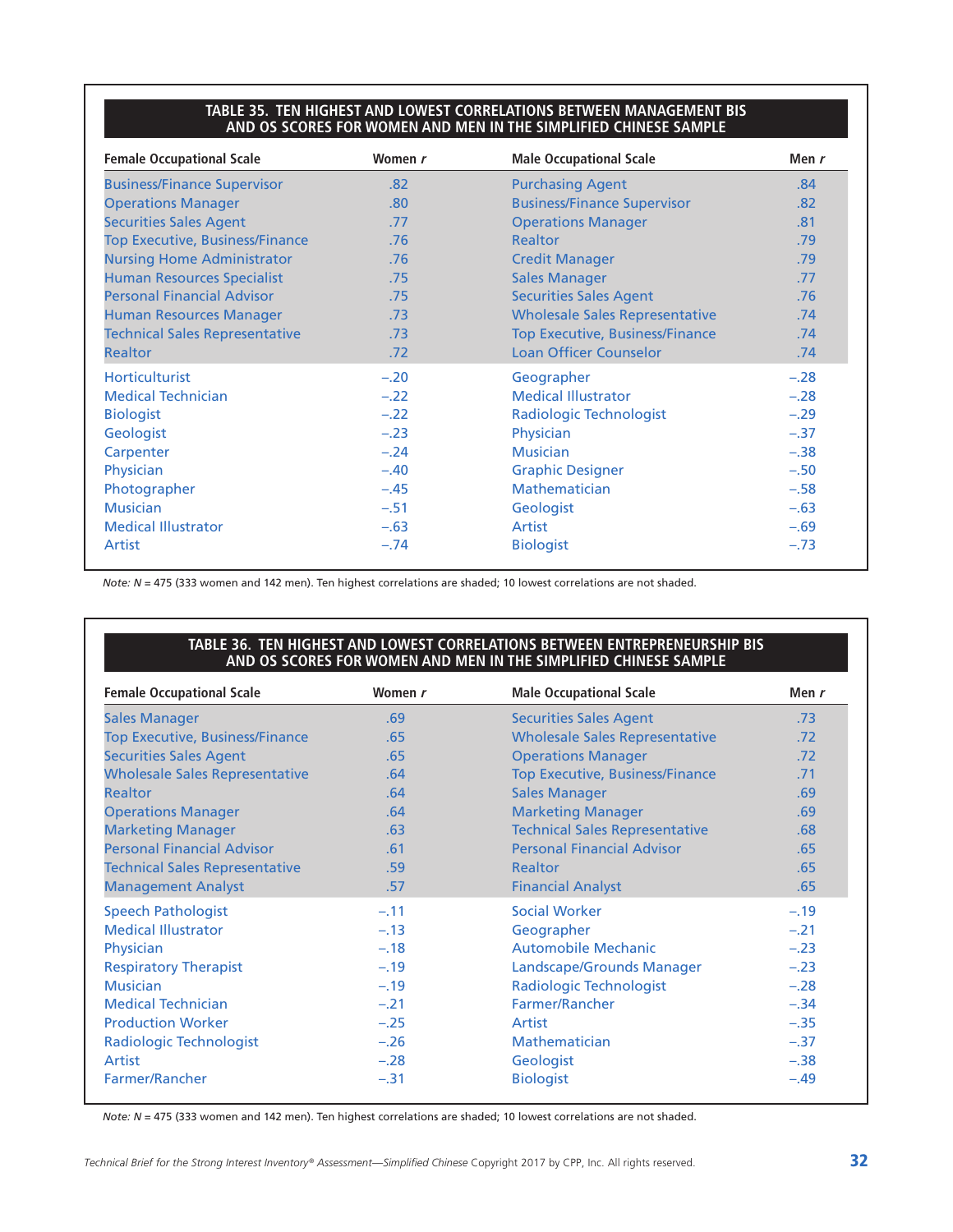#### **TABLE 37. TEN HIGHEST AND LOWEST CORRELATIONS BETWEEN POLITICS & PUBLIC SPEAKING BIS AND OS SCORES FOR WOMEN AND MEN IN THE SIMPLIFIED CHINESE SAMPLE**

| <b>Female Occupational Scale</b>       | Women r | <b>Male Occupational Scale</b>         | Men $r$ |
|----------------------------------------|---------|----------------------------------------|---------|
| <b>Elected Public Official</b>         | .81     | <b>Elected Public Official</b>         | .84     |
| <b>Attorney</b>                        | .79     | <b>Public Administrator</b>            |         |
| <b>School Administrator</b>            | .79     | <b>School Administrator</b>            | .82     |
| <b>Public Administrator</b>            | .74     | <b>Marketing Manager</b>               | .79     |
| <b>Top Executive, Business/Finance</b> | .74     | <b>Top Executive, Business/Finance</b> | .78     |
| <b>Sales Manager</b>                   | .69     | <b>Sales Manager</b>                   | .77     |
| <b>Human Resources Manager</b>         | .67     | <b>Management Analyst</b>              | .76     |
| <b>Operations Manager</b>              | .66     | <b>Human Resources Manager</b>         | .76     |
| <b>Securities Sales Agent</b>          | .65     | <b>Operations Manager</b>              | .75     |
| <b>Wholesale Sales Representative</b>  | .64     | <b>Human Resources Specialist</b>      | .74     |
| Cosmetologist                          | $-.25$  | Forester                               | $-.32$  |
| <b>Musician</b>                        | $-.27$  | Mathematician                          | $-.33$  |
| <b>Production Worker</b>               | $-.29$  | Geologist                              | $-.39$  |
| <b>Respiratory Therapist</b>           | $-.30$  | Farmer/Rancher                         | $-.40$  |
| <b>Medical Illustrator</b>             | $-.30$  | Carpenter                              | $-.44$  |
| Radiologic Technologist                | $-.31$  | <b>Biologist</b>                       | $-.45$  |
| Farmer/Rancher                         | $-.36$  | <b>Artist</b>                          | $-.45$  |
| Artist                                 | $-.44$  | <b>Automobile Mechanic</b>             | $-.49$  |
| <b>Medical Technician</b>              | $-.45$  | <b>Horticulturist</b>                  | $-.52$  |
| <b>Horticulturist</b>                  | $-.50$  | Radiologic Technologist                | $-.55$  |

*Note: N* = 475 (333 women and 142 men). Ten highest correlations are shaded; 10 lowest correlations are not shaded.

#### **TABLE 38. TEN HIGHEST AND LOWEST CORRELATIONS BETWEEN LAW BIS AND OS SCORES FOR WOMEN AND MEN IN THE SIMPLIFIED CHINESE SAMPLE**

| <b>Female Occupational Scale</b>       | Women r                         | <b>Male Occupational Scale</b>     | Men r  |
|----------------------------------------|---------------------------------|------------------------------------|--------|
| <b>Auditor</b>                         | .62                             | <b>Auditor</b>                     | .71    |
| <b>Attorney</b>                        | .61                             | <b>Attorney</b>                    | .69    |
| <b>Elected Public Official</b>         | .59                             | <b>Business/Finance Supervisor</b> | .67    |
| <b>Law Enforcement Officer</b>         | .58                             | <b>Personal Financial Advisor</b>  | .66    |
| <b>School Administrator</b>            | .58                             | <b>School Administrator</b>        | .65    |
| <b>Top Executive, Business/Finance</b> | .56                             | <b>Human Resources Manager</b>     | .64    |
| <b>Business/Finance Supervisor</b>     | <b>Financial Manager</b><br>.56 |                                    | .64    |
| <b>Loan Officer Counselor</b>          | Accountant<br>.56               |                                    | .64    |
| <b>Securities Sales Agent</b>          | .55                             | <b>Sales Manager</b>               | .63    |
| <b>Urban &amp; Regional Planner</b>    | .55                             | <b>Elected Public Official</b>     | .63    |
| <b>Interior Designer</b>               | $-.19$                          | Forester                           | $-.26$ |
| <b>Florist</b>                         | $-.21$                          | Farmer/Rancher                     | $-.27$ |
| <b>Art Teacher</b>                     | $-.25$                          | Radiologic Technologist            | $-.28$ |
| <b>Musician</b>                        | $-.26$                          | Carpenter                          | $-.30$ |
| <b>Advertising Account Manager</b>     | $-.29$                          | <b>Graphic Designer</b>            | $-.30$ |
| <b>Medical Illustrator</b>             | $-.32$                          | Geologist                          | $-.33$ |
| Photographer                           | $-.36$                          | Automobile Mechanic                | $-.34$ |
| Farmer/Rancher                         | $-.36$                          | <b>Biologist</b>                   | $-.40$ |
| <b>Horticulturist</b>                  | $-.44$                          | Artist                             | $-.47$ |
| Artist                                 | $-.56$                          | <b>Horticulturist</b>              | $-.52$ |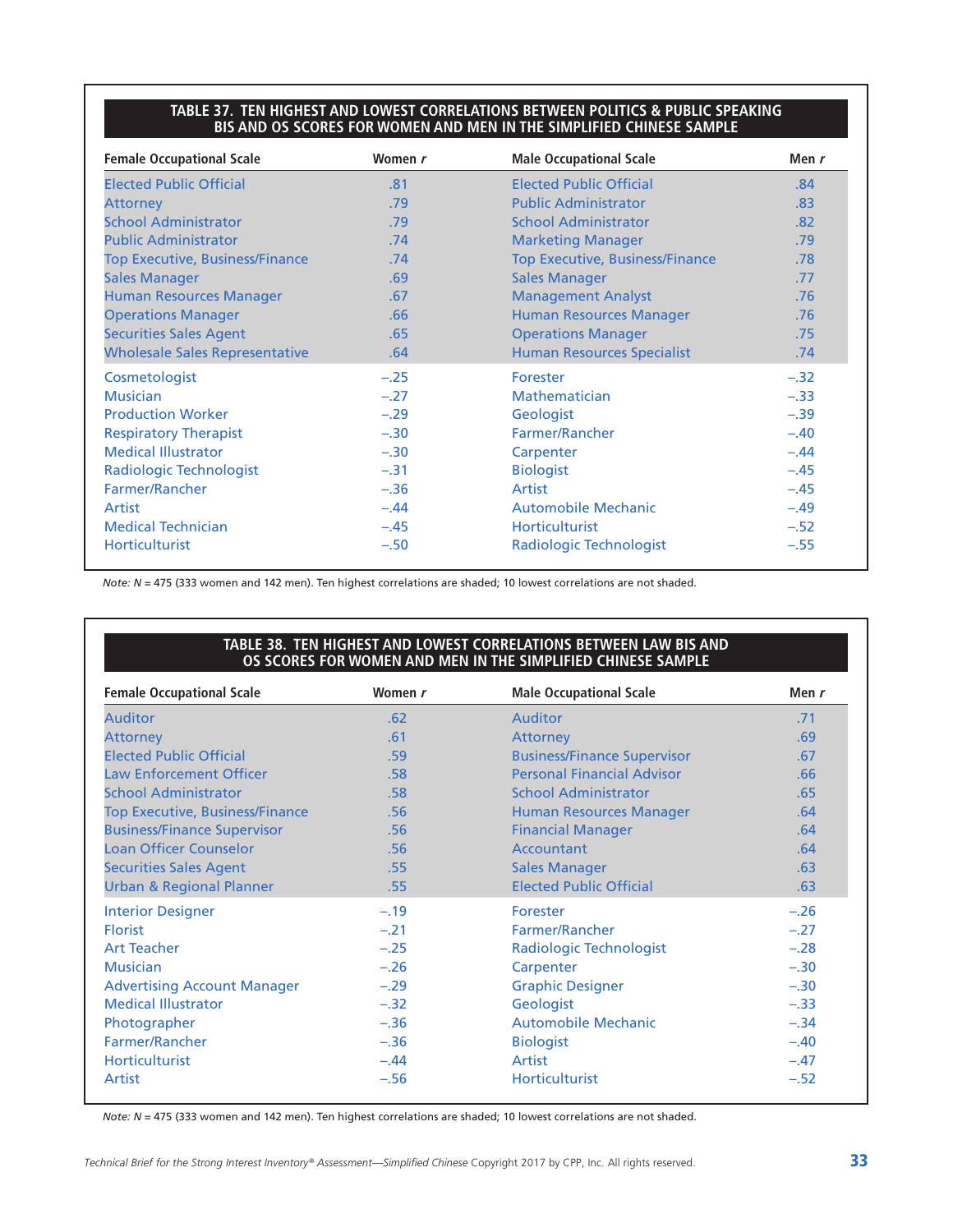#### **TABLE 39. TEN HIGHEST AND LOWEST CORRELATIONS BETWEEN OFFICE MANAGEMENT BIS AND OS SCORES FOR WOMEN AND MEN IN THE INDIA SAMPLE**

| <b>Female Occupational Scale</b>       | Women r                                | <b>Male Occupational Scale</b>         | Men $r$ |  |
|----------------------------------------|----------------------------------------|----------------------------------------|---------|--|
| <b>Administrative Assistant</b>        | .81                                    | <b>Customer Service Representative</b> | .76     |  |
| <b>Customer Service Representative</b> | <b>Administrative Assistant</b><br>.80 |                                        | .74     |  |
| <b>Credit Manager</b>                  | .73                                    | <b>Health Information Specialist</b>   | .71     |  |
| <b>Facilities Manager</b>              | .66                                    | <b>Business Education Teacher</b>      | .70     |  |
| <b>Health Information Specialist</b>   | .65                                    | <b>Credit Manager</b>                  | .66     |  |
| <b>Military Enlisted</b>               | .61                                    | <b>Business/Finance Supervisor</b>     | .64     |  |
| <b>Nursing Home Administrator</b>      | .60                                    | Accountant                             |         |  |
| <b>Business/Finance Supervisor</b>     | .59                                    | <b>Wholesale Sales Representative</b>  | .61     |  |
| <b>Auditor</b>                         | .58                                    | <b>Nursing Home Administrator</b>      | .61     |  |
| <b>Business Education Teacher</b>      | .57                                    | <b>Facilities Manager</b>              | .59     |  |
| <b>Art Teacher</b>                     | $-.16$                                 | Architect                              | $-.19$  |  |
| <b>R&amp;D Manager</b>                 | $-.17$                                 | Photographer                           | $-.23$  |  |
| <b>Mental Health Counselor</b>         | $-.22$                                 | <b>Medical Illustrator</b>             | $-.26$  |  |
| Carpenter                              | $-.25$                                 | Physician                              | $-.29$  |  |
| <b>Advertising Account Manager</b>     | $-.27$                                 | Mathematician                          | $-.37$  |  |
| Physician                              | $-.28$                                 | <b>Musician</b>                        | $-.40$  |  |
| <b>Musician</b>                        | $-.33$                                 | <b>Graphic Designer</b>                | $-.43$  |  |
| Photographer                           | $-.43$                                 | <b>Biologist</b>                       | $-.51$  |  |
| <b>Medical Illustrator</b>             | $-.54$                                 | Geologist                              | $-.51$  |  |
| Artist                                 | $-.72$                                 | Artist                                 | $-.61$  |  |

*Note: N* = 475 (333 women and 142 men). Ten highest correlations are shaded; 10 lowest correlations are not shaded.

#### **TABLE 40. TEN HIGHEST AND LOWEST CORRELATIONS BETWEEN TAXES & ACCOUNTING BIS AND OS SCORES FOR WOMEN AND MEN IN THE INDIA SAMPLE**

| <b>Female Occupational Scale</b>    | Women r                          | <b>Male Occupational Scale</b>      | Men $r$ |  |
|-------------------------------------|----------------------------------|-------------------------------------|---------|--|
| Accountant                          | .88                              | <b>Auditor</b>                      | .76     |  |
| <b>Financial Manager</b>            | .86                              | <b>Financial Manager</b>            | .71     |  |
| <b>Auditor</b>                      | .78                              | Accountant                          | .70     |  |
| <b>Actuary</b>                      | .73                              | Actuary                             | .69     |  |
| <b>Software Developer</b>           | .70                              | <b>Financial Analyst</b>            | .65     |  |
| <b>Computer Programmer</b>          | .67                              | <b>Engineer</b>                     | .58     |  |
| <b>Engineer</b>                     | .66                              | <b>Business/Finance Supervisor</b>  | .55     |  |
| <b>Mathematics Teacher</b>          | <b>Management Analyst</b><br>.65 |                                     | .55     |  |
| <b>Network Administrator</b>        | .63                              | <b>Computer Mathematics Manager</b> | .53     |  |
| <b>Computer Mathematics Manager</b> | .63                              | <b>Computer Programmer</b>          | .52     |  |
| Reporter                            | $-.31$                           | <b>Art Teacher</b>                  | $-.21$  |  |
| <b>Musician</b>                     | $-.33$                           | <b>Mental Health Counselor</b>      | $-.21$  |  |
| <b>Medical Illustrator</b>          | $-.33$                           | <b>Medical Illustrator</b>          | $-.22$  |  |
| <b>Art Teacher</b>                  | $-.35$                           | <b>Speech Pathologist</b>           | $-.23$  |  |
| <b>Broadcast Journalist</b>         | $-.39$                           | <b>Musician</b>                     | $-.27$  |  |
| <b>Speech Pathologist</b>           | $-.41$                           | <b>Interior Designer</b>            | $-.27$  |  |
| <b>Mental Health Counselor</b>      | $-.53$                           | Photographer                        | $-.29$  |  |
| <b>Advertising Account Manager</b>  | $-.57$                           | <b>Advertising Account Manager</b>  | $-.30$  |  |
| Photographer                        | $-.59$                           | <b>Graphic Designer</b>             | $-.45$  |  |
| Artist                              | $-.60$                           | Artist                              | $-.49$  |  |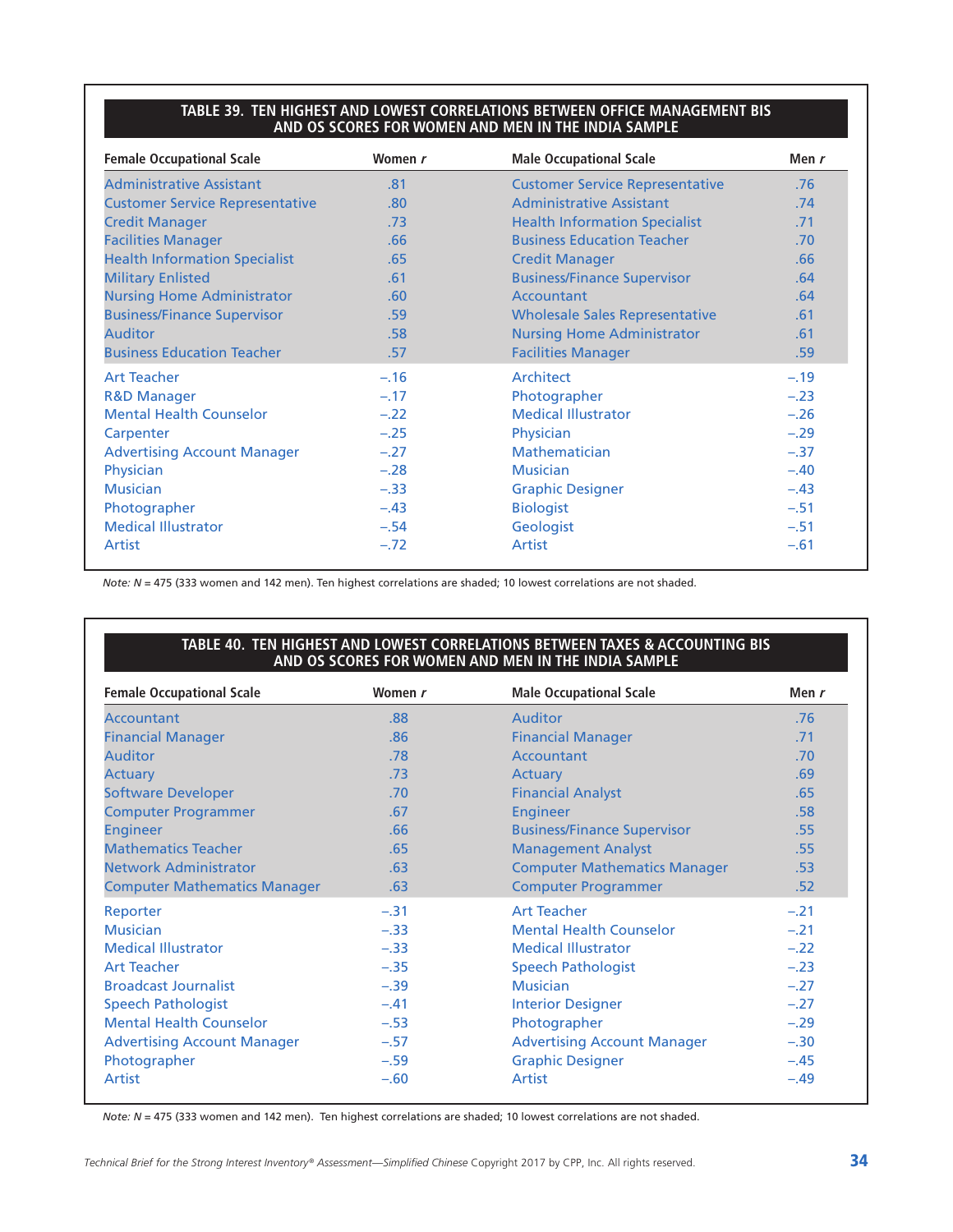#### **TABLE 41. TEN HIGHEST AND LOWEST CORRELATIONS BETWEEN PROGRAMMING & INFORMATION SYSTEMS BIS AND OS SCORES FOR WOMEN AND MEN IN THE SIMPLIFIED CHINESE SAMPLE**

| <b>Female Occupational Scale</b>    | Women r | <b>Male Occupational Scale</b>        | Men $r$ |
|-------------------------------------|---------|---------------------------------------|---------|
| <b>Technical Support Specialist</b> | .84     | <b>Computer Systems Analyst</b>       | .89     |
| <b>Computer Programmer</b>          | .84     | <b>Technical Support Specialist</b>   | .87     |
| <b>Software Developer</b>           | .83     | Network Administrator                 | .85     |
| <b>Network Administrator</b>        | .82     | <b>Computer &amp; IS Manager</b>      | .83     |
| <b>Computer Scientist</b>           | .81     | <b>Software Developer</b>             | .81     |
| <b>Computer Mathematics Manager</b> | .71     | <b>Computer Programmer</b>            | .80     |
| <b>Engineer</b>                     | .71     | <b>Computer Mathematics Manager</b>   | .77     |
| <b>Actuary</b>                      | .66     | <b>Computer Scientist</b>             | .76     |
| <b>Engineering Technician</b>       | .63     | <b>Engineer</b>                       | .64     |
| <b>Accountant</b>                   | .63     | <b>Medical Technologist</b>           | .59     |
| <b>Broadcast Journalist</b>         | $-.24$  | Farmer/Rancher                        | $-.14$  |
| <b>Speech Pathologist</b>           | $-.25$  | Life Insurance Agent                  | $-.18$  |
| Farmer/Rancher                      | $-.27$  | <b>Parks &amp; Recreation Manager</b> | $-.19$  |
| <b>Bartender</b>                    | $-.27$  | <b>Law Enforcement Officer</b>        | $-.20$  |
| <b>Florist</b>                      | $-.32$  | <b>Speech Pathologist</b>             | $-.21$  |
| Photographer                        | $-.32$  | <b>Interior Designer</b>              | $-.23$  |
| <b>Buyer</b>                        | $-.41$  | <b>Buyer</b>                          | $-.27$  |
| Artist                              | $-.49$  | <b>Advertising Account Manager</b>    | $-.35$  |
| <b>Advertising Account Manager</b>  | $-.53$  | <b>Social Worker</b>                  | $-.56$  |
| <b>Mental Health Counselor</b>      | $-.58$  | <b>Mental Health Counselor</b>        | $-.60$  |

*Note: N* = 475 (333 women and 142 men). Ten highest correlations are shaded; 10 lowest correlations are not shaded.

#### **TABLE 42. TEN HIGHEST AND LOWEST CORRELATIONS BETWEEN FINANCE & INVESTING BIS AND OS SCORES FOR WOMEN AND MEN IN THE SIMPLIFIED CHINESE SAMPLE**

| <b>Female Occupational Scale</b>       | Women r | <b>Male Occupational Scale</b>     | Men r  |
|----------------------------------------|---------|------------------------------------|--------|
| <b>Sales Manager</b>                   | .74     | <b>Financial Manager</b>           | .83    |
| <b>Financial Manager</b>               | .73     | <b>Financial Analyst</b>           | .79    |
| <b>Securities Sales Agent</b>          | .72     | <b>Auditor</b>                     | .78    |
| <b>Auditor</b>                         | .69     | <b>Securities Sales Agent</b>      | .78    |
| <b>Personal Financial Advisor</b>      | .69     | <b>Management Analyst</b>          | .77    |
| <b>Realtor</b>                         | .68     | <b>Sales Manager</b>               | .77    |
| <b>Top Executive, Business/Finance</b> | .67     | <b>Business/Finance Supervisor</b> | .77    |
| Accountant                             | .66     | <b>Operations Manager</b>          | .76    |
| <b>Management Analyst</b>              | .65     | <b>Personal Financial Advisor</b>  | .76    |
| <b>Operations Manager</b>              | .63     | Accountant                         | .76    |
| <b>Art Teacher</b>                     | $-.22$  | Farmer/Rancher                     | $-.26$ |
| <b>Medical Illustrator</b>             | $-.25$  | Automobile Mechanic                | $-.27$ |
| <b>Advertising Account Manager</b>     | $-.28$  | <b>Graphic Designer</b>            | $-.28$ |
| Farmer/Rancher                         | $-.29$  | Landscape/Grounds Manager          | $-.31$ |
| Photographer                           | $-.31$  | Mathematician                      | $-.33$ |
| <b>Mental Health Counselor</b>         | $-.32$  | <b>Horticulturist</b>              | $-.34$ |
| <b>Occupational Therapist</b>          | $-.34$  | Geologist                          | $-.38$ |
| <b>Musician</b>                        | $-.34$  | <b>Radiologic Technologist</b>     | $-.42$ |
| <b>Speech Pathologist</b>              | $-.39$  | Artist                             | $-.48$ |
| Artist                                 | $-.48$  | <b>Biologist</b>                   | $-.52$ |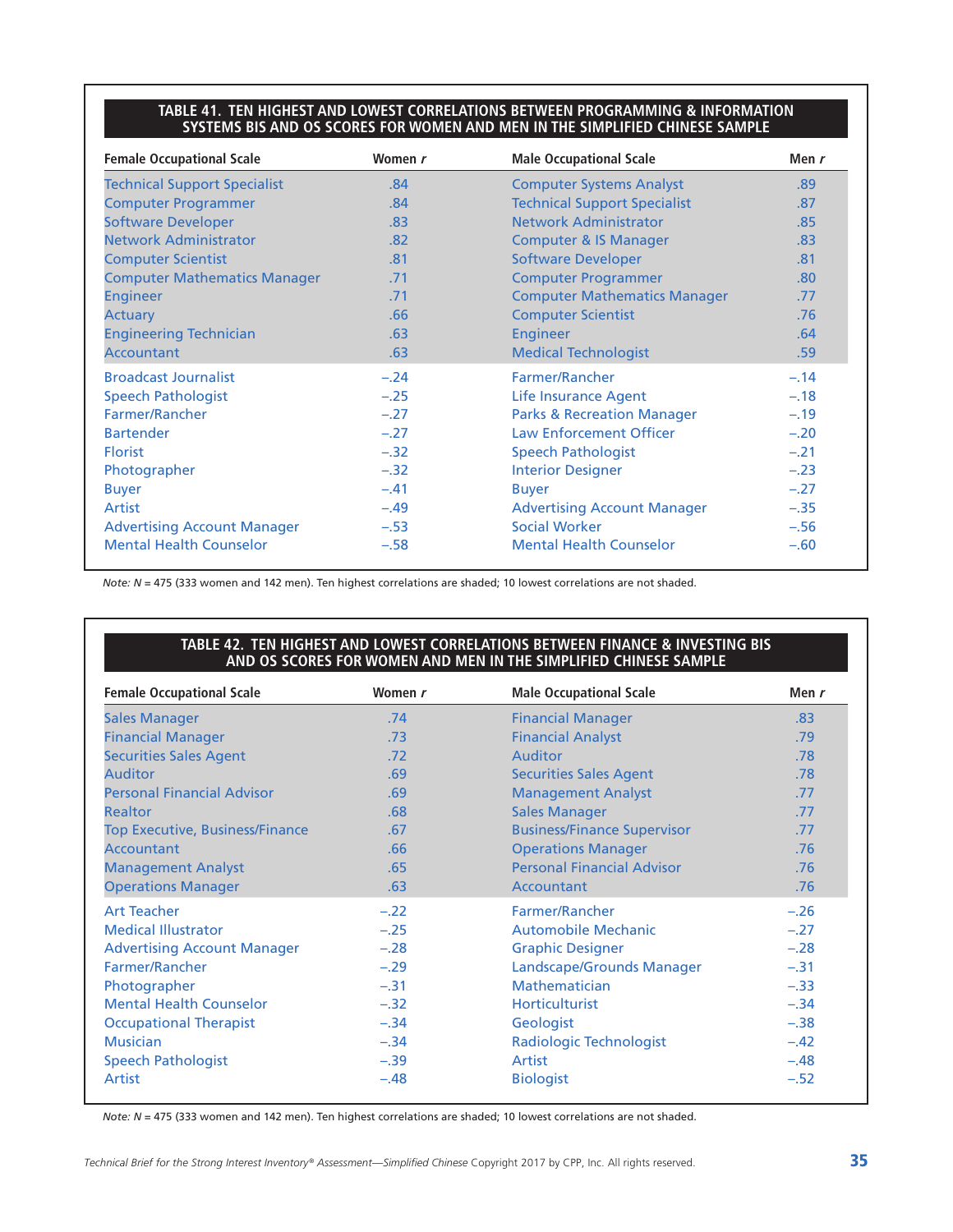# OCCUPATIONAL SCALES

The Occupational Scales (OSs) provide information about how individuals' responses compare with those of people actually employed in and satisfied with a particular occupation. The results of each of the OSs answer the basic question, "Does the respondent have likes and dislikes similar to those of women or men in this occupation?" Thus, the OSs enable respondents to compare their interests with those of people from a diverse representation of occupations, including accountants, graphic designers, engineering technicians, and financial managers, to name just a few. These scales generate a large amount of specific information about and for each respondent. For an in-depth discussion of the interpretation of the OSs, as well as the construction and norming of the scales, please refer to the *Strong Interest Inventory*® *Manual* (Donnay et al., 2005) and the *Strong Interest Inventory*® *Manual Supplement* (Herk & Thompson, 2012).

In order to maintain the psychometric soundness of the Strong, the assessment is frequently revised to reflect the changes in the occupational world and in society. In 2010, the Strong was again updated; however, this update focused solely on the OSs. Specifically, new OSs were added, some older OSs were deleted, some OSs were updated by developing a scale for a newer sample, and in other cases samples were updated with additional members of the occupation. This resulted in 260 OSs—130 separate scales each for women and men. The following analyses were run using this list of 260 scales, along with all above-mentioned analyses, illustrating the relationships between the GOTs and the OSs, and between the BISs and the OSs.

As stated earlier, the OSs were built using occupational samples obtained in the United States. Although occupations in different countries may share the same job titles, different sets of knowledge, skills, abilities, and other attributes may be required to successfully perform these jobs. Despite generally congruent results between the Simplified Chinese sample and the US GRS, caution should be taken when interpreting OS results, as cultural differences may be a factor.

### VALIDITY OF THE OSs

The validity of the OSs was also evaluated by examining the relationships among the OSs within each of the six

|                     | <b>Median OS Correlation</b> |       |
|---------------------|------------------------------|-------|
| Theme               | Women r                      | Men r |
| <b>Realistic</b>    | .40                          | .39   |
| Investigative       | .61                          | .52   |
| Artistic            | .46                          | .50   |
| Social              | .51                          | .53   |
| <b>Enterprising</b> | .44                          | .59   |
| Conventional        | .38                          | .57   |
| Overall             | .22                          | .18   |

**TABLE 43. OS CORRELATIONS WITHIN** 

*Note: N* = 475 (333 women and 142 men).

RIASEC Themes. Finding stronger relationships among scales with the same Theme, rather than among all OSs together, provides evidence of discriminate validity for the OSs. Results of this analysis are presented in the following section.

### Correlations Among the OSs

Table 43 presents the correlations among the OSs by RIASEC Theme for women and men in the Simplified Chinese sample. The median correlations among the female OSs ranged from .38 for Conventional to .61 for Investigative. This is similar to the numbers reported for the US GRS, where the medians ranged from .34 (Conventional) to .61 (Investigative) for women. Median correlations for men in the Simplified Chinese sample ranged from .39 for Realistic to .59 for Enterprising, while the median correlations found for men in the US GRS ranged from .45 (Realistic) to .57 (Artistic). Finally, the overall median correlations across all OSs for the Simplified Chinese sample were .22 and .18 for women and men, respectively. These are higher than average correlations reported for the US GRS, which were .15 for women and .16 for men. Taken together, the results found for the Simplified Chinese sample suggest that OSs within the same Theme are related to a greater extent than OSs overall.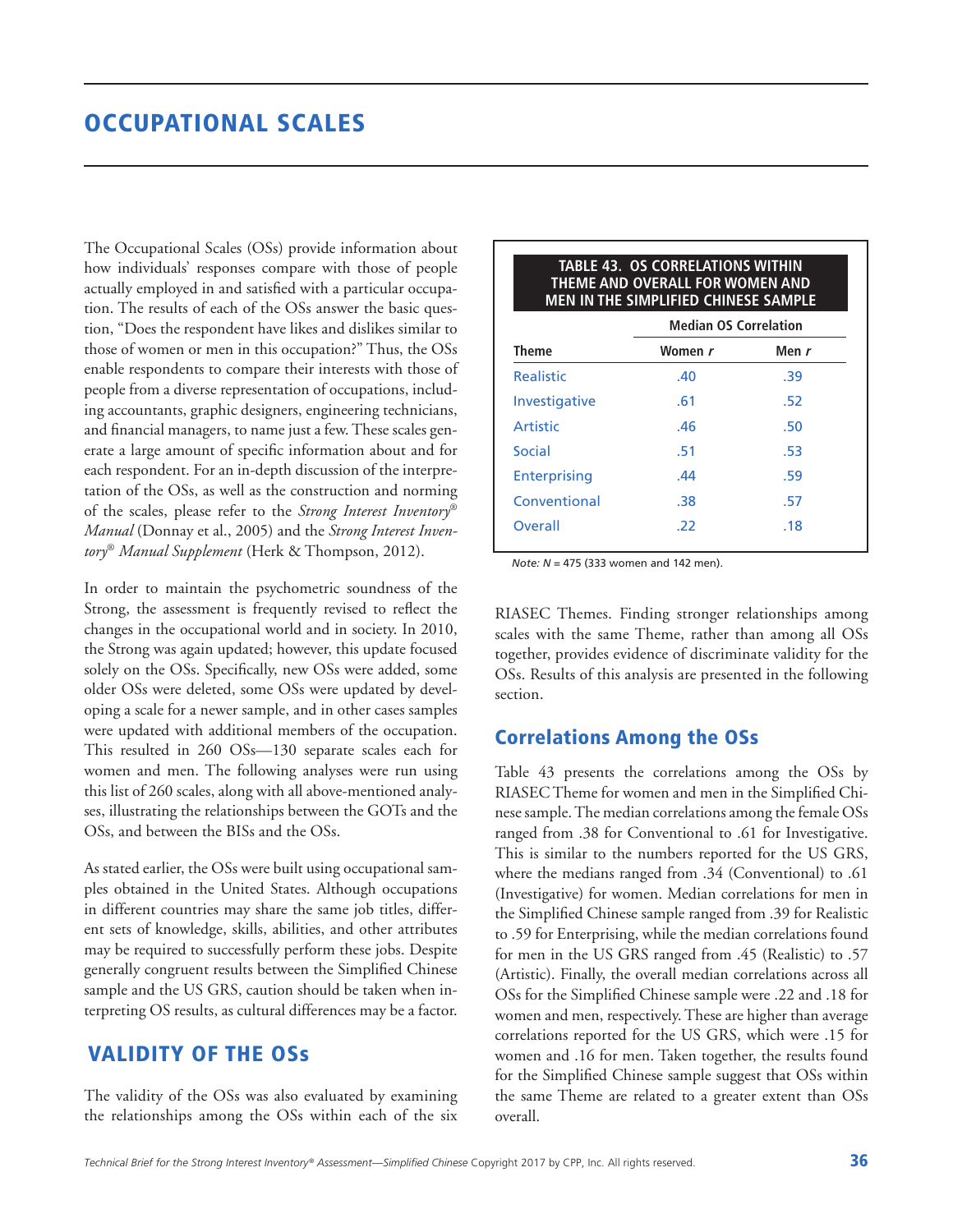The Personal Style Scales (PSSs), first introduced in the 1994 *Strong Interest Inventory* assessment and further revised in 2004, measure preferences for and comfort with broad styles of living and working. Each scale includes a style description at both ends of a continuum, with scores indicating an individual's preference for one style over the other. The PSSs complement the traditional vocation scales by enabling individuals to more effectively narrow choices and examine opportunities.

### INTERPRETATION OF THE PSSs

The five PSSs—Work Style, Learning Environment, Leadership Style, Risk Taking, and Team Orientation—are described below. Please refer to the *Strong Interest Inventory® Manual* (Donnay et al., 2005), chapter 6, for more detailed descriptions.

### Work Style Scale

The Work Style scale distinguishes individuals who prefer to work with people (favoring the "Works with people" pole) from those who prefer working with ideas, data, or things (favoring the "Works with ideas/data/things" pole). Those who prefer people-focused work endorse Strong assessment items that represent people-oriented occupations and activities, including some items that refer to relating to others as helpers. The item "Can smooth out disagreements between people" clearly differentiates those who prefer to work with people from those who prefer to work alone. However, items that imply contact with others without directly involving a helping function (e.g., "Planning a large party") also identify the "Works with people" pole of the scale. Those who prefer working alone (favoring the "Works with ideas/data/things" pole), in contrast, endorse items in those particular domains. They tend to like scientific and technical activities, see themselves as having mechanical ingenuity, and endorse items such as "Author of technical books."

### Learning Environment Scale

The Learning Environment scale differentiates people who prefer academic learning environments (favoring the "Academic" pole) from those who prefer more practical-oriented, tactile learning situations (favoring the "Practical" pole). People who prefer to learn in academic settings tend to express cultural, verbal, and research interests as well as an interest in teaching itself. People who prefer to learn in more practical settings tend to express interest in healthcare service, technical, protective service, and office-related activities. The Learning Environment scale reflects whether an individual is more comfortable in a practical or an academic learning setting. However, it is not an indicator of whether the person will be successful in one setting or the other.

## Leadership Style Scale

One pole of the Leadership Style scale reflects a preference for meeting, directing, persuading, and leading other people (favoring the "Directs others" pole). People who score toward this pole tend to move readily and gregariously into interpersonal settings and like to take the initiative and take charge in an organizational setting. People who score toward the opposite pole—"Leads by example"—tend not to be comfortable taking charge of others directly. They prefer to do a task themselves rather than direct others to do it. They may lead by example rather than by giving directions. There are no substantial gender differences on the Leadership Style scale. The means for women and men are virtually identical.

### Risk Taking Scale

The content of the Risk Taking scale is a mix of physically risky activities, such as auto racing, and other more general items about risk taking, such as investing money in the stock market. This scale was first developed by Campbell, Borgen, Eastes, Johansson, and Peterson in 1968, so considerable experience and knowledge have developed about its implications and counseling use (Campbell, 1971; Douce & Hansen, 1988; Hansen, 1992; Hansen & Campbell, 1985).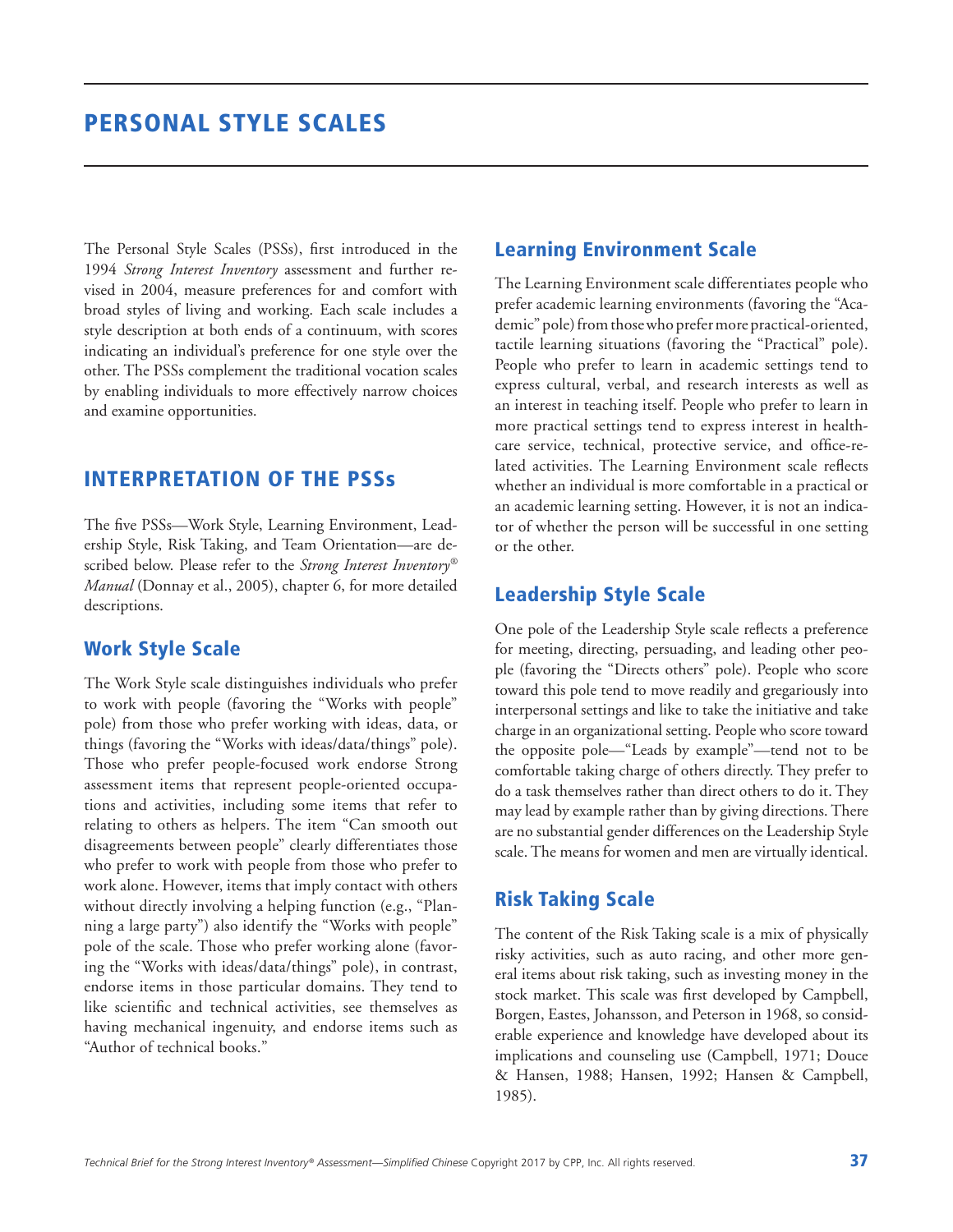### Team Orientation Scale

The Team Orientation scale reflects a preference for engaging in team-based activities (favoring the "Accomplishes tasks as a team" pole) versus individual activities (favoring the "Accomplishes tasks independently" pole). Those who score toward the "Accomplishes tasks as a team" pole enjoy working with others and collaborating on team goals. High scores on the Team Orientation scale are often associated with high scores on the Social and Enterprising GOTs, and on BISs such as Human Resources & Training, Management, and Marketing & Advertising.

### RELIABILITY OF THE PSSs

Internal consistency was evaluated for the PSSs. Internal consistency reliabilities (Cronbach's alphas) are shown in Table 44 for the Simplified Chinese sample. Alphas range from .76 for the Risk Taking and Team Orientation scales to .88 for the Learning Environment scale. Cronbach's alphas reported for the US GRS in the Strong manual (Donnay et al., 2005) range from .82 for the Risk Taking scale to .87 for the Leadership Style scale.

## VALIDITY OF THE PSSs

The validity of the PSSs was also examined through the intercorrelations among the five PSSs and through the correlations between the PSSs and the other scales (i.e., the GOTs and the BISs) of the Strong assessment. Results of these analyses are presented in the following sections.

# **TABLE 44. INTERNAL CONSISTENCY RELIABILITIES FOR THE PSSs IN THE SIMPLIFIED CHINESE SAMPLE Personal Style Scale Cronbach's Alpha** Work Style .85 Learning Environment .88 Leadership Style .85 Risk Taking ... . 76 Team Orientation .76

*Note: N* = 475 (333 women and 142 men).

### Intercorrelations Between the PSSs

The intercorrelations of the five PSSs separated by women and men are shown in Table 45. Correlations for the Chinese sample generally revealed a pattern of relationships similar to those in the US GRS, with minor differences. The strongest relationships between PSSs for women and men are identical. In the Simplified Chinese sample of women, the largest correlations were found between the Leadership Style scale and the Team Orientation scale (*r* = .55), which is similar to that for women in the US GRS (*r* = .54 between the Leadership Style scale and the Team Orientation scale). However, the strongest relationship in the Simplified Chinese sample of men was between the Leadership Style scale and the Learning Environment scale  $(r = .60)$ , which is dissimilar to that for men in the US GRS (*r* = .55 between the Leadership Style scale and the Team Orientation scale).

| <b>Personal Style Scale</b> | <b>Work Style</b> | Learning<br><b>Environment</b> | Leadership<br><b>Style</b> | <b>Risk Taking</b> | <b>Team</b><br><b>Orientation</b> |
|-----------------------------|-------------------|--------------------------------|----------------------------|--------------------|-----------------------------------|
| <b>Work Style</b>           |                   | .04                            | .44                        | .06                | .47                               |
| <b>Learning Environment</b> | .00               |                                | .49                        | $-.02$             | .20                               |
| <b>Leadership Style</b>     | .35               | .60                            |                            | .35                | .55                               |
| <b>Risk Taking</b>          | .22               | $-.04$                         | .35                        |                    | .26                               |
| <b>Team Orientation</b>     | .20               | .25                            | .57                        | .32                |                                   |

*Note: N* = 475. For correlations above the diagonal, women  $n = 333$ ; below the diagonal, men  $n = 142$ .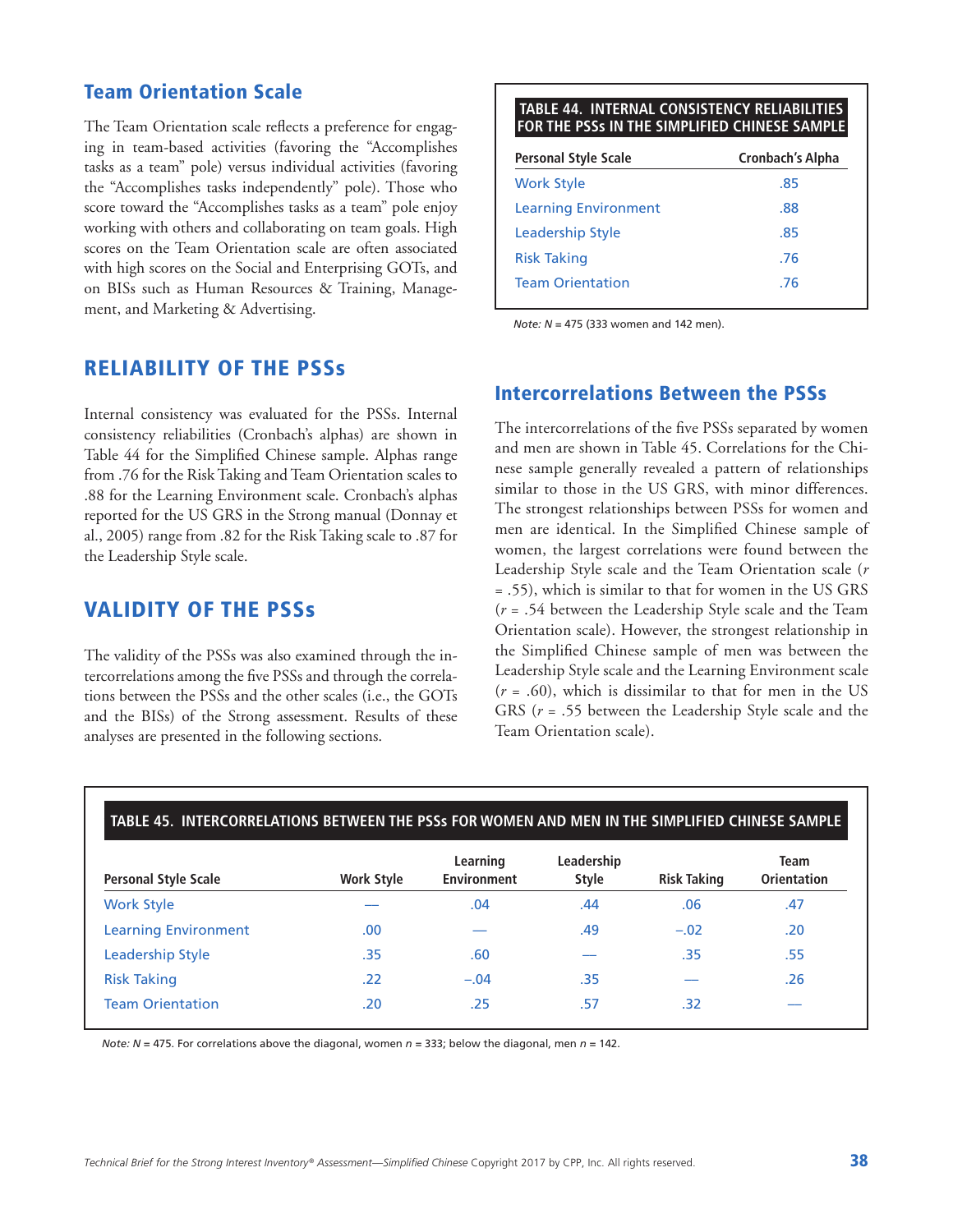# Relationships Between the PSSs, the GOTs, and the BISs

The relationships between the PSSs and both the GOTs and BISs are shown in Table 46. The correlations illustrate how the PSSs fit into the theoretical structure established for the six Holland Themes and how they link to the BISs as well. Some parallels between correlations within this table are expected, as the BISs often measure specific content that is more broadly measured by the GOTs.

As shown, clear patterns exist between scales. For instance, Risk Taking has a strong relationship with the Realistic GOT and all of the BISs group under that Theme as well. Additionally, Leadership Style is related to the Enterprising Theme and the BISs grouped under that Theme.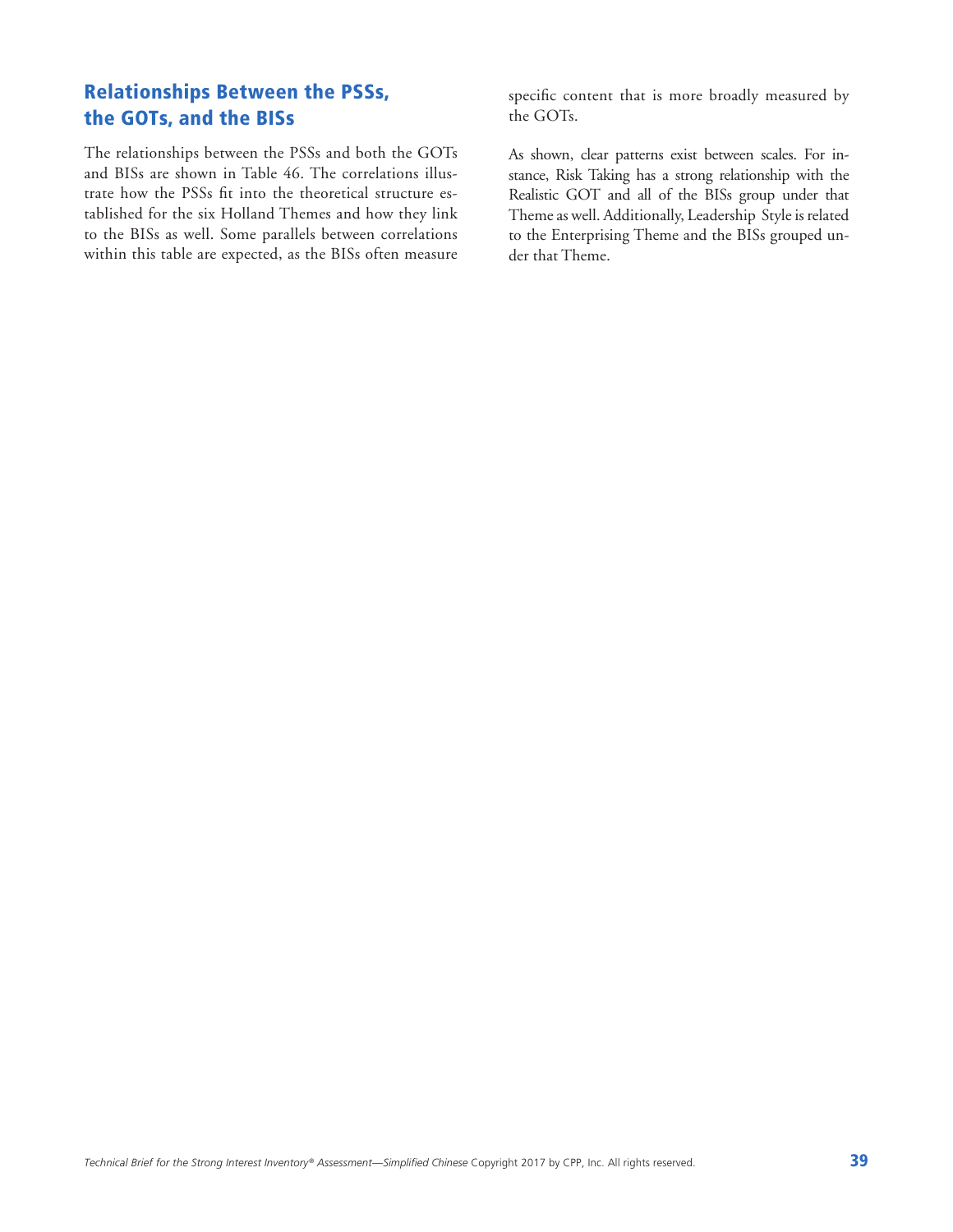#### **TABLE 46. CORRELATIONS BETWEEN THE PSSs, THE GOTs, AND THE BISs FOR WOMEN AND MEN IN THE SIMPLIFIED CHINESE SAMPLE**

|                                                        | <b>Personal Style Scale by Gender</b> |        |                                |        |                            |     |                              |                  |                                   |     |
|--------------------------------------------------------|---------------------------------------|--------|--------------------------------|--------|----------------------------|-----|------------------------------|------------------|-----------------------------------|-----|
|                                                        | <b>Work</b><br><b>Style</b>           |        | Learning<br><b>Environment</b> |        | Leadership<br><b>Style</b> |     | <b>Risk</b><br><b>Taking</b> |                  | <b>Team</b><br><b>Orientation</b> |     |
| <b>Basic Interest Scale by Theme</b>                   | Women                                 | Men    | Women                          | Men    | Women                      | Men | Women                        | Men              | Women                             | Men |
| <b>Realistic Theme</b>                                 | $-.07$                                | $-.06$ | .00.                           | $-.01$ | .25                        | .33 | .77                          | .66              | .27                               | .40 |
| <b>Mechanics &amp; Construction</b>                    | $-.28$                                | $-.30$ | .10                            | .04    | .18                        | .21 | .54                          | .37              | .16                               | .17 |
| <b>Computer Hardware &amp;</b><br><b>Electronics</b>   | $-.22$                                | $-.35$ | $-.01$                         | .03    | .20                        | .13 | .49                          | .15              | .25                               | .32 |
| <b>Military</b>                                        | .06                                   | .21    | $-.07$                         | $-.14$ | .24                        | .29 | .62                          | .64              | .25                               | .31 |
| <b>Protective Services</b>                             | .14                                   | .24    | $-.14$                         | $-.19$ | .26                        | .17 | .81                          | .72              | .26                               | .31 |
| <b>Nature &amp; Agriculture</b>                        | .11                                   | .12    | .10                            | .07    | .25                        | .22 | .54                          | .43              | .26                               | .31 |
| <b>Athletics</b>                                       | .23                                   | .24    | $-.06$                         | .02    | .23                        | .36 | .54                          | .55              | .37                               | .37 |
| <b>Investigative Theme</b>                             | $-.21$                                | $-.33$ | .32                            | .26    | .32                        | .18 | .51                          | .30 <sub>0</sub> | .26                               | .15 |
| <b>Science</b>                                         | $-.21$                                | $-.34$ | .26                            | .15    | .27                        | .05 | .44                          | .24              | .23                               | .10 |
| <b>Research</b>                                        | $-.16$                                | $-.13$ | .48                            | .52    | .48                        | .48 | .43                          | .28              | .31                               | .34 |
| <b>Medical Science</b>                                 | .04                                   | .01    | $-.07$                         | $-.12$ | .17                        | .03 | .53                          | .33              | .19                               | .03 |
| <b>Mathematics</b>                                     | $-.20$                                | $-.19$ | .17                            | .22    | .28                        | .21 | .37                          | .30              | .17                               | .05 |
| <b>Artistic Theme</b>                                  | .19                                   | .18    | .58                            | .59    | .35                        | .45 | .33                          | .29              | .23                               | .31 |
| <b>Visual Arts &amp; Design</b>                        | $-.03$                                | $-.02$ | .44                            | .37    | .21                        | .32 | .29                          | .26              | .15                               | .22 |
| <b>Performing Arts</b>                                 | .22                                   | .25    | .44                            | .50    | .33                        | .43 | .29                          | .24              | .27                               | .26 |
| <b>Writing &amp; Mass</b><br>Communication             | .14                                   | .15    | .65                            | .68    | .38                        | .42 | .23                          | .07              | .17                               | .27 |
| <b>Culinary Arts</b>                                   | .35                                   | .28    | .07                            | .14    | .29                        | .39 | .31                          | .35              | .33                               | .42 |
| <b>Social Theme</b>                                    | .61                                   | .66    | .31                            | .32    | .61                        | .54 | .40                          | .33              | .53                               | .31 |
| <b>Counseling &amp; Helping</b>                        | .48                                   | .38    | .42                            | .25    | .64                        | .50 | .38                          | .36              | .51                               | .46 |
| <b>Teaching &amp; Education</b>                        | .58                                   | .57    | .28                            | .27    | .42                        | .34 | .24                          | .21              | .45                               | .12 |
| <b>Human Resources &amp; Training</b>                  | .51                                   | .53    | .34                            | .48    | .73                        | .71 | .28                          | .26              | .59                               | .52 |
| <b>Social Sciences</b>                                 | .15                                   | .16    | .54                            | .52    | .46                        | .45 | .39                          | .38              | .32                               | .28 |
| <b>Religion &amp; Spirituality</b>                     | .06                                   | .07    | .31                            | .33    | .24                        | .26 | .25                          | .10              | .06                               | .03 |
| <b>Healthcare Services</b>                             | .24                                   | .31    | $-.23$                         | $-.15$ | .18                        | .12 | .51                          | .33              | .23                               | .10 |
| <b>Enterprising Theme</b>                              | .41                                   | .46    | .18                            | .24    | .69                        | .68 | .52                          | .49              | .46                               | .48 |
| <b>Marketing &amp; Advertising</b>                     | .37                                   | .42    | .24                            | .29    | .66                        | .68 | .46                          | .47              | .43                               | .53 |
| <b>Sales</b>                                           | .31                                   | .39    | $-.04$                         | .05    | .46                        | .45 | .53                          | .53              | .32                               | .39 |
| Management                                             | .45                                   | .47    | .05                            | .16    | .55                        | .56 | .42                          | .43              | .48                               | .33 |
| Entrepreneurship                                       | .16                                   | .21    | .29                            | .26    | .56                        | .55 | .43                          | .44              | .33                               | .53 |
| <b>Politics &amp; Public Speaking</b>                  | .25                                   | .38    | .42                            | .51    | .75                        | .77 | .46                          | .45              | .35                               | .39 |
| Law                                                    | .16                                   | .28    | .12                            | .29    | .43                        | .47 | .54                          | .42              | .29                               | .29 |
| <b>Conventional Theme</b>                              | .07                                   | .23    | $-.14$                         | .06    | .26                        | .38 | .54                          | .47              | .31                               | .31 |
| <b>Office Management</b>                               | .32                                   | .49    | $-.18$                         | $-.05$ | .22                        | .32 | .39                          | .34              | .31                               | .27 |
| <b>Taxes &amp; Accounting</b>                          | $-.05$                                | .06    | $-.05$                         | .09    | .25                        | .29 | .39                          | .41              | .30                               | .17 |
| <b>Programming &amp; Information</b><br><b>Systems</b> | $-.11$                                | $-.28$ | .09                            | .13    | .25                        | .15 | .46                          | .15              | .28                               | .28 |
| <b>Finance &amp; Investing</b>                         | $-.04$                                | .19    | .15                            | .34    | .41                        | .53 | .53                          | .50              | .25                               | .28 |

*Note: N* = 475 (333 women and 142 men).

*Technical Brief for the Strong Interest Inventory® Assessment*—*Simplified Chinese* Copyright 2017 by CPP, Inc. All rights reserved. 40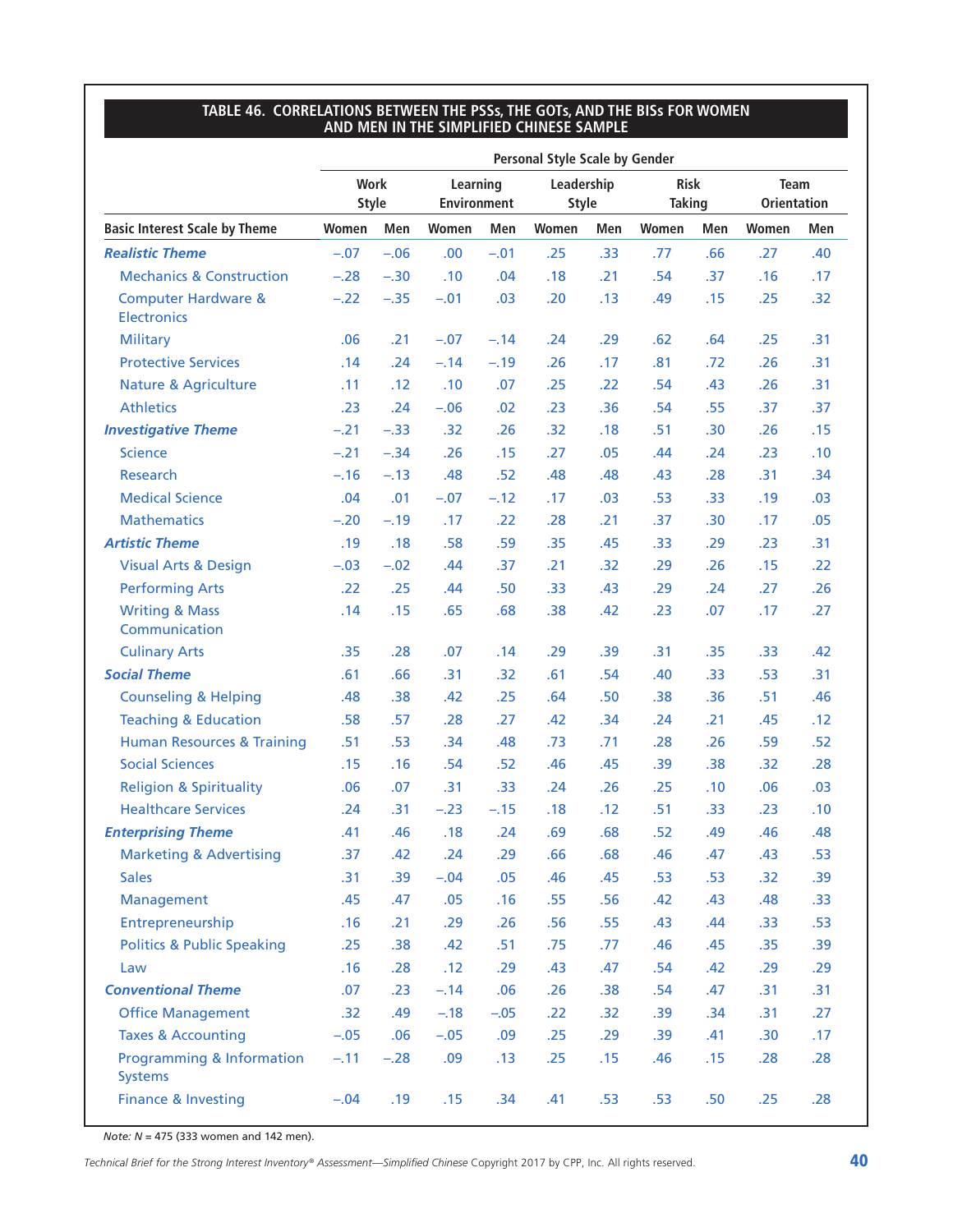The administrative indexes provide a summary of an individual's responses to the different sections of the Strong assessment. This information can aid career professionals in interpretation of a client's Strong results. The current version of the Strong has three types of administrative indexes that are reported on the Strong Profile. These include item response percentages, a total responses index, and a typicality index. The typicality index is described below. For descriptions of other administrative indexes, see the *Strong Interest Inventory*® *Manual* (Donnay et al., 2005).

### TYPICALITY INDEX

The typicality index is the result of a multipart computation that provides the career professional with a quick check for potentially invalid or unusual responses. It identifies response profiles that appear to be random and those that appear to be outside the normal range of responses, or both. Potential concerns along with suggestions regarding the apparent issue are provided on the last page of the Profile. A detailed description of the computation process and use of the typicality index is provided in the Strong manual. In short, however, a score of 17 or greater indicates that the combination of item responses appears consistent, while a score of less than 17 indicates that the combination of item responses appears inconsistent. The average typicality index for the Simplified Chinese sample was 22.40, and no participants scored lower than 17, thus suggesting that responses were consistent across participants.

# **CONCLUSION**

This technical brief summarizes the measurement properties of a Simplified Chinese translation of the *Strong Interest Inventory* assessment in a sample of Chinese participants. Results presented in this document suggest that the Strong assessment functions with people in the mainland China similarly to how it functions with the US general representative sample and other international samples. The consistency of these results speaks to the ability of the Strong to

be used as a cross-cultural measure of an individual's career and leisure interests and preferences for various occupations and styles of learning, working, playing, and living. As use of the Strong assessment continues to grow, larger and more diverse samples will become available to the publisher, and the measurement properties of the Strong assessment will continue to be evaluated.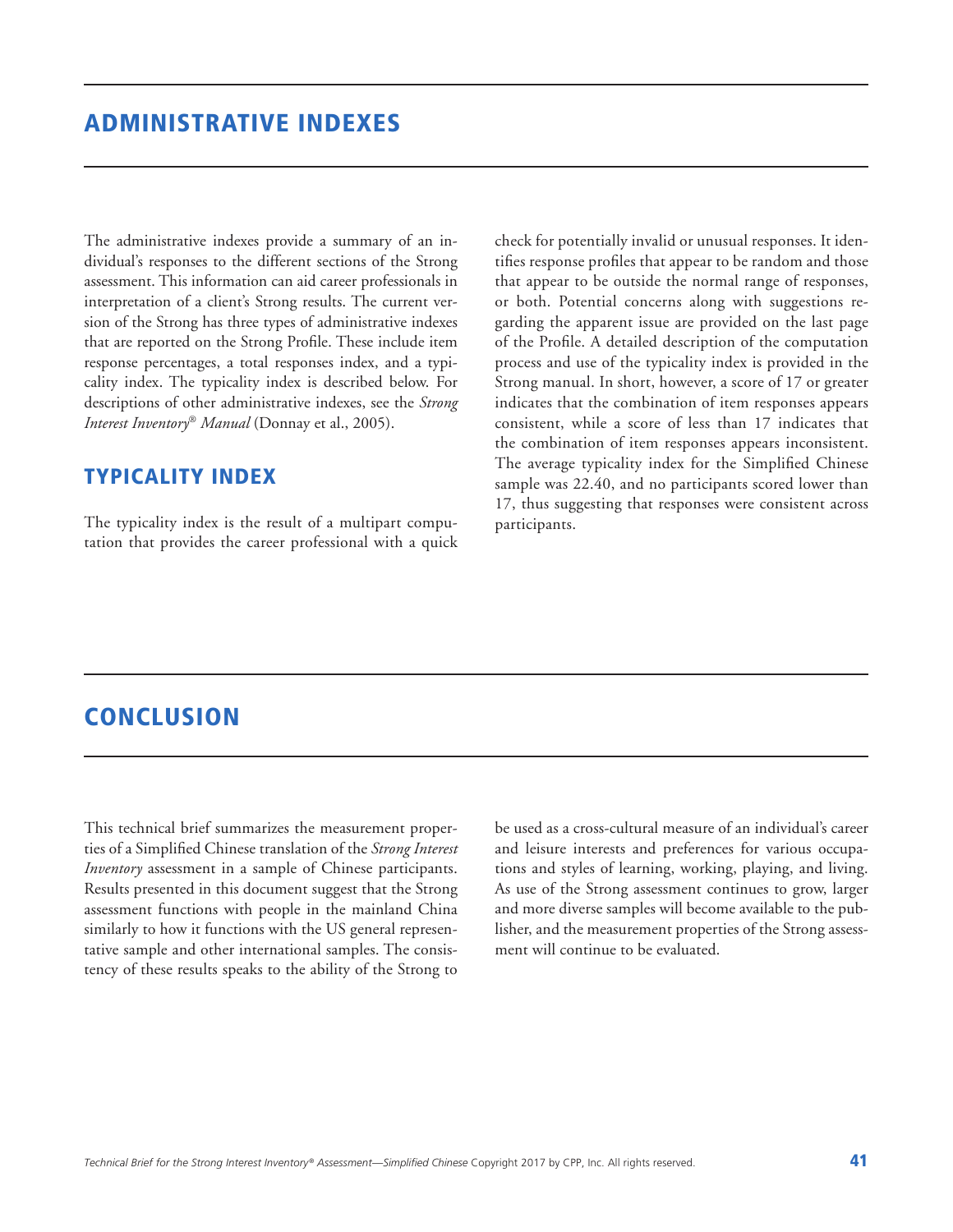RIASEC model fit was evaluated following two confirmatory approaches: Randomization Test of Hypothesized Order Relations (RTHOR; Hubert & Arabie, 1987) and Covariance Circumplex Structure Modeling (CCSM; Browne, 1992). The RTHOR was implemented via the RANDALL program (Tracey, 1997), while the CCSM was realized through the CircE package (Grassi, Luccio, & di Blas, 2010) in *R* (R Core Group, 2016).

RTHOR results indicated the significant fit of the circular order model (*p* <. 05) with a correspondence index value of .81 for the Simplified Chinese sample, which was above the benchmark values of .70 for the US and .48 for the international samples (Rounds & Tracey, 1996). Model fit was very good using the RTHOR approach.

CCSM results were more complex. Four models were tested in this approach: unconstrained, equal communalities, equal spacing, and circulant (for more details, see Tracey & Rounds, 1997; Darcy & Tracey, 2007). Several fit indexes, such as chi-square (χ**<sup>2</sup>** ), root mean square error of approximation (RMSEA), Tucker-Lewis index (TLI), standardized root mean square residual (SRMR), comparative fit index (CFI), and goodness of fit index (GFI) were generated for each model. Fit statistics for the models are summarized in Table A1. Fit thresholds were met across all models for all fit indexes (SRMS, TLI, SRMR, CFI and GFI). Results showed that the unconstrained model fit best to the sample, followed by the equal spacing model, the equal communality model, and the circulant model.

| <b>Model Type</b>    |          | df | <b>RMSEA</b> | TLI    | <b>SRMR</b> | <b>CFI</b> | <b>GFI</b> |
|----------------------|----------|----|--------------|--------|-------------|------------|------------|
|                      | $\chi^2$ |    | $(\leq .10)$ | (≥.90) | (≤.08)      | (≥.90)     | (≥.90)     |
| Unconstrained        | 13.14    | 3  | .08          | .95    | .02         | .99        | .99        |
| Equal communality    | 34.09    | 8  | .08          | .95    | .05         | .97        | .98        |
| <b>Equal spacing</b> | 36.58    | 8  | .09          | .95    | .04         | .97        | .98        |
| Circulant            | 78.23    | 13 | .10          | .93    | .07         | .94        | .96        |

*Note:* χ**<sup>2</sup>** = chi-square; *df* = degree of freedom; RMSEA = root mean square error of approximation; TLI = Tucker-Lewis index; SRMR = standardized root mean square residual; CFI = comparative fit index; GFI = goodness of fit index.